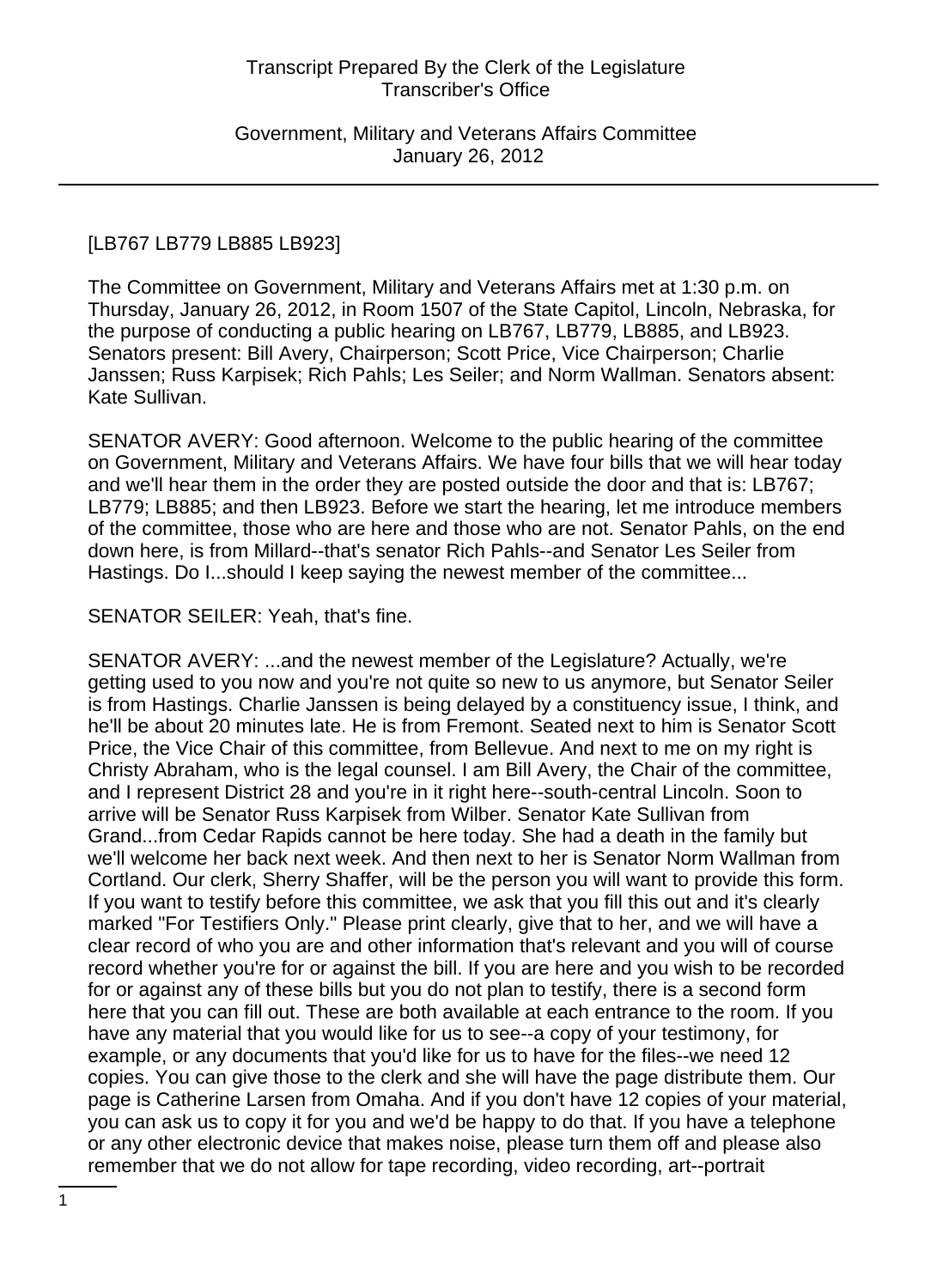Government, Military and Veterans Affairs Committee January 26, 2012

art--snapshots, cameras, things of that sort. We will be using the lights system. The lights system is set on five minutes. When the green light is on, you have four minutes, and when the amber light comes on, then there...you have one minute to start to sum up your testimony. And when the red light comes on, we hope that you are finished. If not, I will probably remind you. All right, we are pleased to start our proceedings today with Senator Howard. And you've seldom come before this committee, so welcome. [LB767]

SENATOR HOWARD: (Exhibit 1) Well, it's my pleasure to be here today. Thank you, Senator Avery and members of the committee. For the record, I am Senator Gwen Howard, H-o-w-a-r-d, and I represent District 9. I am introducing LB767 to ensure that Nebraska officials who receive salary and benefits comply with the state law. Currently, Nebraska Revised Statutes 84-1601 and 84-1604 require that state employees and officers who receive benefits must work one-half of their regularly-scheduled hours, and that's a 20-hour week. Now reflecting on this, I'm very familiar with this as I was a state employee for 34 years, so I well know the requirements. When my office began looking at the benefits and compensation of the Liquor Control Commission for an interim study before the General Affairs Committee, it was unclear whether the commissioners were working at least half of their regularly-scheduled hours because those hours were not recorded. In anticipation of the interim study hearing, the executive director of the commission asked the commissioners to begin recording their hours. However, none of the commissioners turned in their hours to the...none of the commissioners turned in their hours, so the committee was informed that the commissioners were indeed recording their hours, but neither the committee nor the Auditor who had earlier requested the hour logs were given enough information to determine if the commissioners were following the law. It would be hard to know that if you didn't have the documentation. It's not my intention that LB767 create additional or onerous work for state officials. I do not want anyone to have to purchase new softwares or to start logging in every minute of their day. LB767 simply requires some method of recording the number of hours worked each week. To that end, I have distributed an amendment --and you have it, good--that will narrow the scope of the bill. As Russ Karpisek would say, he did this himself, cast his net a bit wide, so we've limited this. The amendment would in fact limit LB767 to state boards, commissions, committees, authorities, task forces, and councils who receive salary and benefits. LB767 seeks to ensure that board members and commissioners who have received the salaries and benefits, that they are entitled to. It's only possible to monitor whether those benefits are illegally received if someone writes down and turns in how many hours a commissioner or a board worker--or a board member--works each week. LB767 is a simple bill to ensure accountability and compliance with the law. People receive state compensation that we have an obligation to make sure that what they submit or what they tell us is accurate. I would welcome any suggestions, or if the committee has amendments that they would like to discuss with me, I'm certainly willing to do that. I thank you for your time and attention to LB767. [LB767]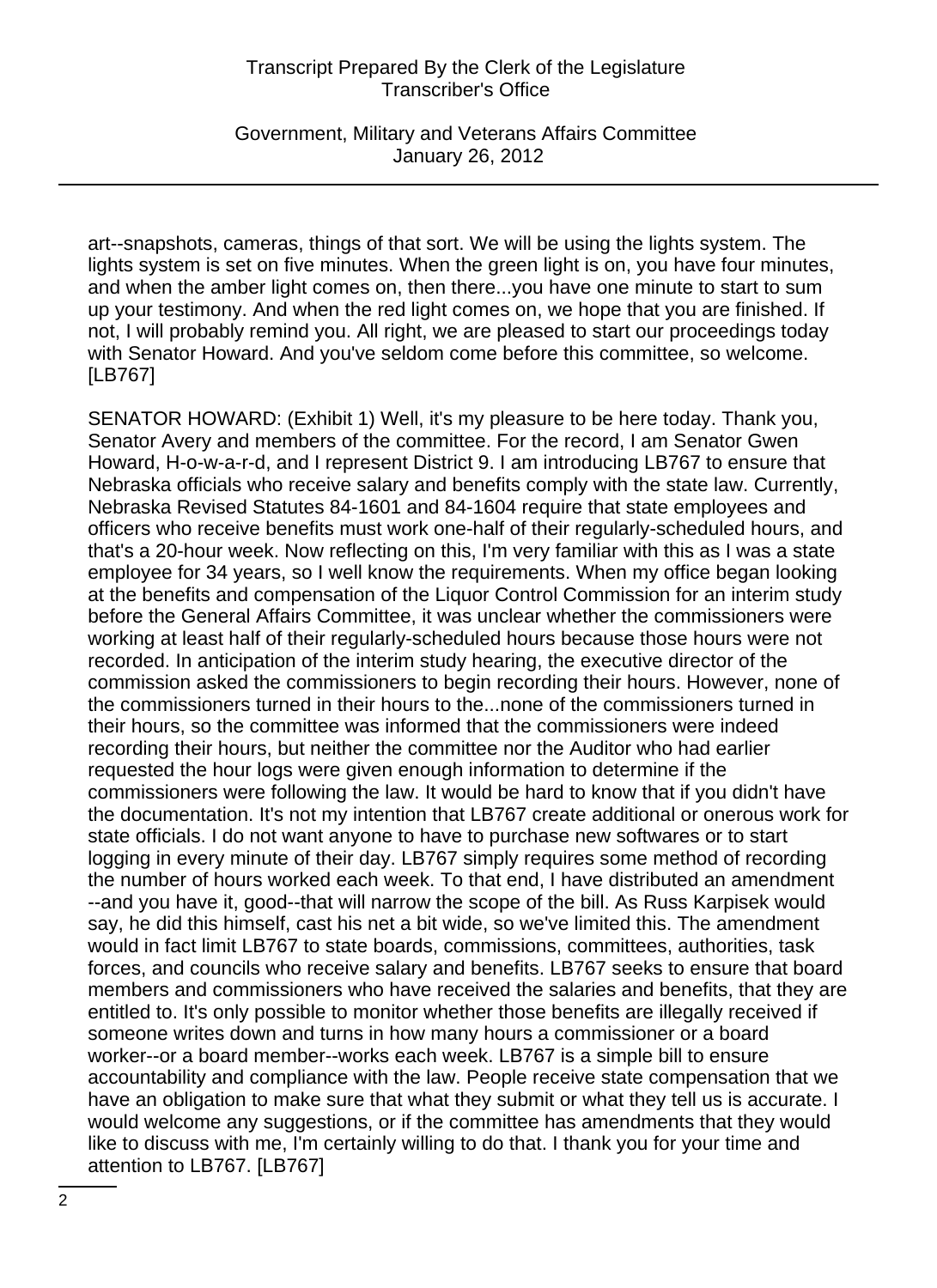SENATOR AVERY: Let me ask you a question just for clarification--and thank you for your testimony. [LB767]

SENATOR HOWARD: Thank you. [LB767]

SENATOR AVERY: Was it your understanding that the audit that was done at the Liquor Control Commission revealed that there were individuals receiving benefits that were not entitled to it because they didn't actually work 20 hours a week? [LB767]

SENATOR HOWARD: It's hard to know without documentation. [LB767]

SENATOR AVERY: Yeah. [LB767]

SENATOR HOWARD: If they've worked it, I mean it's nice, we want to believe everybody. But as someone that had worked for the state system, it was expected that we would supply documentation that we had actually worked. [LB767]

SENATOR AVERY: And you got an AG's Opinion on this, right? [LB767]

SENATOR HOWARD: In terms of...? [LB767]

SENATOR AVERY: Did you get an Opinion from the Attorney General's office as to whether the Liquor Control commissioners were in fact working 20 hours? Or if it applied to the commission? [LB767]

SENATOR HOWARD: Well, I didn't, but the Auditor did. [LB767]

SENATOR AVERY: The Auditor did? [LB767]

SENATOR HOWARD: Right. [LB767]

SENATOR AVERY: And did you...opinion was that if they worked 20, they're entitled? [LB767]

SENATOR HOWARD: Well, if they...that would be same with anyone who was working for the state. You're entitled, but you're...the way it works is you have to pay...if you don't work full-time, then you have to pay in a subsequent amount if you're covered by the insurance program or whatever, same as with most businesses. [LB767]

SENATOR AVERY: Um-hum. Okay. Questions from the committee? Senator Price? [LB767]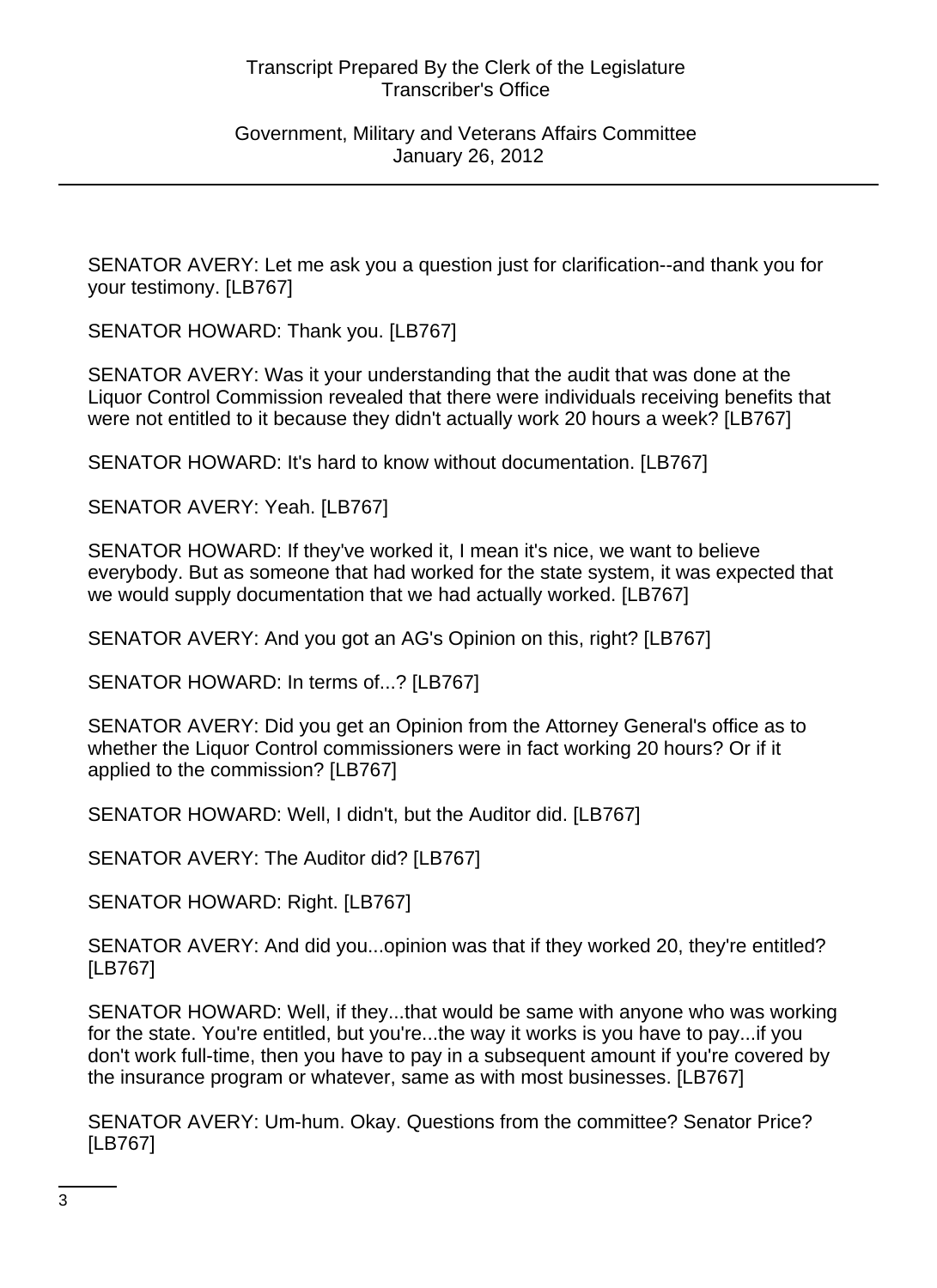Government, Military and Veterans Affairs Committee January 26, 2012

SENATOR PRICE: Senator Avery, thank you. Thank you, Senator Howard. In your amendment...and we'll just talk to that because it's what we're really talking about. What...how do you envision--or what do you envision--a system of records to be? [LB767]

SENATOR HOWARD: You know, I'm not going to second-guess the Commissioner. He would know better what works for him in terms of keeping track of people's time, whether it's a timecard. I mean they varied for the years that I worked with the department. At one time, you had to punch a time card, another time you kept track of your own hours, another time you put it in the computer system because that's all programmed in there. It's a pretty simple method and I would leave that choice up to him. The point is, it needs to be recorded. [LB767]

SENATOR PRICE: Thank you. [LB767]

SENATOR AVERY: Senator Seiler? [LB767]

SENATOR SEILER: Just to follow up on Senator Avery's...Senator Howard, he asked you whether you had acquired an Attorney General's Opinion. I believe that your presentation, you talked about an Attorney General's Opinion, but it was acquired by the Auditor. Is that correct? [LB767]

SENATOR HOWARD: Auditor, that's right. [LB767]

SENATOR SEILER: Just to clarify that for the record. [LB767]

SENATOR HOWARD: Sure. [LB767]

SENATOR AVERY: Senator Pahls? [LB767]

SENATOR PAHLS: Yeah, and just for a little clarification. Okay, the keeping of the time, it could end up being a big hassle or it couldn't. So are you suggesting something like a computerized system? Is that what you said? I mean, I'm just looking for... [LB767]

SENATOR HOWARD: Well, that's the very reason that I didn't...when Senator Price asked me basically the same thing, I'm not going to second-guess how the Liquor Control Commission or how Hobie wants to document the time, whether he wants to have people put it in the computer system. There is a program in the computer system right now for state employees that you can register what time you get to work, what time you leave your work. If that's what he prefers, I have no problem with that; the point being that it needs to be documented, just like it is for any other person that receives a salary and compensation for working for the state. [LB767]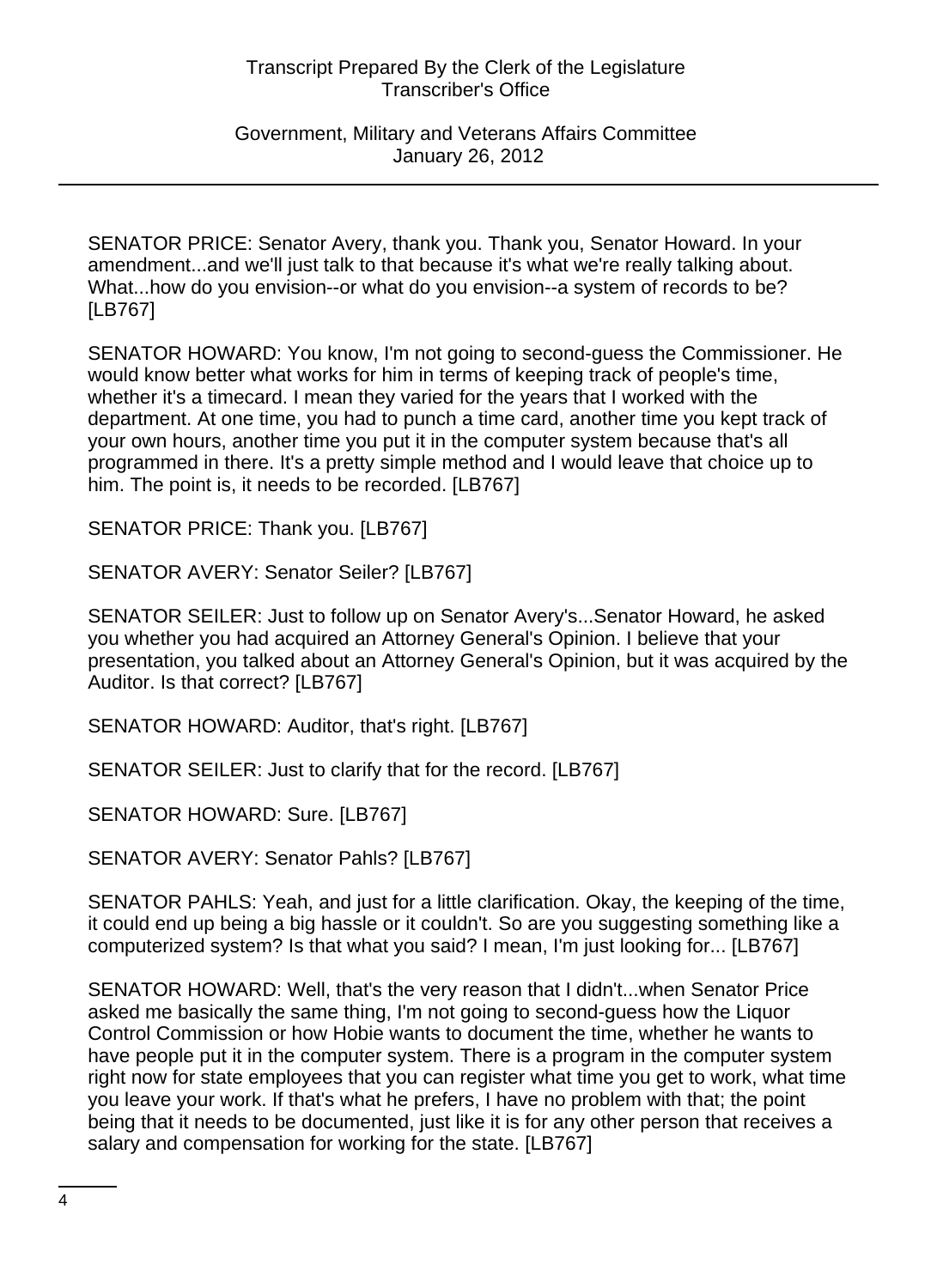Government, Military and Veterans Affairs Committee January 26, 2012

SENATOR PAHLS: Okay, let me ask you this then. Okay, then...and your own staff, how do you handle that? [LB767]

SENATOR HOWARD: They have time cards, just like yours. [LB767]

SENATOR PAHLS: Well, right, but do you...I mean I have not yet, in my 30-some years of doing what I've done, in a timecard...let's say the hours are 8:00-5:00 or 8:00-3:00. Very seldom have I seen anything different than 8:00-5:00, 8:00 to...you know what I mean? I'm very...I don't see 8:30-4:30. It's always the same, so it's almost...it's to me almost a mockery in some ways because...I mean unless there's vacations and things like that. [LB767]

SENATOR HOWARD: I was going to say, I...my staff sometimes gets sick. [LB767]

SENATOR PAHLS: No, no, I understand that. But typically, day in and day out when they're there, I have...I would like to have you just review their timecards. I'm not saying anything's wrong, but almost everybody puts down 8:00-5:00, 8:00-5:00. [LB767]

SENATOR HOWARD: Well, for me, I'd rather be able to produce a timecard document than nothing at all. [LB767]

SENATOR PAHLS: No, I'm not arguing with that. I'm just saying...but I'm intrigued by...you're saying there's a computer system available? [LB767]

SENATOR HOWARD: Well, yeah. I mean, that's what we got. We've timed in on a...as a state worker. I don't know why we don't require that down here, but yeah. [LB767]

SENATOR PAHLS: Okay. [LB767]

SENATOR HOWARD: But yeah, state employees have a...there's a program in the computer system. Then N-FOCUS, our friend N-FOCUS that you just go in and let them know what time you get there. [LB767]

SENATOR PAHLS: Well, to me it's really interesting to me because I sit on the Exec Committee and I said, let's make this easier than just having a sheet that everybody has to sign. I said, is there anything like that? [LB767]

SENATOR HOWARD: There is. [LB767]

SENATOR PAHLS: And you know the answer back? No. [LB767]

SENATOR HOWARD: Well, I wonder how... [LB767]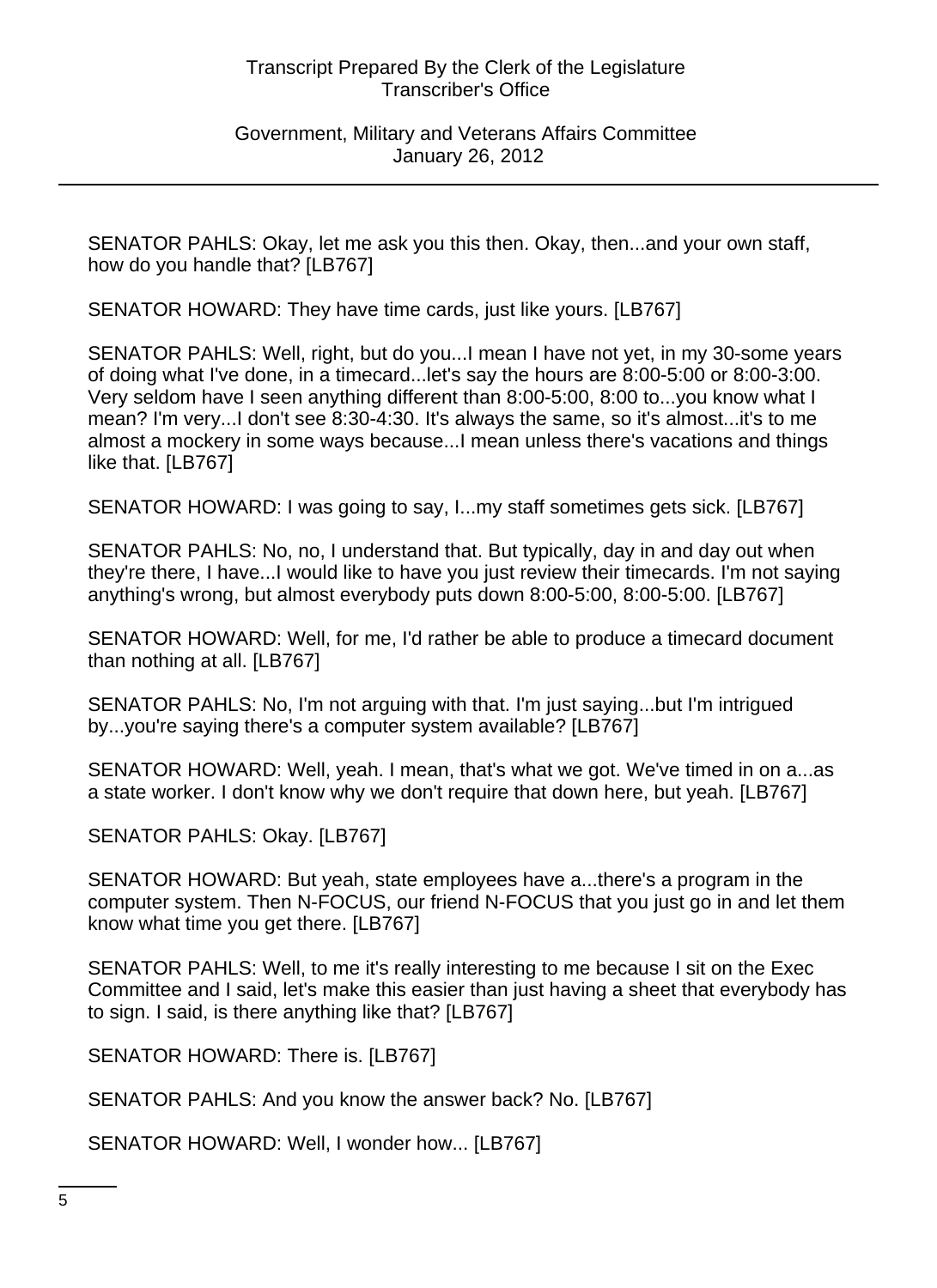SENATOR PAHLS: And that's from our own people in this building. [LB767]

SENATOR HOWARD: Well, maybe you want to walk across the street and ask them. [LB767]

SENATOR PAHLS: I...well, I may. I appreciate... [LB767]

SENATOR HOWARD: I mean I'm sorry. I don't mean to digress here. [LB767]

SENATOR PAHLS: No, I mean no. I asked are there any other ways just to get rid of all these pieces of paper moving... [LB767]

SENATOR HOWARD: And all those papers, it does seem a little dated, but... [LB767]

SENATOR PAHLS: Okay, thank you. [LB767]

SENATOR HOWARD: We're classic here. [LB767]

SENATOR PAHLS: You're just helping me. Thank you. [LB767]

SENATOR HOWARD: Thank you, thank you. [LB767]

SENATOR AVERY: Senator Price? [LB767]

SENATOR PRICE: Thank you, Senator Avery. Senator Howard, in that last conversation, perhaps it's more of an issue that we are the legislative body. We don't have ownership rights or license to the state's system. But that aside, this board does...I believe does some traveling, does some other work. I mean so did...is that something you take in consideration in Nebraska? They don't report always to the same desk, to the same office, and to the same PC. They may spend three hours driving somewhere to something. Is it...would that driving time be considered on the clock? [LB767]

SENATOR HOWARD: Well, it was when I was a case manager. We weren't always in the office. We left the office and visited families and sometimes we didn't get back to the office at 5:00 when you'd consider people ordinarily punching out, but there were ways to easily document that. [LB767]

SENATOR PRICE: Oh, I understand how the documentation...I just wanted to make sure I understand that when we talk about this that we're not locking them into a frame of time that isn't what...where they actually operate, so I understand. Thank you. [LB767]

SENATOR HOWARD: Yeah, and the very reason that I don't want to prescribe one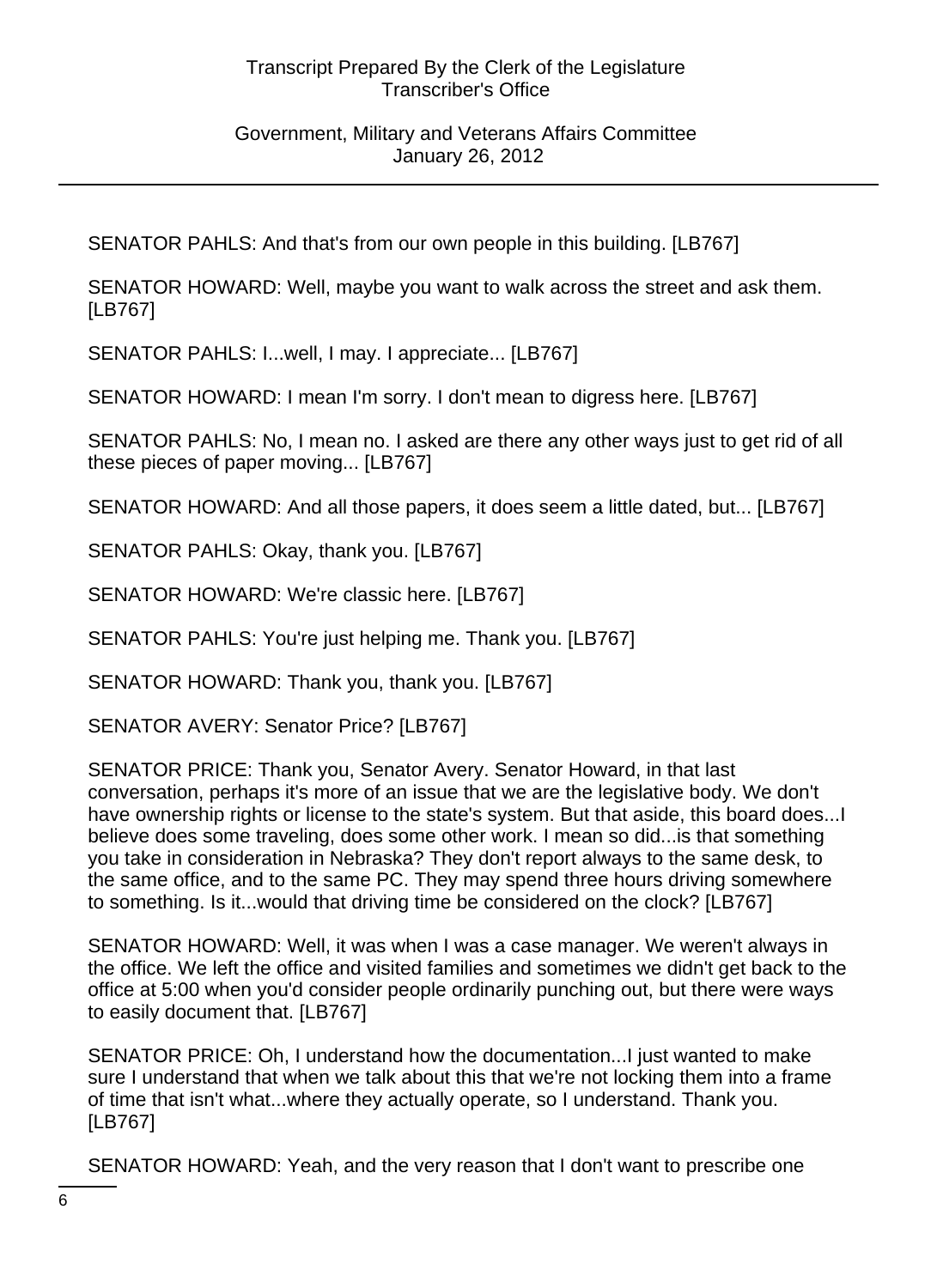# Government, Military and Veterans Affairs Committee January 26, 2012

method or another for Hobie Rupe...I mean there are factors to consider. [LB767]

SENATOR PRICE: All right. Thank you. [LB767]

SENATOR AVERY: I see another question here from Senator Wallman. [LB767]

SENATOR HOWARD: Oh, hi, Senator Wallman. [LB767]

SENATOR WALLMAN: Thank you. Thank you, Chairman Avery. Thank you for coming here, Senator Howard. [LB767]

SENATOR HOWARD: Well, thank you. [LB767]

SENATOR WALLMAN: I can see this is an issue with you. Now in the job description, is that prescribed to have to put so many hours a week in, do you know? [LB767]

SENATOR HOWARD: I don't know that there's any...I mean this is an appointed board... [LB767]

SENATOR WALLMAN: Yeah. [LB767]

SENATOR HOWARD: ...so I don't think there would be a prescribed that I'm aware of. The point being that how ever many hours you work during the week... [LB767]

SENATOR WALLMAN: Um-hum. [LB767]

SENATOR HOWARD: ...is that in some way you're able to say, here's where I documented it. [LB767]

SENATOR WALLMAN: Okay, thank you. [LB767]

SENATOR HOWARD: You're welcome. [LB767]

SENATOR AVERY: Any other questions? I don't see any. Are you going to stay around to close? [LB767]

SENATOR HOWARD: You know, I've got to go across the hall because we're talking about case management--just me. [LB767]

SENATOR AVERY: Okay. All right. [LB767]

SENATOR HOWARD: But I will leave Fran here and she'll fill me in if there's anything. [LB767]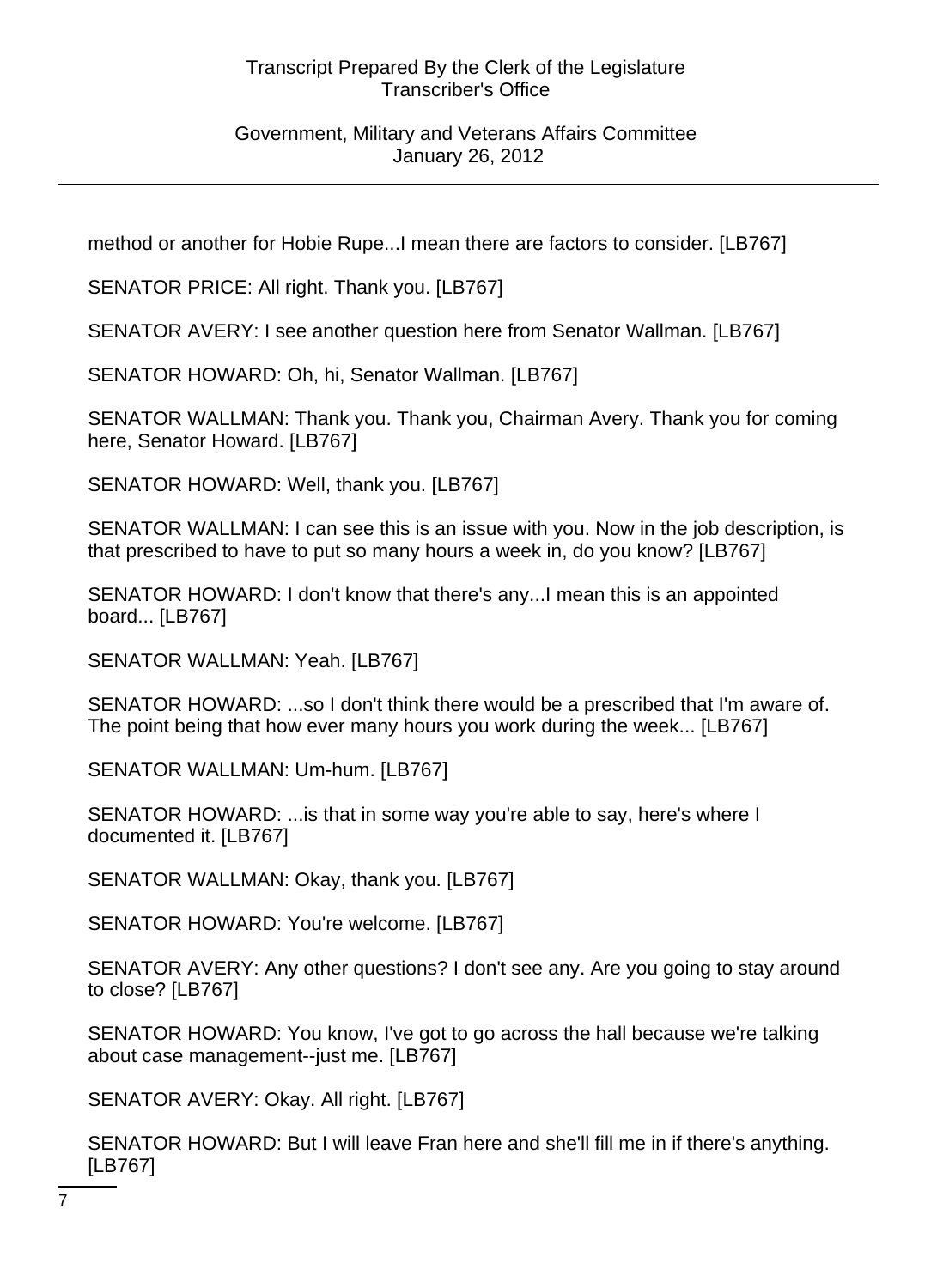SENATOR AVERY: Okay, all right. [LB767]

SENATOR HOWARD: Then if you need me, I'm right over there. [LB767]

SENATOR AVERY: Okay, thank you. [LB767]

SENATOR HOWARD: Thank you. [LB767]

SENATOR AVERY: Proponent testimony? Anyone here wish to speak in favor of LB767? Don't see any. Anybody wish to speak in opposition to LB767? Don't see any there either, Senator. Anyone wish to speak in the neutral position? I don't think I've ever seen this happen. [LB767]

SENATOR HOWARD: All right. (Laughter) Thank you. [LB767]

SENATOR AVERY: (Exhibits 2 and 3) We do have, however, a letter of support from the State Auditor of Public Accounts, Mr. Foley, and we have a neutral letter from Carlos Castillo from the Department of Administrative Services. That ends the hearing on LB767. We'll move now to Senator Lautenbaugh and LB779. Welcome, Senator. [LB767]

SENATOR LAUTENBAUGH: Thank you, Mr. Chairman, members of the committee. This will be a less contentious hearing than the last time I saw you all, I'll represent at the outset. [LB779]

SENATOR AVERY: We're still grappling with that in Exec Session. [LB779]

SENATOR LAUTENBAUGH: This one's very simple. It isn't clear in existing law that the state has authority to lease vehicles. This would give them the authority to lease vehicles. In my mind, the goal is to minimize the amount we have to actually have wherever we have our fleet of vehicles, just in case we need one, because we can't lease as needed. That's what this is designed to do. I'd appreciate your support and I'd be happy to answer any questions you might have. [LB779]

SENATOR AVERY: Questions from the committee? Senator Wallman? [LB779]

SENATOR WALLMAN: Thank you, Chairman Avery. Of course I've got a question. Do you have any idea what this would save the state? [LB779]

SENATOR LAUTENBAUGH: I do not. I mean there would have to be a savings there because we don't have to maintain the vehicles. [LB779]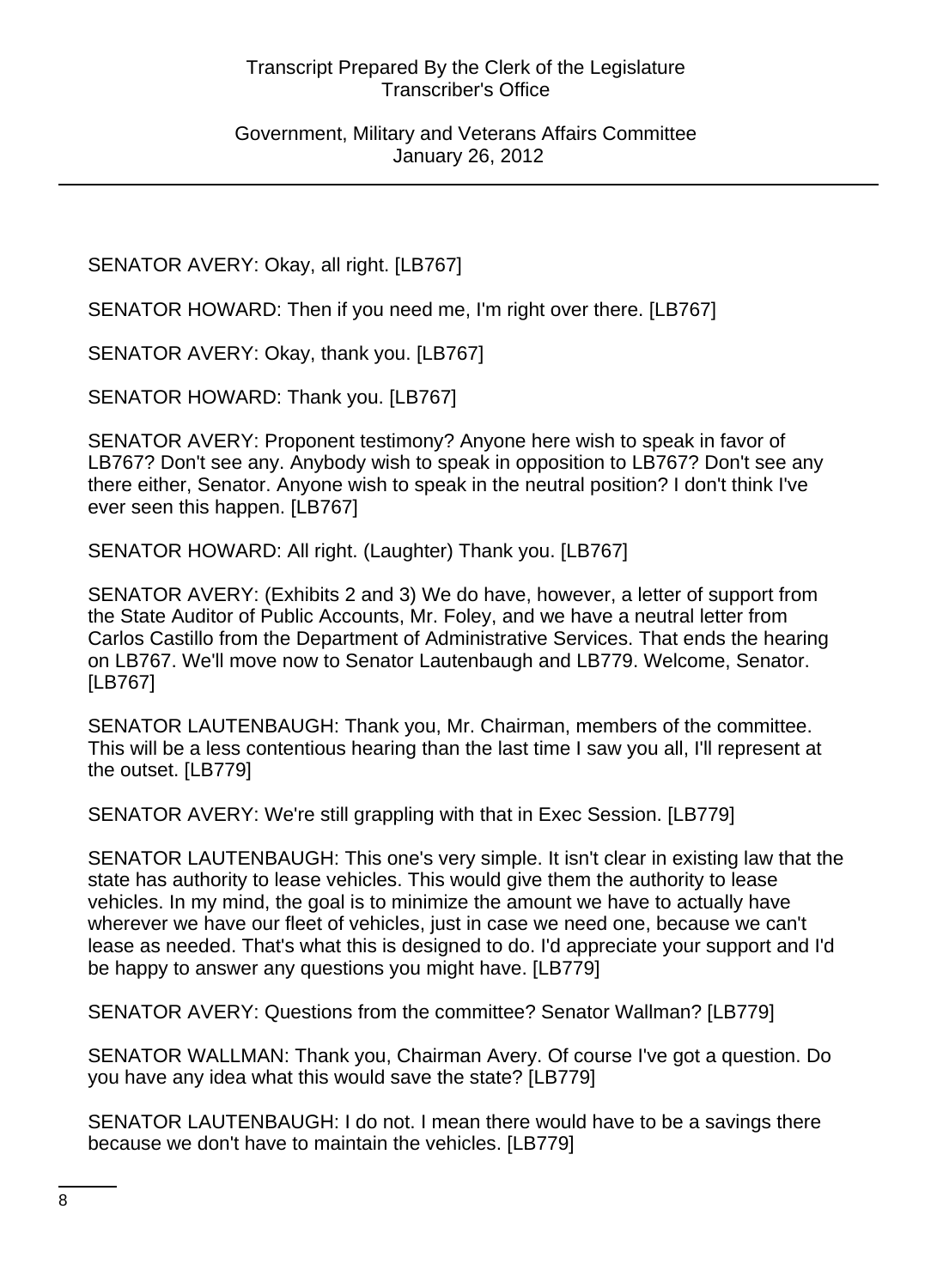Government, Military and Veterans Affairs Committee January 26, 2012

SENATOR WALLMAN: Sure. [LB779]

SENATOR LAUTENBAUGH: I believe there are...I always joke that I work alone when I come here, but I believe there are actually people coming from DAS perhaps, Enterprise certainly, and they may be able to provide some actual hard figures. I...the savings just has to be there from an intuitive standpoint for not maintaining ownership of vehicles. [LB779]

SENATOR WALLMAN: Thank you. [LB779]

SENATOR AVERY: Currently, the state is required to purchase vehicles? [LB779]

SENATOR LAUTENBAUGH: It is. There was an Attorney General's Opinion a while back that said it is not clear that the state has the authority to lease, so under that interpretation, they don't have--I should say rent--so under that interpretation... [LB779]

SENATOR AVERY: Yeah, I was going to ask you if you didn't really mean to be using the word rent. [LB779]

SENATOR LAUTENBAUGH: Yeah, yes. [LB779]

SENATOR AVERY: So it's...these would be short-term rental agreements for a few days at a time... [LB779]

SENATOR LAUTENBAUGH: Yes. [LB779]

SENATOR AVERY: ...and not long-term leases? [LB779]

SENATOR LAUTENBAUGH: Exactly. [LB779]

SENATOR AVERY: Okay. Senator Pahls? [LB779]

SENATOR PAHLS: That just made me think a little bit. Do you know, do we pay people to drive their own vehicles? Do you have any idea about that for the state? [LB779]

SENATOR LAUTENBAUGH: I don't know if we have...pay any individuals to drive their own vehicles or not. I don't know the answer to that. [LB779]

SENATOR PAHLS: Okay. Okay, thank you. [LB779]

SENATOR AVERY: Any other questions? I don't see any. Am I missing something? [LB779]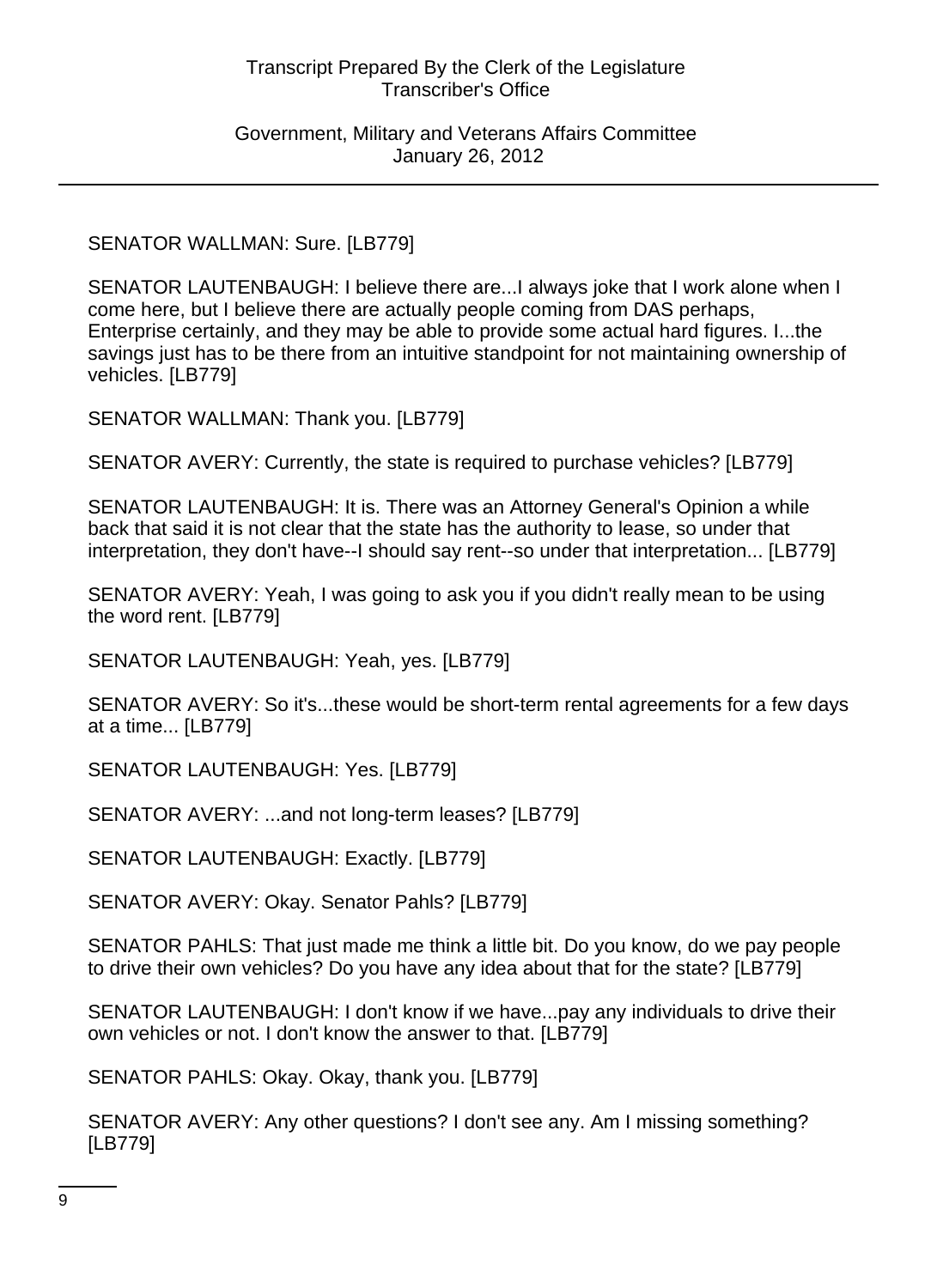SENATOR KARPISEK: Oh, he pointed at me. I drive my own car. [LB779]

SENATOR AVERY: Oh. [LB779]

SENATOR LAUTENBAUGH: I drive mine, too, sometimes, so yeah. [LB779]

SENATOR KARPISEK: Oh, I didn't know that. [LB779]

SENATOR LAUTENBAUGH: But I don't think that's what the questioner was alluding to probably. [LB779]

SENATOR KARPISEK: No. [LB779]

SENATOR AVERY: Thank you, Senator, for your testimony. Proponent testimony? Please come forward. Welcome. [LB779]

STEVE SULEK: (Exhibit 1) Thank you. Good afternoon. My name is Steve Sulek, spelled S-t-e-v-e S-u-l-e-k. I am the administrator of the Transportation Services Bureau and Materiel Divisions of Administrative Services. I would like to thank the committee Chair, Senator Avery, and all the members of the committee for the opportunity to provide testimony today in support of LB779. The Transportation Services Bureau, or TSB, provides transportation services to state agencies, boards, and commissions through long-term lease vehicles or short-term rental vehicles. Due to the seasonal nature of some state agency programs and other temporary influences, agency demand for TSB short-term rental vehicles often fluctuates. The Transportation Services Bureau fleet comprises just under 20 percent of the total number of vehicles owned by the state and TSB's short-term rental program operates using approximately 15 percent of the TSB fleet. LB779 would provide TSB with additional and more economically advantageous alternative of temporarily acquiring additional vehicles through short-term rental agreements. This would enable TSB to meet these temporary peak demand periods without incurring the unnecessary expense of purchasing and maintaining vehicles for a long period of time when they are actually only required for a few days, weeks, or months each year. We believe this bill provides TSB with an additional opportunity for selecting the most cost-effective solution for providing service and meeting the needs of the state. Again, I would like to thank all the members of the committee for the opportunity to provide testimony in support of this bill and would be glad to answer any questions. [LB779]

SENATOR AVERY: Thank you, sir. Questions from the committee? Yes, Senator Pahls. [LB779]

SENATOR PAHLS: Thank you. Well, the reason why I asked that question is many years ago when I taught for Wayne State, if I didn't use a Wayne State car...because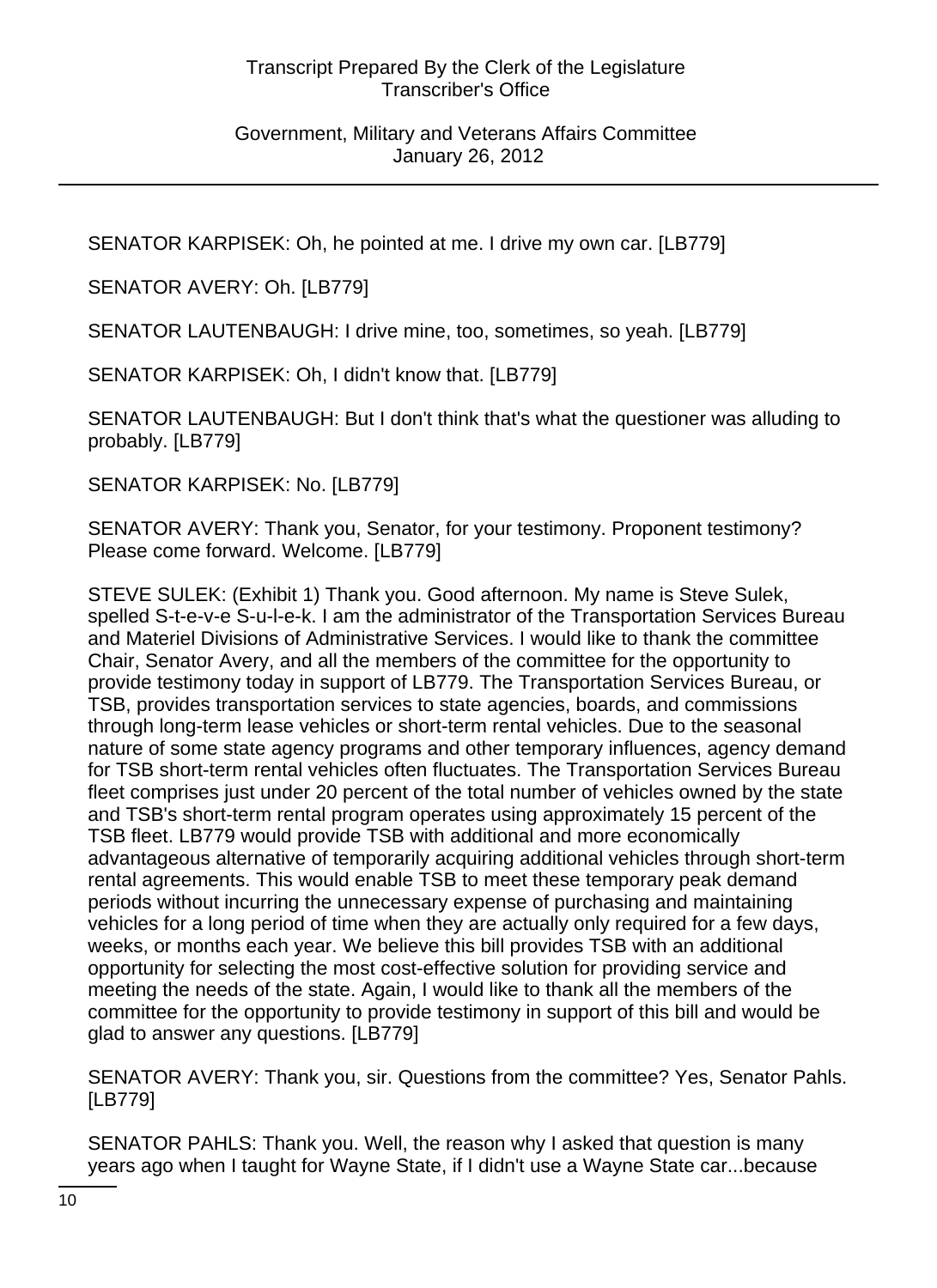# Government, Military and Veterans Affairs Committee January 26, 2012

sometimes I was afraid to drive them, to be honest with you, they were that bad at that time. It was a long time ago, long time ago. But they would pay me to drive my own if I were doing school business, of course. [LB779]

STEVE SULEK: Certainly. [LB779]

SENATOR PAHLS: Okay, does that still happen? [LB779]

STEVE SULEK: Yes, that's an agency-level decision. [LB779]

SENATOR PAHLS: Okay. [LB779]

STEVE SULEK: And often, an agency may make that decision based on the length of travel... [LB779]

SENATOR PAHLS: Okay. [LB779]

STEVE SULEK: ...if it's a very short period as opposed to say, you know, a couple hundred mile trip, something like that. [LB779]

SENATOR PAHLS: Okay, yeah, the... [LB779]

STEVE SULEK: It may be more advantageous for them economically to just reimburse you at the rate that the federal government allows. [LB779]

SENATOR PAHLS: Okay. Okay, thank you. [LB779]

STEVE SULEK: You bet. [LB779]

SENATOR AVERY: Senator Price? [LB779]

SENATOR PRICE: Senator Avery, thank you. Thank you, sir, for testifying. A little perplexed. We're saying here right now that 15 percent of your fleet is rented? [LB779]

STEVE SULEK: Fifteen percent of our fleet is used for short-term rentals through our pool program. The remaining 85 percent is used for long-term lease vehicles. [LB779]

SENATOR PRICE: I'm missing the jump between you have rentals and you want renting authority. [LB779]

STEVE SULEK: Okay, and I'm sorry that I'm...hopefully, I can clarify that. Basically, we provide two types of vehicles to agencies, both for long-term lease, which is...which if you're an agency and you require that vehicle, that you would be assigned that vehicle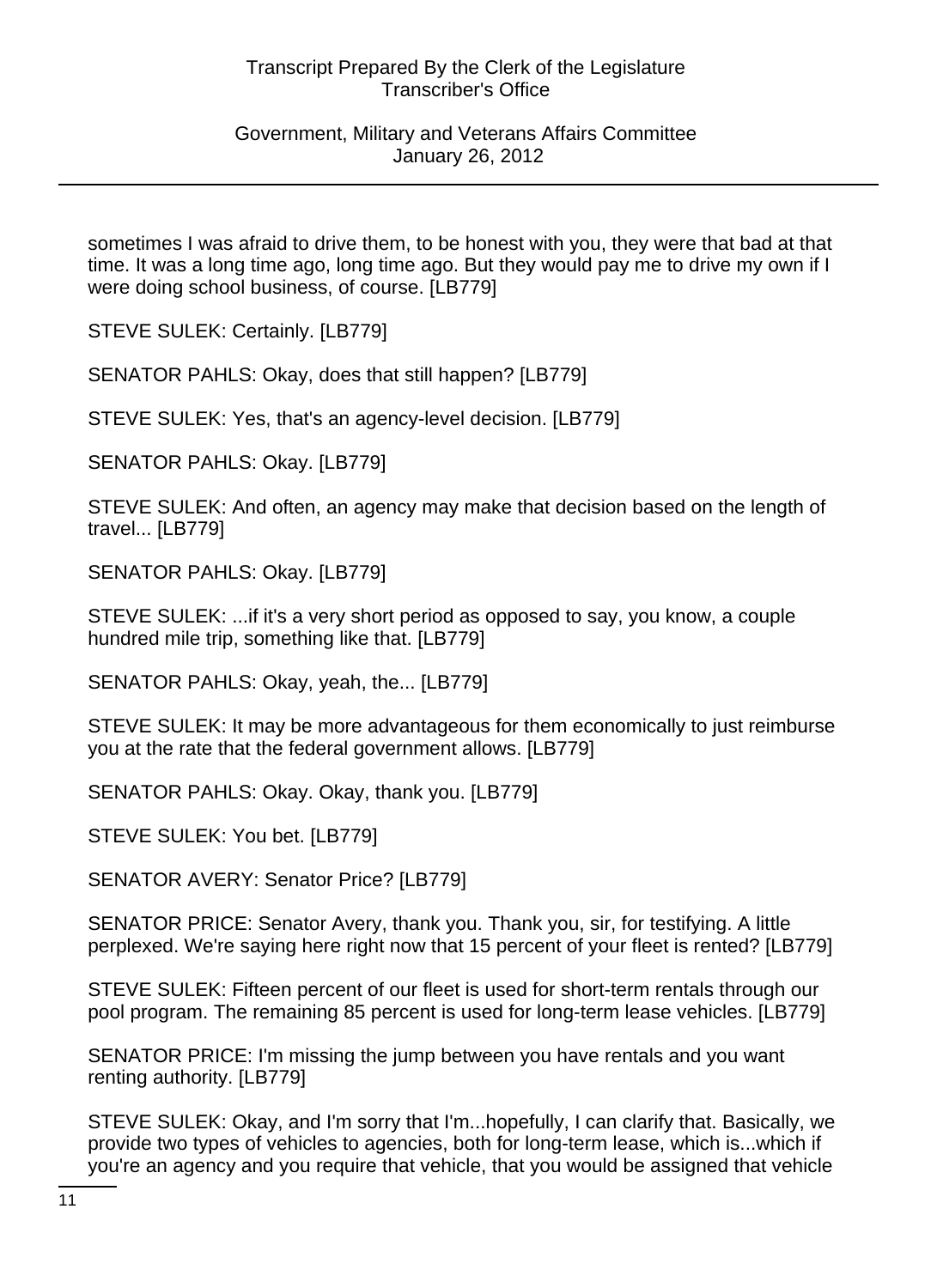Government, Military and Veterans Affairs Committee January 26, 2012

for the life of the vehicle, for five years. But we also have short-term rental pools located in a number of communities around the state, so if you needed a vehicle for an afternoon or for a couple of days, you're able to come in and rent that vehicle and just use it for that short period of time. So we can meet periods of peak demand which occasionally exceeds the number of vehicles we have in the short-term pool where we're renting vehicles to agencies. This would allow us to rent from a commercial source. [LB779]

SENATOR PRICE: I think that's the point. The intuitive leap was you can go outside the government to rent. You're actually doing intergovernmental transfer as it is now. [LB779]

STEVE SULEK: Right, right. [LB779]

SENATOR PRICE: That's what I want to get. [LB779]

STEVE SULEK: Um-hum. [LB779]

SENATOR PRICE: Thank you. [LB779]

STEVE SULEK: You bet. [LB779]

SENATOR AVERY: Any more questions? Senator Karpisek. [LB779]

SENATOR KARPISEK: Thank you, Senator Avery. Thank you, Mr. Sulek. How many vehicles do we have? [LB779]

STEVE SULEK: When you say we... [LB779]

SENATOR KARPISEK: The state. [LB779]

STEVE SULEK: The state. Well, I'm here to represent Transportation Services Bureau. Our fleet numbers just a little over 1,000 vehicles, and that's when I referred to 20 percent, approximately--a little under 20 percent of the total number--so you're looking probably in the neighborhood between 5,000 and 6,000 vehicles statewide, encompassing all the fleets. [LB779]

SENATOR KARPISEK: And, I guess, how many do you think that you could do away with if we went with this? [LB779]

STEVE SULEK: At this point, we're not anticipating that we could do away with any vehicles, but there are periods of time when an agency will come to one of our short-term pools and we do not have a vehicle available to provide them, so this would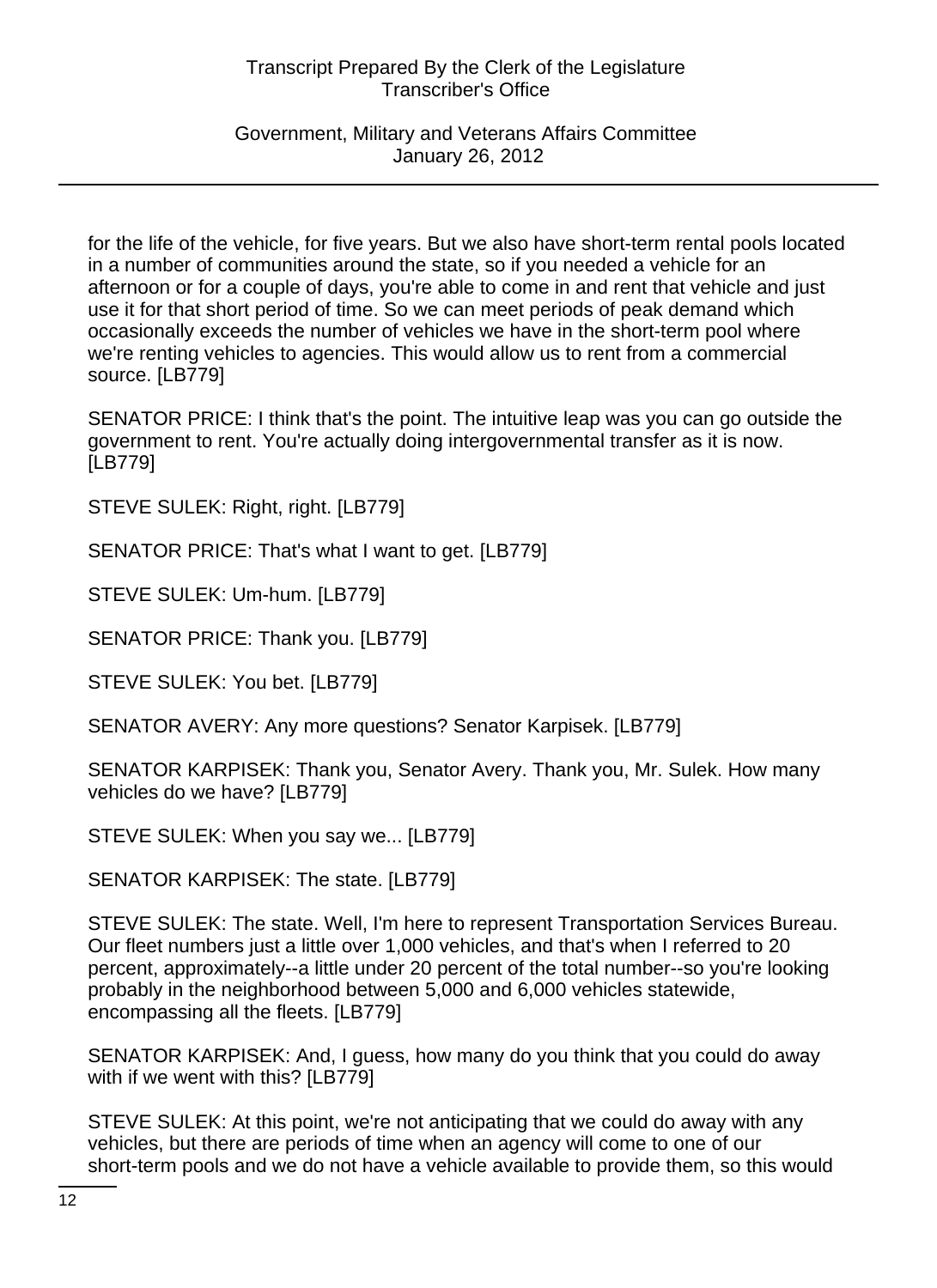Government, Military and Veterans Affairs Committee January 26, 2012

give us the opportunity to meet that need that we're currently not able to meet without incurring the expense of buying additional vehicles. [LB779]

SENATOR KARPISEK: So you still think you'd have to keep your inventory about where you're at? [LB779]

STEVE SULEK: At this point, I would estimate that to be true, sir. [LB779]

SENATOR KARPISEK: And then is there anything about maybe more expensive vehicles, though, like vans or things that maybe we wouldn't have to own or lease rather...and rather rent them instead of...so instead of the big money up front, we could just rent our way through? [LB779]

STEVE SULEK: Well, this bill and our interest in this bill is more for short-term perspective. [LB779]

SENATOR KARPISEK: Right. [LB779]

STEVE SULEK: That allows us the economic advantages in that direction. So in terms of utilizing this bill to permanently replace a leased vehicle--say a 12-passenger van--no, we're not anticipating that. However, if you were an agency and you needed to rent a 12-passenger van and we did not have one available, we would be able to rent one under these provisions. [LB779]

SENATOR KARPISEK: Very good, thank you. [LB779]

STEVE SULEK: You're welcome. [LB779]

SENATOR KARPISEK: Thank you, Senator Avery. [LB779]

SENATOR AVERY: Do you have any way of estimating the savings? [LB779]

STEVE SULEK: At this time, no, sir, I don't because this more provides us with an opportunity to meet the demand that we've not been able to meet. [LB779]

SENATOR AVERY: Yeah, okay. Any other questions? I don't see any. [LB779]

STEVE SULEK: Okay. [LB779]

SENATOR AVERY: Thank you for your testimony. [LB779]

STEVE SULEK: Thank you very much. [LB779]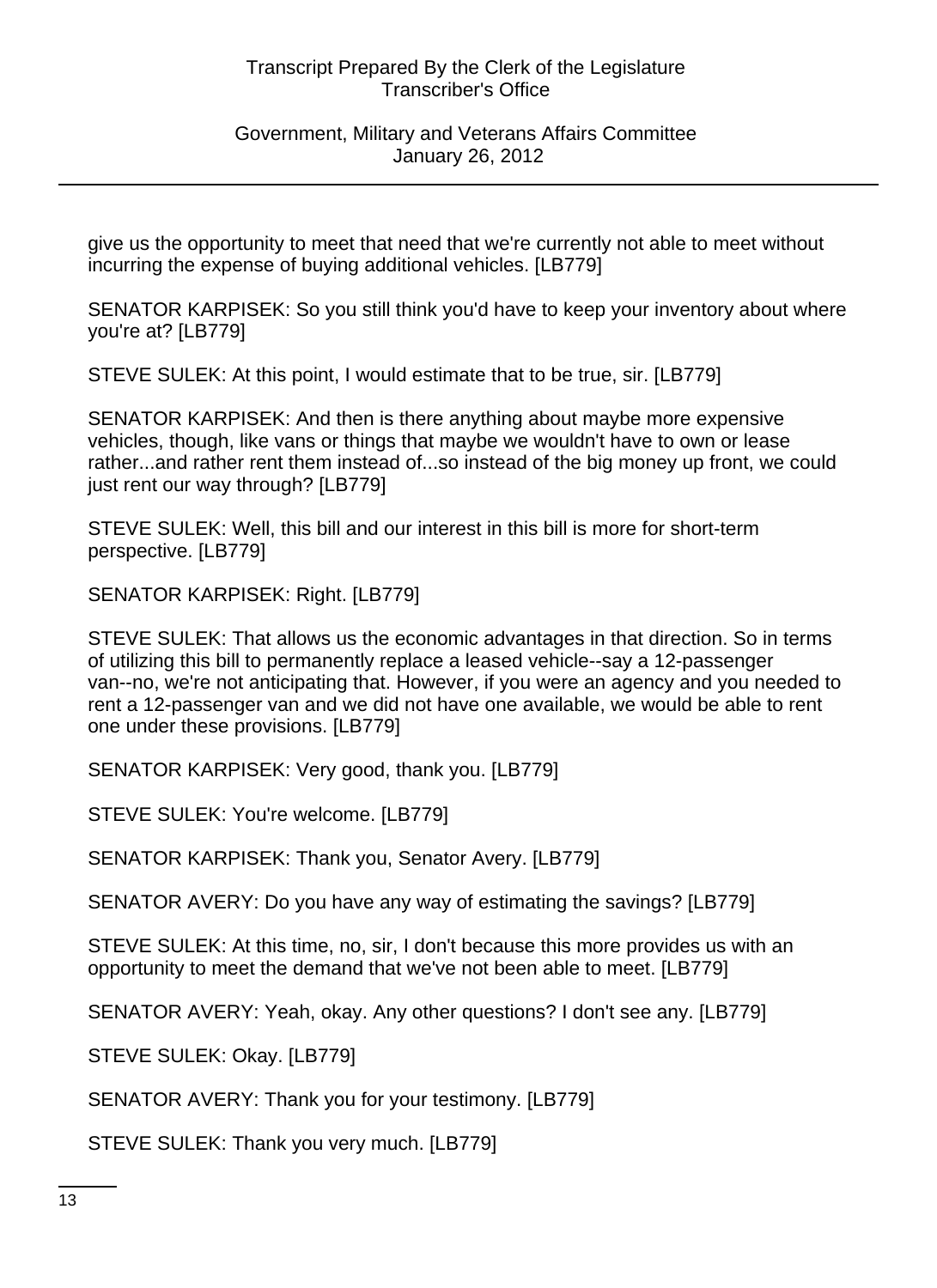SENATOR AVERY: Any other proponent testimony on LB779? Please come up. Welcome, sir. [LB779]

ANDREW LOWELL: Thank you, Mr. Chairman, members of the committee. My name is Andrew Lowell. I represent...A-n-d-r-e-w L-o-w-e-l-l. I'm with Enterprise Holdings and I am the director of Business Rental Sales. Transportation services are a part of all facets of business, from private multinational corporations to state municipal governments. All the way down to small businesses, people have to travel. While business travel at its core is similar, how that travel is managed can differ greatly based on the public or private nature of the renting organization. State entities have historically internalized the process. From purchase and disposal, rental management, maintenance, insurance, and repair, state governments have long burdened themselves with the sole responsibility of their fleet management. How states manage these expenses in utilization of their fleets are vastly different. Some states choose to use a model based on a lower occupancy to ensure vehicles are readily available, which comes at a higher carrying cost, while others prefer to run a lean fleet that maximizes vehicle turn but comes with an increased risk for maintenance issues, decreased program compliance, and decreased residual value due to overuse of vehicles. In recent years, state governments have turned to commercial rental firms to provide solutions. The most successful of these methods has been the concept of a virtual fleet. By helping a state remove underutilized vehicles or as a supplement to highly-utilized fleets, a virtual fleet allows for a seemingly unlimited availability with a compartmentalized cost structure. There are many benefits to outsourcing vehicle needs. While a state bears the financial burden for owned fleet for the life of the vehicle, the only financial commitment with a rental provider is for the time the vehicle is actually used. With an owned vehicle, the state is responsible for the purchase cost, depreciation, maintenance, storage and upkeep, personnel associated, insurance, repair, etcetera, while a rental provider only charges a prenegotiated daily rate, usually inclusive of mileage charges as well as collision and liability insurance. In many states, the incorporation of a virtual fleet strategy has resulted in the disposal of thousands of fleet vehicles because of inadequate utilization and cost-management efforts. Removing these vehicles has freed up valuable parking and provided a source of immediate revenue. In other states, fleet reduction was minimal or nonexistent. Instead, vehicles were reallocated to areas of higher use, thereby reducing the need to purchase additional vehicles. Enterprise holdings has been at the forefront of local business travel and has pioneered many of the programs in use by state and municipal governments across the U.S. With over 7,000 neighborhood locations and a fleet of over 1 million vehicles, we are uniquely positioned to service government or business however they would require. Throughout Nebraska, we have 40 locations including Lincoln, Omaha, Hastings, Norfolk, Grand Island, Kearney, Columbus, and North Platte, with a total fleet of over 4,000 vehicles. We provide rental services every day to the companies that represent the state of Nebraska, including ConAgra, Union Pacific, Peter Kiewit, TD Ameritrade, Mutual of Omaha, First National Bank of Nebraska, and many others. We feel confident we can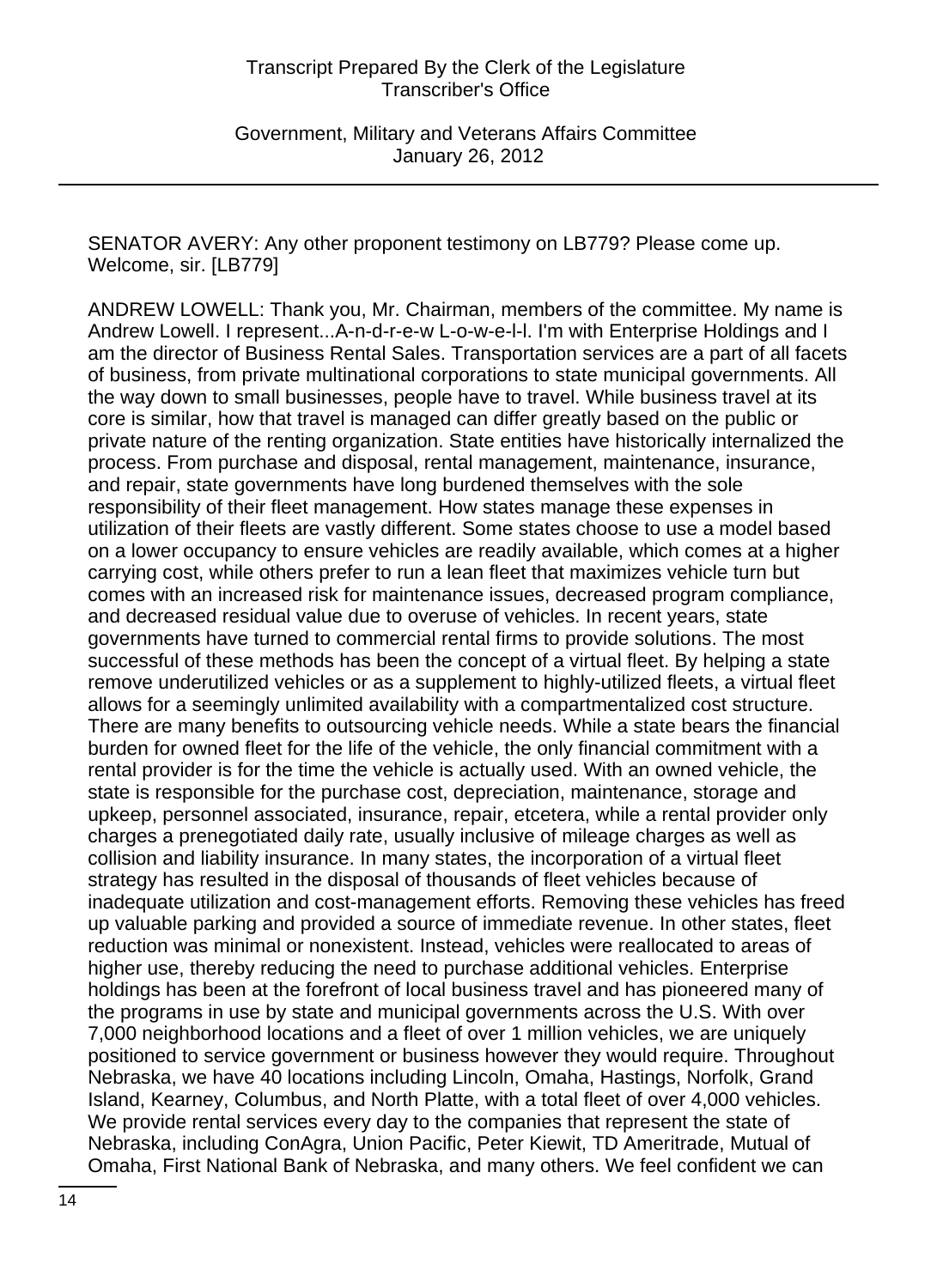#### Government, Military and Veterans Affairs Committee January 26, 2012

bring the same value to the state that we've brought to these companies. As leaders in the rental industry and pioneers of this virtual fleet approach, we are confident in our strategy and our ability to help the government and our business partners achieve their goals. Thank you for your time. [LB779]

SENATOR AVERY: Thank you. Questions from the committee? Senator Karpisek? [LB779]

SENATOR KARPISEK: Thank you, Senator Avery. Thank you. You said across the country, yes? [LB779]

ANDREW LOWELL: Yes, sir. [LB779]

SENATOR KARPISEK: So obviously, state governments close to us, neighboring states... [LB779]

ANDREW LOWELL: There are a number. The state of Missouri has utilized their services for many years. We've worked with the state of Minnesota. We recently won a contract in the state of Illinois. Across the country, states like Georgia, California, Texas, Florida, a number of states have seen this as opportunity to either remove underutilized vehicles or in this case, to supplement an overused vehicle situation. [LB779]

SENATOR KARPISEK: So just kind of walk through. How does it work? I want a vehicle for tomorrow. [LB779]

ANDREW LOWELL: Well, in a traditional rental setting, you would contact the renting location or you could go on-line to reserve the vehicle. In many states, they'll use a mileage calculator tool that will determine, from a cost analysis standpoint, what's most effective. Based on the cost per use of a state vehicle versus the cost of renting a rental vehicle, if...in the cases where based on mileage the rental vehicle is cheaper, it would then direct you to rent from that...from a rental location. We have the ability to include purchase order numbers, things like that, job codes, so it could track back to specific departments--that's all billed internally. We would either pick the renter up at his office or home, bring them to our location, provide the vehicle. Upon return, we would return them right back, and then everything is just billed directly to the state. [LB779]

SENATOR KARPISEK: So it would always be...then we wouldn't actually have a lot somewhere that people would go to? [LB779]

ANDREW LOWELL: In this case, it...Lincoln, for example. We have eight locations here in Lincoln. We pride ourselves on convenience, so your state travelers would be able to actually pick up from a location that was closest to wherever they worked or wherever they lived. Their ride...they would not actually need to go to a specific facility; they could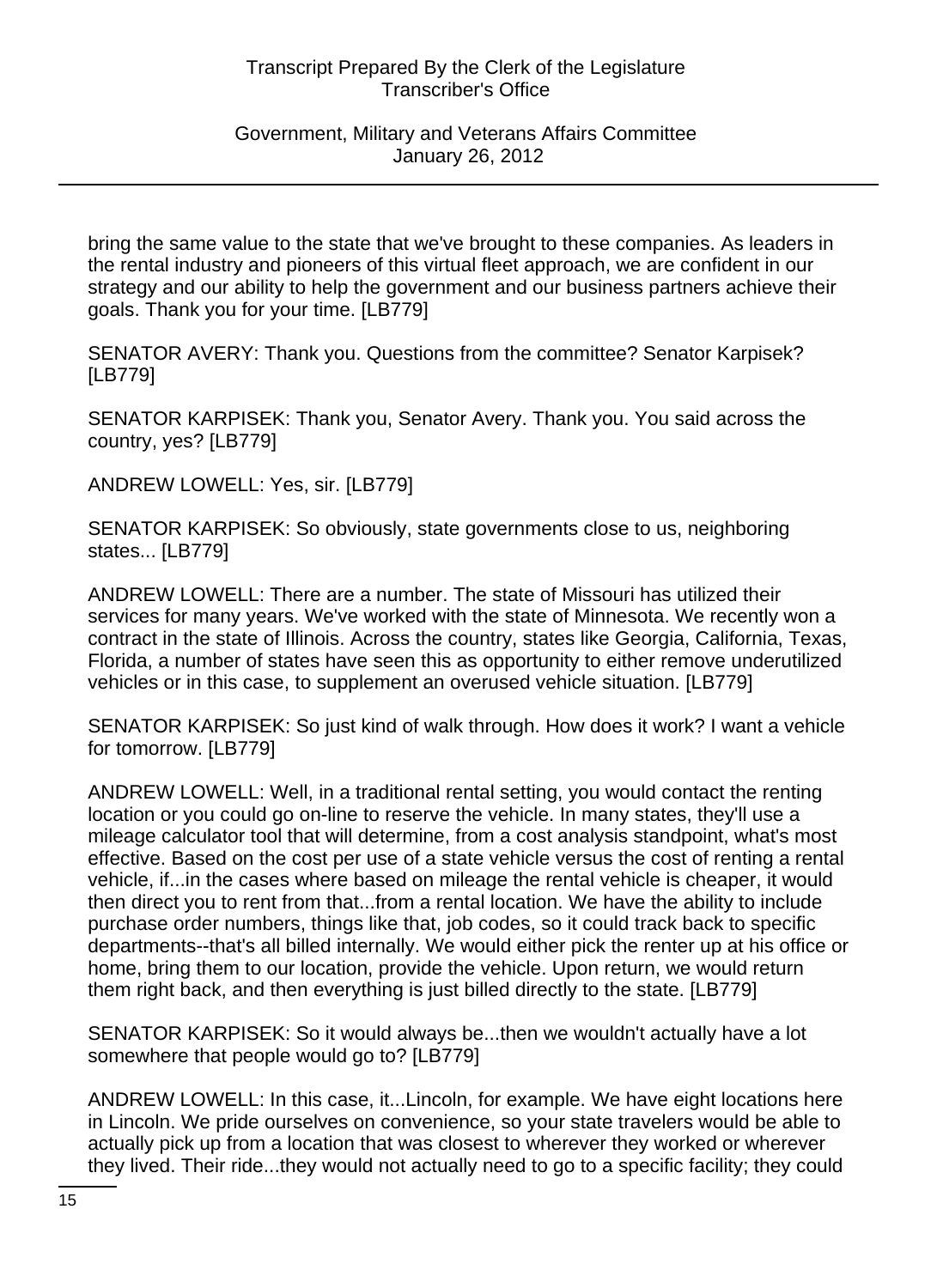choose whatever is most convenient for them. [LB779]

SENATOR KARPISEK: Or be picked up? [LB779]

ANDREW LOWELL: Or be picked up, exactly. [LB779]

SENATOR KARPISEK: Commercials, you know? [LB779]

ANDREW LOWELL: Yeah, we do pick you up. (Laughter) [LB779]

SENATOR KARPISEK: I've seen that. [LB779]

ANDREW LOWELL: You've seen a few, I take it. [LB779]

SENATOR KARPISEK: Yeah. [LB779]

ANDREW LOWELL: Yeah. [LB779]

SENATOR KARPISEK: Thank you. [LB779]

SENATOR AVERY: Senator Wallman, you're next. [LB779]

SENATOR WALLMAN: Yeah, thank you, Chairman Avery. Yeah, thanks for coming. [LB779]

ANDREW LOWELL: Thank you. [LB779]

SENATOR WALLMAN: I've looked through leases where school buses and everything be...and what would the cost savings be here, do you think? [LB779]

ANDREW LOWELL: You know again, as everyone has said, it's very hard to tell, just because we don't know exactly what the state's intent are. Typically, when we do enter into an agreement with the state, the goal is initially to analyze what the fleet structure is, determine what the actual costs associated with ownership of a fleet vehicle are, so that we can compare it to our costs and then work with the state to say, you know, X amount of savings...try to drive that little savings. It's too early to tell what projected savings would be. [LB779]

SENATOR WALLMAN: Sure. [LB779]

ANDREW LOWELL: It does range. I mean obviously, being able to replace vehicles, you could...whatever the residual value from resale would be an immediate benefit to the state, and then the savings that would come from the maintenance expenses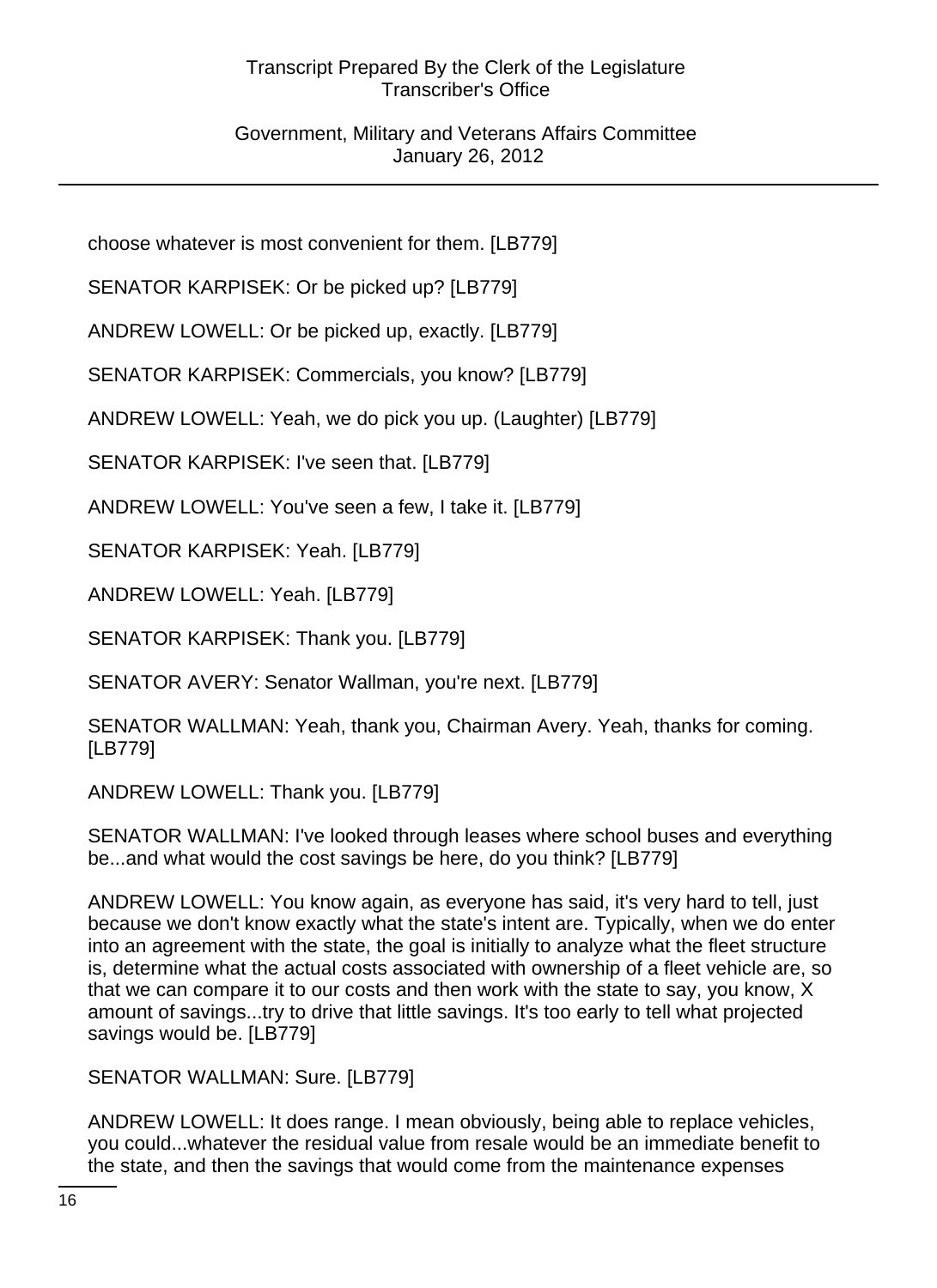#### Government, Military and Veterans Affairs Committee January 26, 2012

currently associated with depreciation expenses, insurance costs, any ancillary charges you take right now. So the savings are definitely there, but without it...a proper analysis, we wouldn't be able to tell. [LB779]

SENATOR WALLMAN: Yeah, thank you. [LB779]

SENATOR AVERY: Senator Price has a question. [LB779]

SENATOR PRICE: Senator Avery, thank you. Thank you, sir, for testifying. My question is that now that you said you've done it in Missouri and other states,... [LB779]

ANDREW LOWELL: Um-hum. [LB779]

SENATOR PRICE: ...what do you think the burden is to the state for interfacing with your contract generation system? Because obviously you run it over some platform... [LB779]

ANDREW LOWELL: Um-hum. [LB779]

SENATOR PRICE: ...that would have to be compliant, right? Or as is interfaced with our system? Can you talk to that IT for me? [LB779]

ANDREW LOWELL: Excuse me. Yeah, we essentially incur those costs. We build the platforms necessary to interface with our systems, meeting all proper Internet protocol. We typically would place them on a state Intranet site and then, as we do with most private companies, you would just go to your specific Intranet site, which is a secure site. That information then goes directly into our systems. From a contract standpoint, really there's no...there's nothing the state itself needs to be responsible for. [LB779]

SENATOR PRICE: So you build the interface and run all that part for the middleware to get it to the customer? [LB779]

ANDREW LOWELL: Yes, sir. [LB779]

SENATOR PRICE: Thank you. [LB779]

SENATOR AVERY: Senator Karpisek has another. [LB779]

SENATOR KARPISEK: Thank you, Senator Avery. So I'm sure that you do a lot of business in the...in our state already. [LB779]

ANDREW LOWELL: Um-hum. [LB779]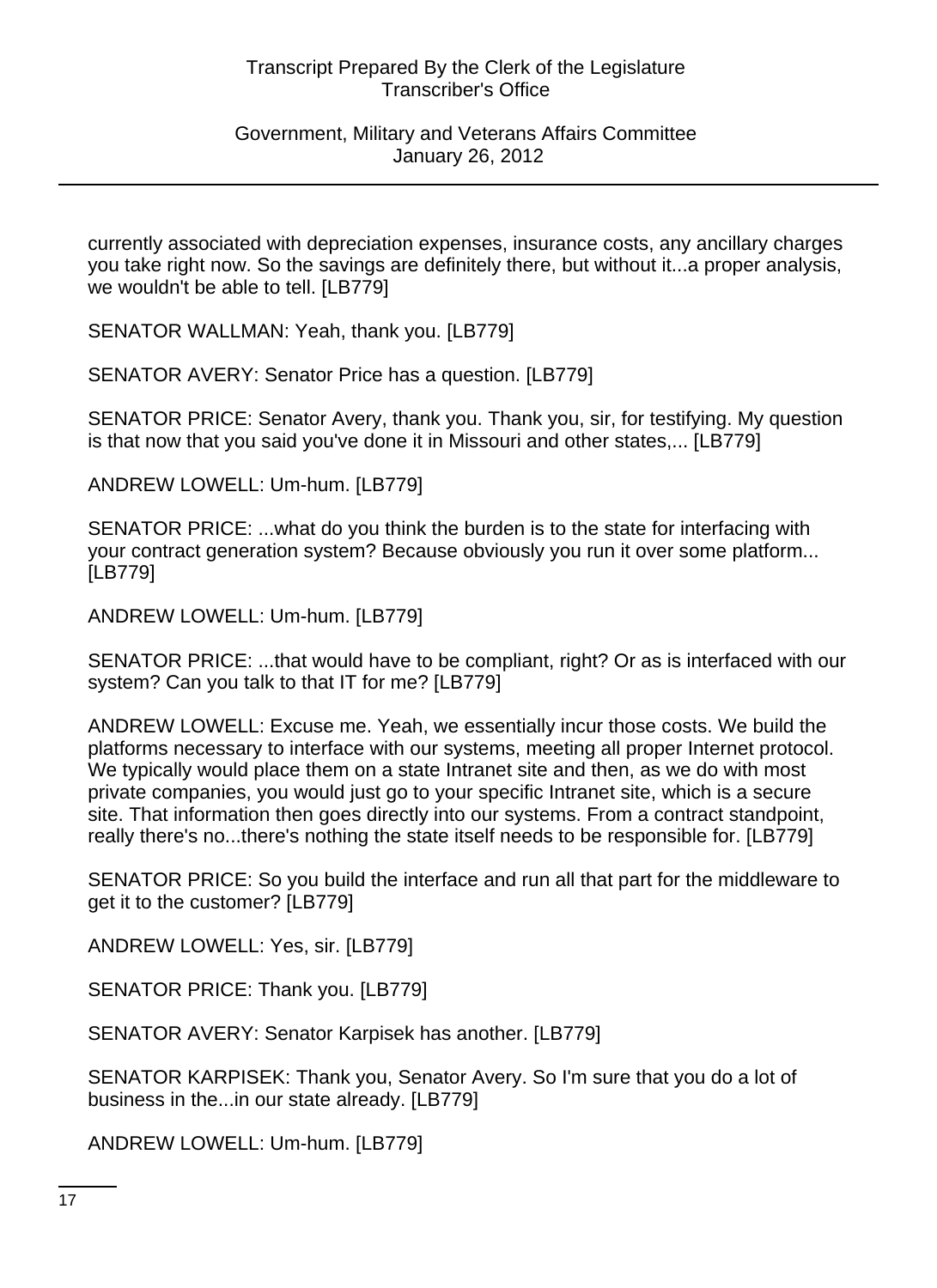Government, Military and Veterans Affairs Committee January 26, 2012

SENATOR KARPISEK: Do you do it for any public bodies now? [LB779]

ANDREW LOWELL: Here in the state? Yes, sir. [LB779]

SENATOR KARPISEK: Yeah. [LB779]

ANDREW LOWELL: We work with the University of Nebraska both here in Lincoln and in Omaha, a number of the medical centers, Lincoln school district, a school district in Omaha. I'm trying to think. There's another couple smaller school districts that we work with as well. And again, a lot of these are very similar situations that in most of those cases, we provide supplement to existing fleet where it doesn't make sense for them to purchase new vehicles, so we provide short-term rental options. The University has been our...one of our largest clients for many years. They have an existing pool fleet here at the University, but there are times throughout the year where there's a need for more vehicles and they come directly to us. [LB779]

SENATOR KARPISEK: Do you have any idea how long that's been going on at the university? [LB779]

ANDREW LOWELL: With the university, in excess of 10 years. [LB779]

SENATOR KARPISEK: Oh, okay. Very good, thank you. [LB779]

ANDREW LOWELL: Thank you. [LB779]

SENATOR AVERY: Any more questions? Seeing none. Thank you very much for your testimony. [LB779]

ANDREW LOWELL: Thank you for your time, everyone. [LB779]

SENATOR AVERY: Any other proponent testimony on LB779? Any opposition testimony? Anyone wish to testify in the neutral position? Senator Lautenbaugh? [LB779]

SENATOR LAUTENBAUGH: Yeah, Mr. Chairman, members of the committee, I'll be brief. I think the savings are hard to quantify, obviously as you heard, because of the nature of what we're talking about. But just intuitively thinking, this does give the state another tool, another arrow in the quiver--I'm just trying to find the cliche that will make you all roll your eyes because we've heard it too many times already and it's only January--something that will allow them to be more effective and more efficient, hopefully. I don't see it as a controversial measure by any means and I'd appreciate your looking favorably upon it. I'd again be happy to answer any questions you might have. [LB779]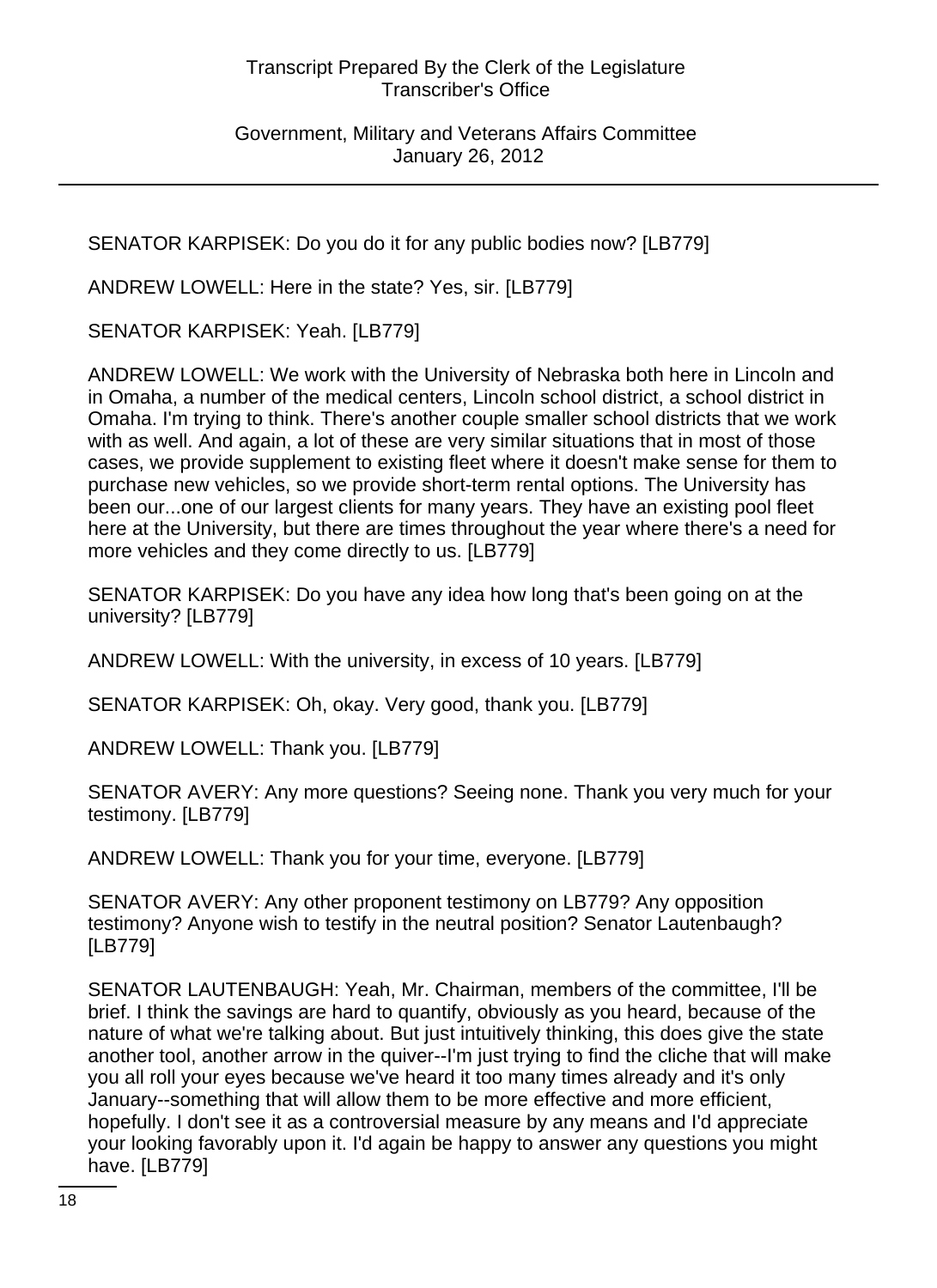SENATOR AVERY: Thank you. Questions? Senator Pahls? [LB779]

SENATOR PAHLS: Well, then you...what you're telling us, you think this should...would be a consent calendar bill? [LB779]

SENATOR LAUTENBAUGH: I can't imagine why it wouldn't. [LB779]

SENATOR PAHLS: Okay. [LB779]

SENATOR LAUTENBAUGH: I don't think I've ever had one of those before, but this might be one of those, yeah. [LB779]

SENATOR AVERY: We wouldn't want to shock you too much. I don't see any more questions, thank you. [LB779]

SENATOR LAUTENBAUGH: Yeah. [LB779]

SENATOR AVERY: That ends the hearing on LB779. We'll now move to Senator Ken Haar's bill, LB885. Welcome, Senator Haar. [LB779]

SENATOR HAAR: (Exhibit 1) Thank you very much. Senator Avery. Members of the committee, thanks for listening. My name is Ken Haar, K-e-n H-a-a-r, and today we're talking about LB885. There is an old management saying that says you can't manage what you don't measure. You can't manage what you don't measure. And I'm passing around a graph right now and this is data straight from Omaha Public Schools where they use Energy Star rating for all their schools and a very interesting graph. I love graphs in the first place, but when you look at this graph...you know, if I were a school administrator, I would say, what is going on at Sunny Slope? Now, not all those schools are named on here because it just doesn't all fit and I'm not picking on any Omaha Public School, just using this as a good example. I guess if I were a parent and my kids were going to Miller Park and I looked at this, I'd feel pretty good. And if they were going to one at the other end I'd say, so what's happening to my child because of this difference in rating? And I think if I were a taxpayer I'd say, well, since we're talking about Energy Star...and everybody kind of knows what that means; we'll have a little more on that later. But you know, since this is about Energy Star and energy efficiency, how can we bring up this...those on the right-hand side, you know? Because it's going to save energy, and we all know that saving energy saves money. My bill, LB885, requires the DAS to receive an Energy Star Portfolio Manager audit for each state-owned building under their purview. Now just going back to the graph for a minute, Omaha Public Schools is doing an Energy Star rating on every one of their school buildings--I just gave you the one for the elementary schools--and they're actually paying a firm to do this. Portfolio Manager is a free service provided by the EPA and the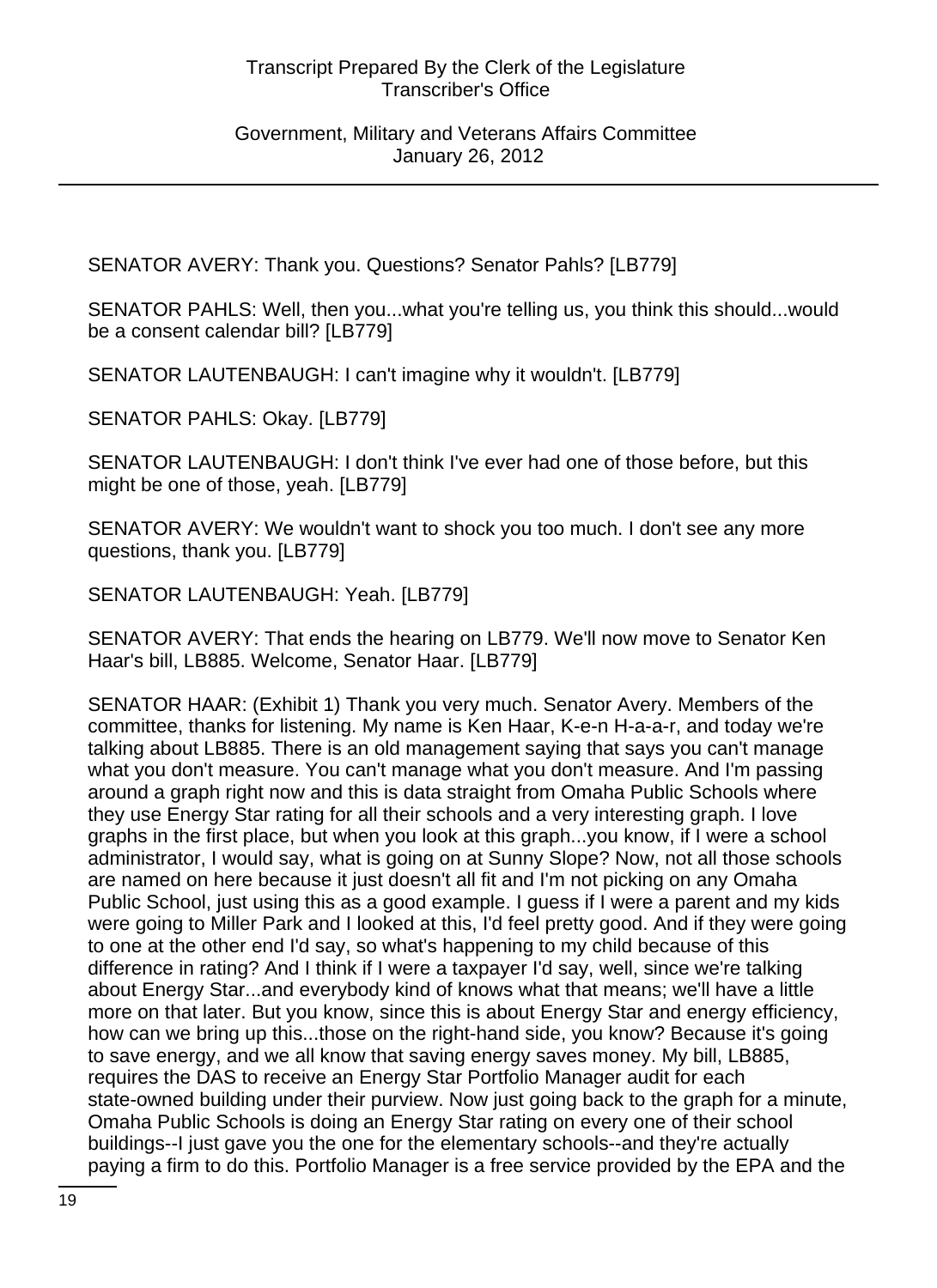Government, Military and Veterans Affairs Committee January 26, 2012

Department of Energy and again, we'll get some more detail on what these things mean a little bit later. You can't manage what you don't measure. Another bit of data, and I haven't handed all this out, but in one year, for example, Omaha Public Schools has gone from an average Energy Star Rating of 46.5 up to 54, so they're doing something about it. Fifty is average. Fifty is average and in fact you can put these numbers into the Department of Energy's rating system and see how you compare to schools across the nation, not just to schools...not just to your own schools. So we have a similar project going on for the state of Nebraska for public schools. The Nebraska Energy Office put out a project last year, paid by some ARRA funds, making it...giving public schools the opportunity to participate in this program of having...getting Energy Star rating, and about 60 percent of the public schools in Nebraska participated and hopefully one of these days we'll be able to see the chart like this for Nebraska public schools. Not only does it give you some information for management, but I think it also creates some competition, and that's what I'm hoping is going to happen with this...the schools across the state. People are going to look at this and if they're near the bottom end, they're going to say, gee, why are we there and what can we do? I also think it's going to be very useful for school boards talking to their constituents about how they can save energy by improving in...on energy efficiency. So once again, it's really pretty simple. It's simply that...get an Energy Star rating for all the state buildings under the DAS. Now that...if you look carefully at the bill, that excludes quite a few state buildings. Eventually, I'd like to see this extended to all state buildings. But as you know as we go around and talk to constituents, they're always talking about efficiency and effectiveness and so are we and this is one simple way to talk about that. And it has real meaning because we all know that the price of electricity, the price of energy, is increasing. If you looked at the fiscal note that came with it, this would cover about 276 buildings--and it gets back to you can't manage what you won't measure--and there's some complexes of buildings where they have just one meter for multiple buildings. That's where most of the cost of this...the fiscal note comes from. However, as you may also notice, it says for the 49 buildings that are individually metered, they use Portfolio Manage (sic) currently to track energy use. So with that, we...I want to thank the...some of the other people that will follow, not so much talking maybe for or against the bill, but about energy efficiency and the importance and about Energy Star itself, about this Energy Star rating system. Whether this is the...Energy Star is the system that will finally come out as the way to do it, we're going to see a lot more use of this in homes, in buildings, all kinds of buildings, and it has real significance because the cost of energy is increasing. And I'd be more than happy to answer any questions. [LB885]

SENATOR AVERY: Okay, let me start with the fiscal note. [LB885]

SENATOR HAAR: Yeah. [LB885]

SENATOR AVERY: I see here that the Fiscal Office estimates that they would have to put meters in 227 currently unmetered buildings... [LB885]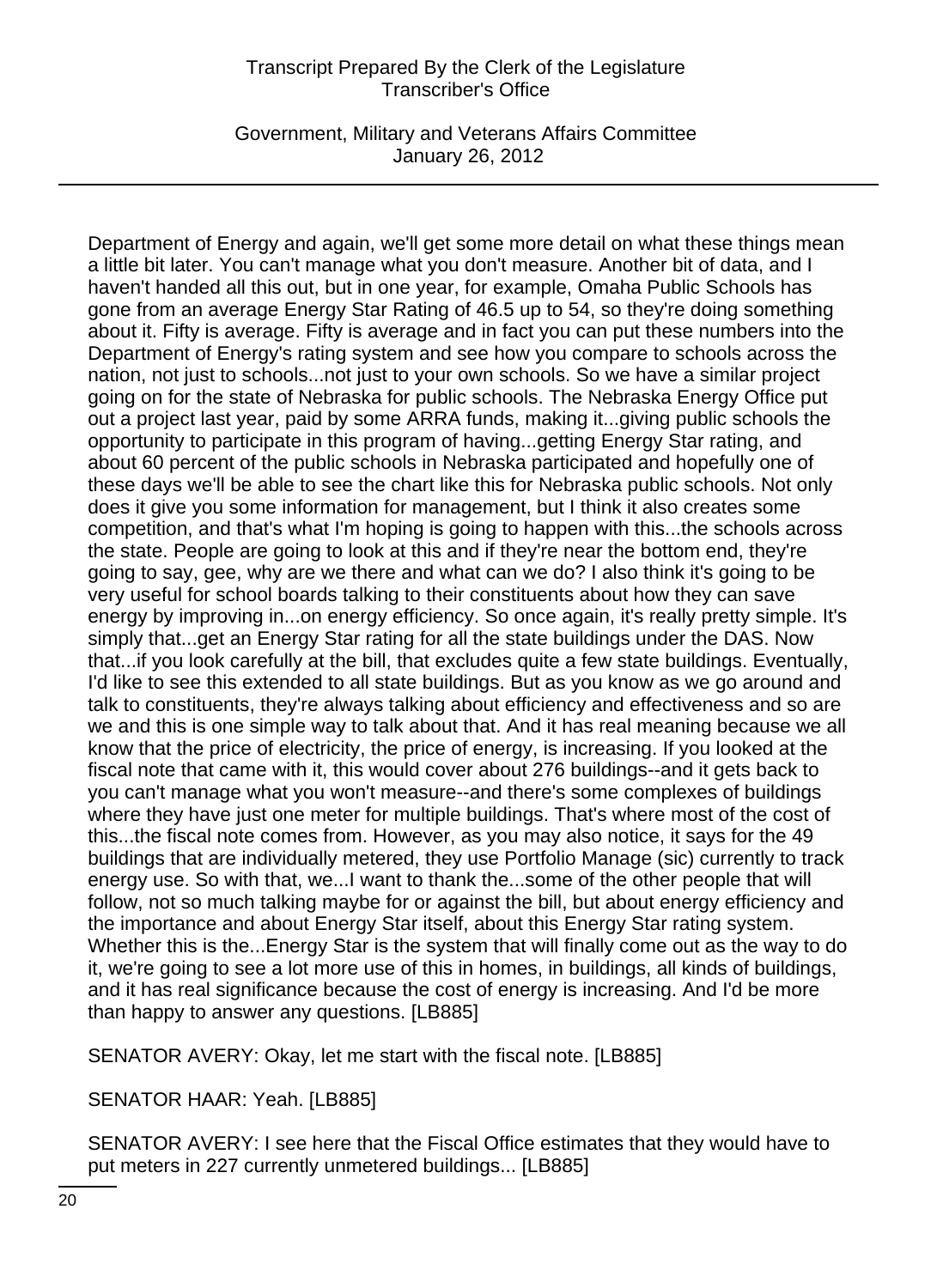SENATOR HAAR: Um-hum. [LB885]

SENATOR AVERY: ...at a cost of \$11,000 per building. Do you have any way of evaluating the...how close that estimate is to reality? [LB885]

SENATOR HAAR: No, and I... [LB885]

SENATOR AVERY: It seems like an awful lot of money for a meter. [LB885]

SENATOR HAAR: Yeah, but these are major buildings and so it's not a...I talked with people from the DAS yesterday and we talked about this and I have no way to vouch for the actual numbers, but I know this is a concern that...where you have a whole campus--not a campus like at the university but a campus of buildings with one meter. It is a problem. But again, if we're going to begin to use data to manage, then we have to be able to measure individual buildings and it's an expense that's going to have to be made eventually. [LB885]

SENATOR AVERY: And these unmetered buildings or the ones that are on one meter tend to be campuses that DHHS manages? [LB885]

SENATOR HAAR: You bet. [LB885]

SENATOR AVERY: Yeah. [LB885]

SENATOR HAAR: Yeah, exactly. [LB885]

SENATOR AVERY: Like Beatrice Developmental Center? [LB885]

SENATOR HAAR: I'm not sure if Beatrice is under...I expect so. But within the bill it says who is, and some examples of the agencies that wouldn't be covered are like Parks and Recreation, the prison system,... [LB885]

SENATOR AVERY: Um-hum. [LB885]

SENATOR HAAR: ...and those other kinds of things. And eventually, I'd like to see everybody come under this. [LB885]

SENATOR AVERY: Um-hum. [LB885]

SENATOR HAAR: It's common sense; it's something we need. [LB885]

SENATOR AVERY: How many states do this now? [LB885]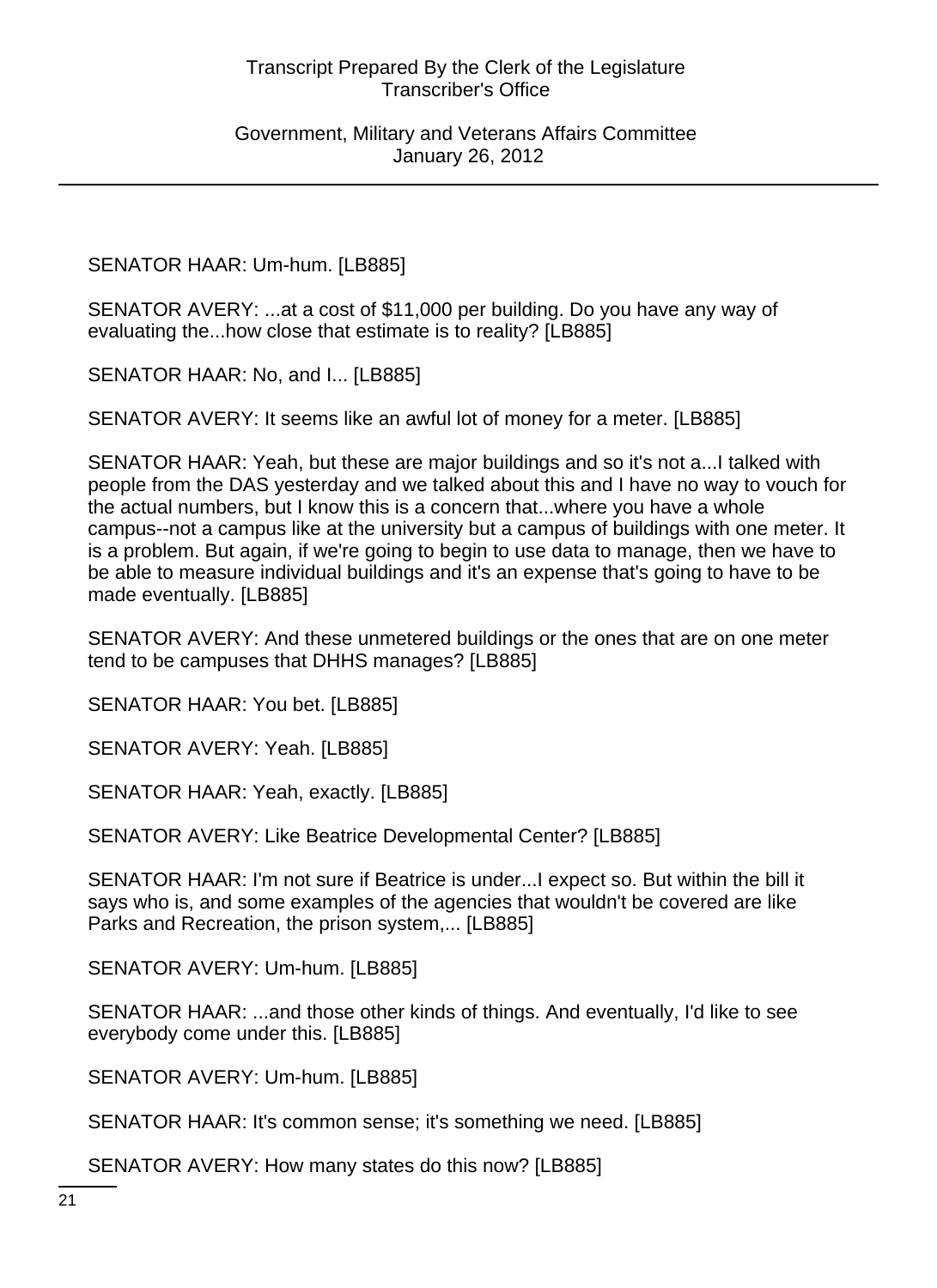Government, Military and Veterans Affairs Committee January 26, 2012

SENATOR HAAR: I don't know how many states do this. I know there are...of a number of states, though--for example, Missouri--where they have all state buildings monitored and coming to one point where they have people looking at energy usage all the time, building by building and so on, and they've saved a lot of money. [LB885]

SENATOR AVERY: Um-hum. [LB885]

SENATOR HAAR: And again, not only are people saving money doing this right now, but we know that because of EPA regulations, because of the cost of transporting coal, all those kinds of things, the cost of the coal itself, that our cost of electricity will continue to rise. [LB885]

SENATOR AVERY: Thank you. Questions? Senator Janssen. [LB885]

SENATOR JANSSEN: Thank you. Thank you, Chairman Avery. Thank you, Senator Haar. [LB885]

SENATOR HAAR: Yeah. [LB885]

SENATOR JANSSEN: Senator, some buildings, though, that we have that might be newer...and of course there's a big fiscal note but do you think we should put meters in there even though we're not sure there's a problem at all? [LB885]

SENATOR HAAR: You bet. Again, it's a way of measurement and in fact, you'd find that...and architects are really getting into this as well, as well as building managers. But new buildings that are built, more often than not these days, have multiple monitoring systems built right into the new building. So, for example, talking about a school. You may have a system so that you could tell when the lights in the gym were on and those kinds of things, so the more detailed the data we can get out of this sort of system, the better we can manage them. [LB885]

SENATOR JANSSEN: So even though there's no actual proof that there might be a leakage or anything, you think it's worth the money to put into that building. [LB885]

SENATOR HAAR: You bet. [LB885]

SENATOR JANSSEN: Okay, thank you. [LB885]

SENATOR HAAR: Um-hum. [LB885]

SENATOR AVERY: Any other questions? Senator Price. [LB885]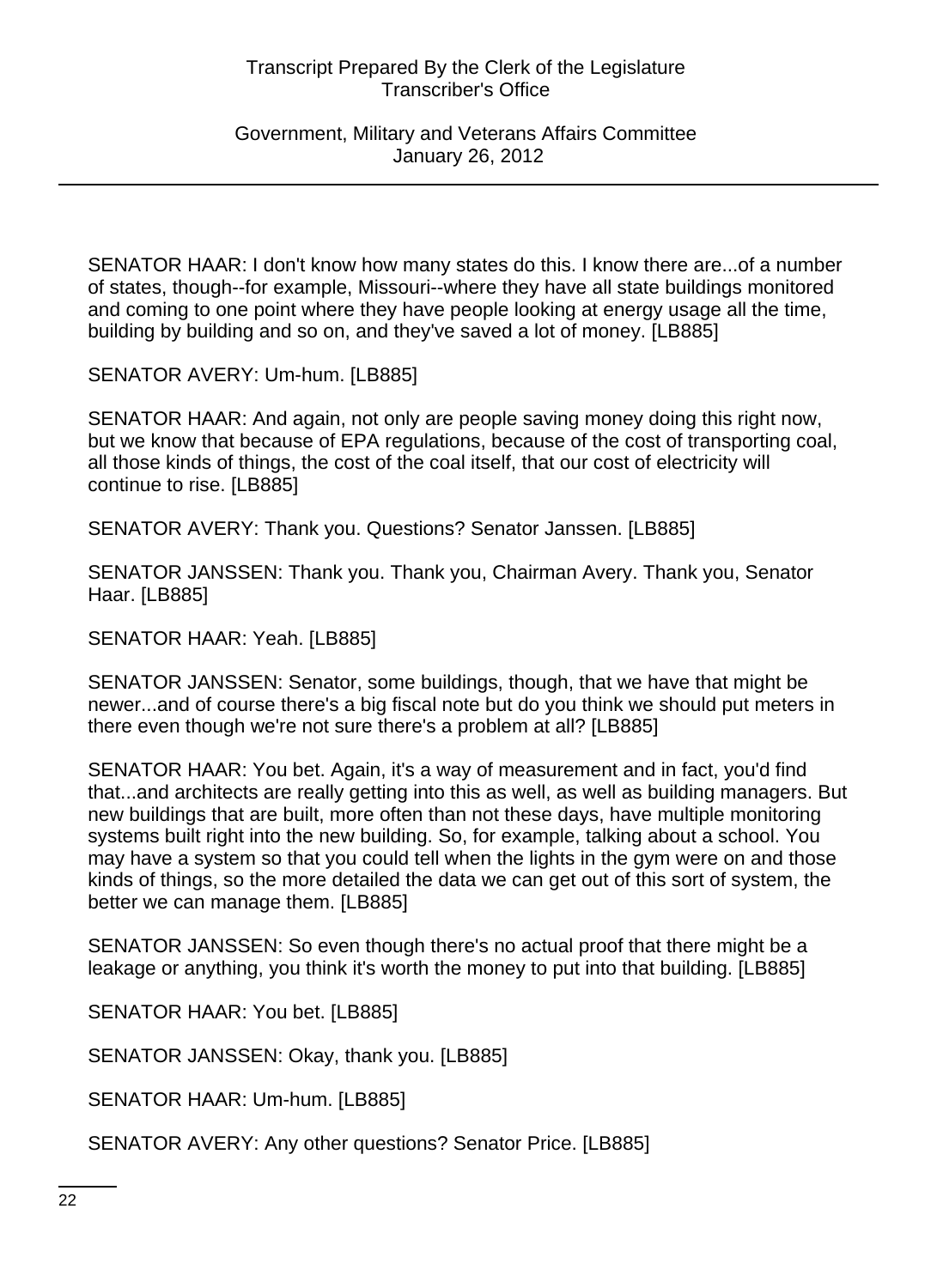#### Government, Military and Veterans Affairs Committee January 26, 2012

SENATOR PRICE: Thanks, Senator Avery. Thanks, Senator Haar. Do you have any idea what the return on investment time is? So you know you have your initial cost. If you've looked at Missouri...if your cost is \$11,000 to put in the meter, wonder how long does it take before you get that \$11,000 back in...on average? [LB885]

SENATOR HAAR: Um-hum, that I don't know. [LB885]

SENATOR PRICE: Okay, thank you. [LB885]

SENATOR HAAR: Um-hum. [LB885]

SENATOR AVERY: You would expect, though, to have some recovery of costs over time? [LB885]

SENATOR HAAR: Well, of course. And not only is this a challenge to improve your Energy Star rating, but it also tells you...or it's one piece of information about where you would invest money to do upgrades and those kinds of things. Again, just the chart by itself just raises a lot of questions and that's the point. Now it doesn't tell us whether maybe this school or that school is going to be closed--then you wouldn't obviously invest a lot of money in it--but it's management data that will save money in the long term for sure. [LB885]

SENATOR AVERY: My guess is there's a very strong correlation between age of building and these right here...rankings here. [LB885]

SENATOR HAAR: I would guess so too. [LB885]

SENATOR AVERY: Rankings, yeah. [LB885]

SENATOR HAAR: Yeah. [LB885]

SENATOR AVERY: Senator Pahls. [LB885]

SENATOR PAHLS: I did not work for the OPS school system, but I can tell you Miller Park is one of the older buildings in the city. [LB885]

SENATOR AVERY: Is it? [LB885]

SENATOR HAAR: Okay. [LB885]

SENATOR PAHLS: It's down...it's in way north Omaha, one of the older buildings. [LB885]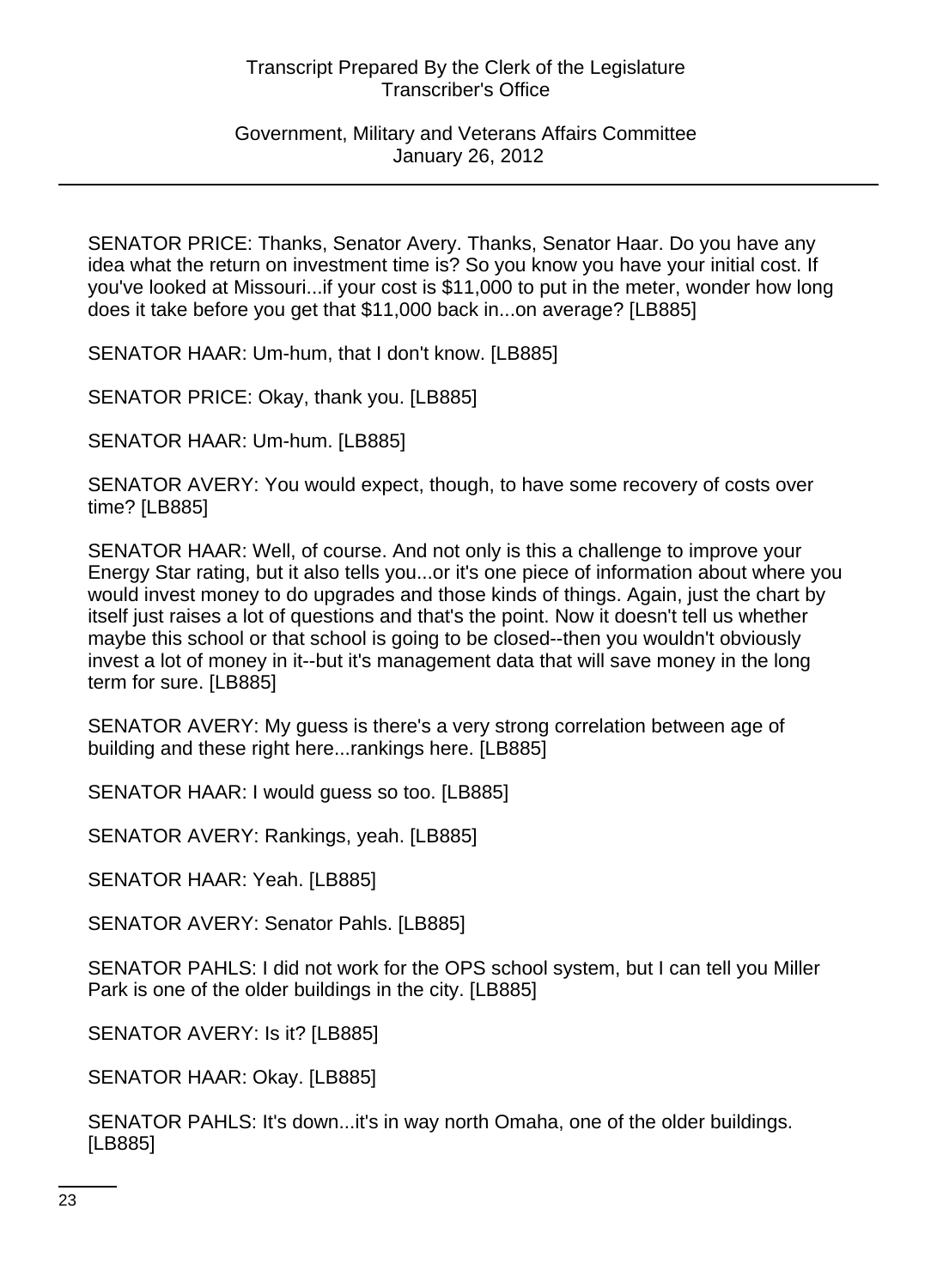Government, Military and Veterans Affairs Committee January 26, 2012

SENATOR AVERY: Thanks for supporting me. [LB885]

SENATOR PAHLS: Yeah, so. And to be honest with you, there are school districts that I've been associated with as a school district that has seen so much power in this they have tried to actually make cooler and the lights go on and off out of the room when nobody's there. They're finding out by their past experiences, by looking at charts like this, that those buildings are having issues and they're finding out it's just not the age of the building. Even the some of the newer ones... [LB885]

SENATOR HAAR: Um-hum. [LB885]

SENATOR PAHLS: ...there have been some fallacies in the air conditioning systems that were put in and in the heating systems, so I think there...by having districts look at that, at least it makes them aware of what they need to do. [LB885]

SENATOR HAAR: Um-hum. [LB885]

SENATOR PAHLS: And like you say with the cost of energy, this would be a...the concept behind this seems pretty positive. [LB885]

SENATOR AVERY: Senator Karpisek? [LB885]

SENATOR KARPISEK: Thank you, Senator Avery, and thank you, Senator Haar. And I like saving energy, too, and it makes sense. However, so now we have this. So then what? [LB885]

SENATOR HAAR: Well, again, at the very top level it raises a lot of questions and it teaches in a lot of ways. I mean again, if I were a parent or a taxpayer realizing that energy costs money, I'd say well, how can we improve things? To actually drill down in the data? You know, that's what we have the professional people who may be architects or engineers, who go into a building and actually do an energy audit. And again, there are all kinds of energy audits from very general to very specific, but then you have to go in and ask the questions about the envelope of the building, the use of the building. You know, are things being used properly? So there's all kind of factors that would go into taking something on the low end of this scale and raising it up. [LB885]

SENATOR KARPISEK: And then I think the school would come back to you as a parent and say, so do you want to pay more property taxes or do you want to cut some programs or how are we going to do this? And where do we start and where do we end? Should we build a new building? I think it's a great idea. I don't know that it needs to be mandated... [LB885]

SENATOR HAAR: Uh-huh, uh-huh. [LB885]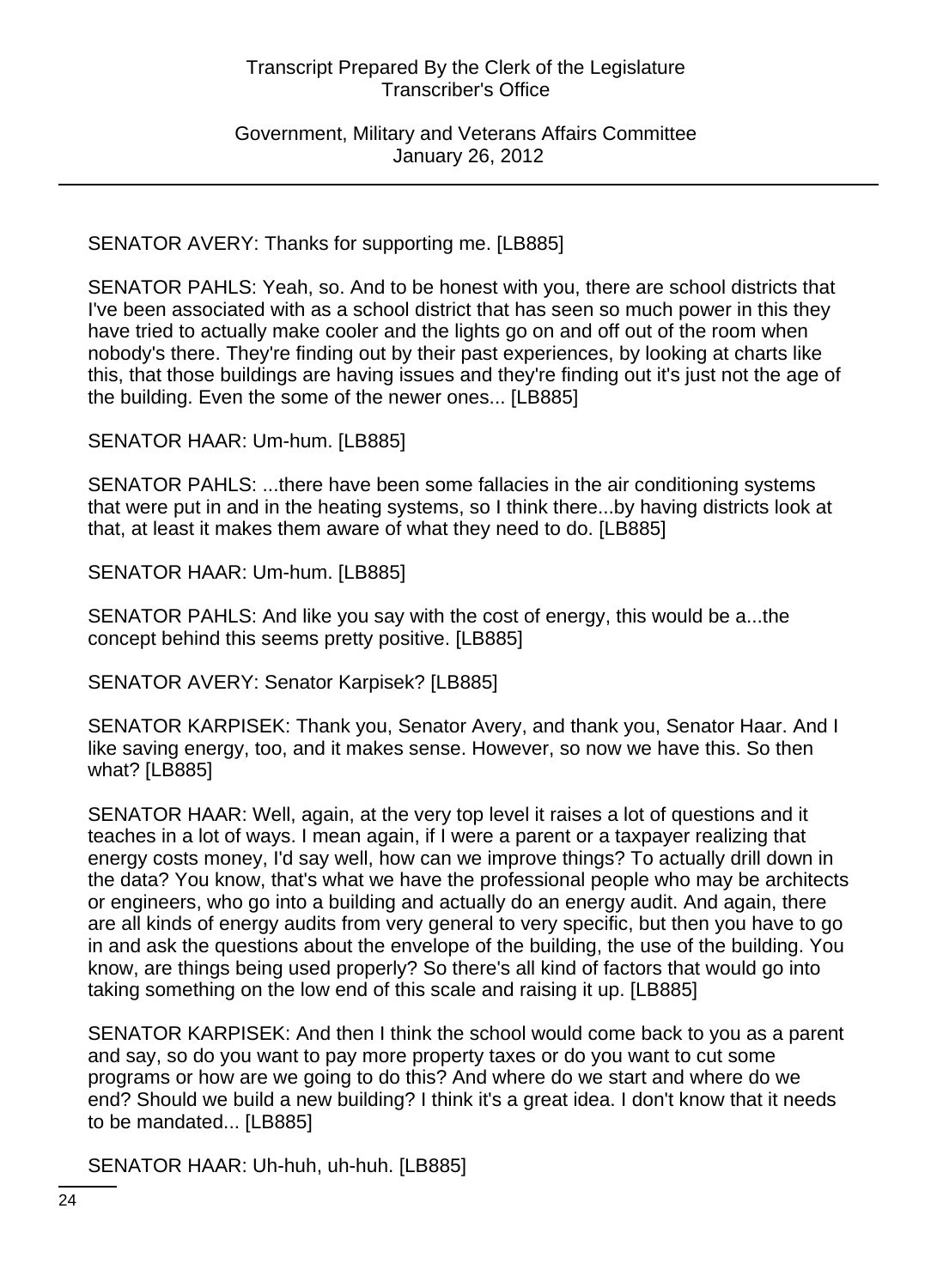Government, Military and Veterans Affairs Committee January 26, 2012

SENATOR KARPISEK: ...for everyone without...so then what? What...how long are we going to have the building? I mean maybe if we had in there if you're under 35 percent, you have to do something. Then I guess the vacant buildings, why do we even have the electric...anything happening in a vacant building? [LB885]

SENATOR HAAR: Um-hum. Well, certainly common sense has to come into all of this and as a Legislature, I don't think we'd ever be at the point of being able to mandate that below a certain level and so on. This is an indicator, this is full of questions that need to be answered by people with expertise in engineering, architecture, and also operation and maintenance which becomes a huge...sometimes it's the building itself that's not using so much energy because of the construction of the building, but the operation and maintenance of that building. So this is the opening salvo, it raises questions, and...but I think it's also an indicator that...of how we're using energy and educating people on energy efficiency. [LB885]

SENATOR KARPISEK: All right, thank you, Senator Haar. [LB885]

SENATOR HAAR: You bet. [LB885]

SENATOR KARPISEK: Thank you, Senator Avery. [LB885]

SENATOR AVERY: Other questions? I don't see any. Are you going to stay around... [LB885]

SENATOR HAAR: I will. [LB885]

SENATOR AVERY: ...for closing? [LB885]

SENATOR HAAR: Thank you very much. [LB885]

SENATOR AVERY: Okay. All right, thank you. Proponent testimony? Welcome, welcome. [LB885]

JUDY SUNDE: Thank you. I'm Judy Sunde, J-u-d-y S-u-n-d-e, and I'm here representing the Omaha Public Power District. Good afternoon and thank you for the opportunity to join you today to discuss the ease of energy benchmarking and the value associated with energy benchmarking and disclosure, as proposed in LB885. OPPD is pleased to be here as the state of Nebraska is considering utilization of this program. Benchmarking the energy use of buildings is a critical first step in a path to superior energy efficiency. Since its inception in 1992, the Energy Star program has helped individuals and organizations nationwide find cost-effective, energy-efficient solutions by providing easy-to-use tools and free training to maximize the use of those tools. As an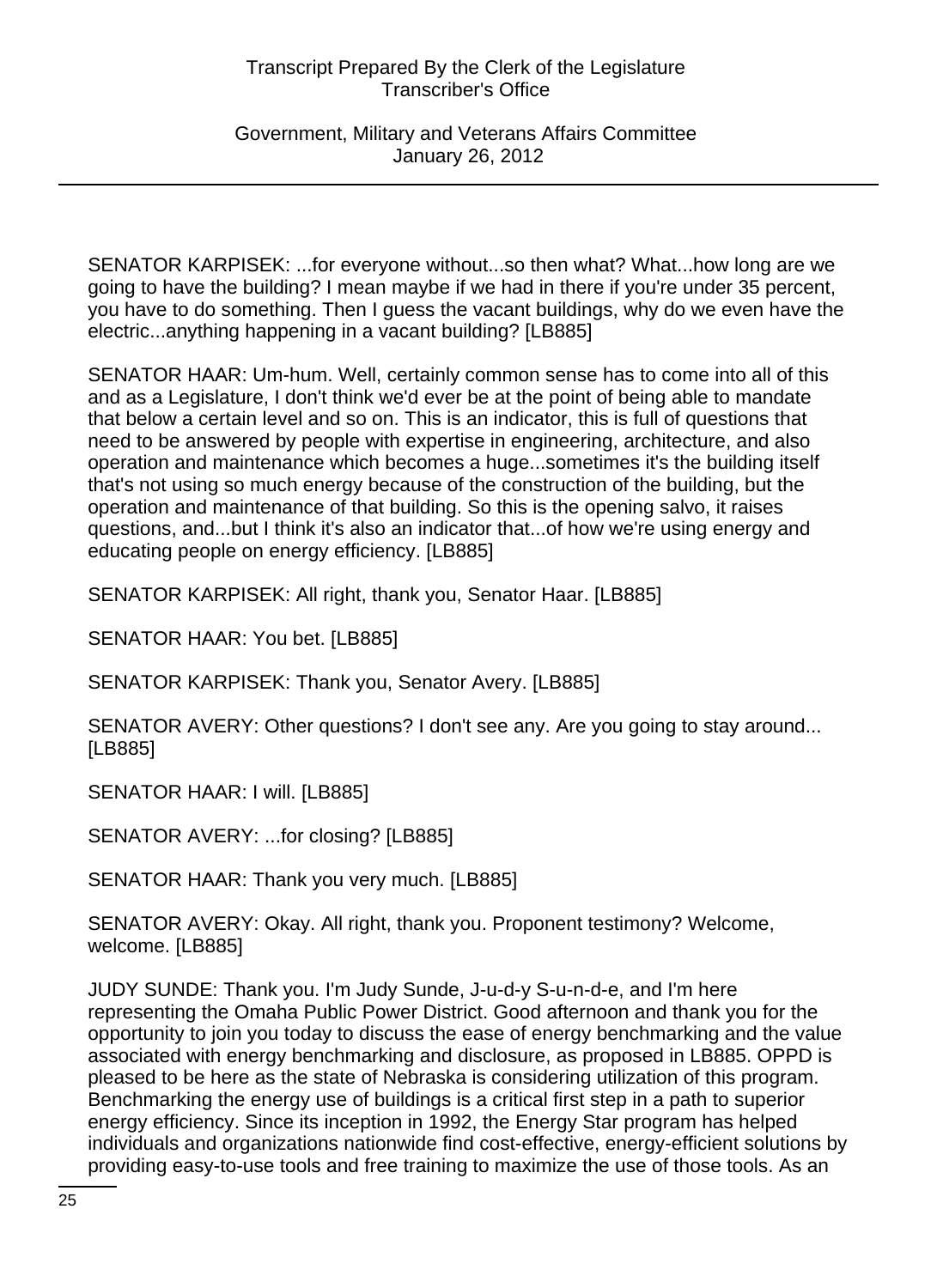Government, Military and Veterans Affairs Committee January 26, 2012

Energy Star partner, OPPD promotes the Energy Star program and offers assistance by providing programs and incentives to encourage energy efficiency. The cornerstone of the Energy Star program for buildings is energy benchmarking because, simply put, you can't manage what you don't measure. Experience has shown that many property managers and those operating buildings simply don't have a true understanding of just how much money they are spending on energy bills and don't know if their energy use is truly high or truly low. Experience has also shown that once people are armed with this information as a result of benchmarking, many will act on the information. And in the state of Nebraska, the desire to act will lead them back not only to Energy Star, but to Nebraska utilities and Nebraska businesses for assistance in identifying and implementing energy efficiency projects. Portfolio Manager is an interactive software that is referenced as the proposal that legislative bill...as the EPA mechanism by which the state buildings in Nebraska can benchmark their energy performance. Portfolio Manager is a free benchmarking tool that is offered by the Energy Star program and it measures and assesses energy in a standardized way. It allows the users to benchmark and track energy and water consumption for a single building or across an entire portfolio of buildings in a secure on-line environment. Once the state has collected 12 months of utility data and some other basic pieces of information about the building and its operations, benchmarking that building in Portfolio Manager takes as little as 15 minutes and it can be maintained for only a minute or two each month. Since the state has a large number of buildings, Energy Star offers a bulk data upload template to streamline the data entry process. A little time spent entering basic data into Portfolio will allow the state to access the water used...that access the energy and water use and set building baselines against which improvement can be measured, identify underperforming and top-performing buildings to prioritize energy efficiency efforts, verify efficiency improvements, obtain data to support budgets and expenditures, document performance in energy service contracts, communicate energy performance with the general public. Organizations of all types have used Portfolio to benchmark...Portfolio Manager to benchmark the energy performance in more than 200,000 buildings representing over 20 billion square feet, or more than 25 percent of the total U.S. market. Here in Nebraska, 73 buildings representing over 9.3 million square feet have already attained Energy Star status, due substantially to their Portfolio Manager score. More than 946 Nebraska buildings representing almost 94 million square feet are already benchmarked utilizing this tool. The state-owned building at 1313 Farnam in downtown Omaha has already received Energy Star status, as well as four other buildings in the state...as well as four other GSA buildings in this state. The Energy Star program has become a trusted and unbiased authority on energy efficiency and has committed to continually upgrading the tool for adding new user-friendly features. The program also has the flexibility to share others...information with others through an online feature and can be easily utilized and implemented for the transparency provision of the proposed legislative bill. With the passage of LB885, Nebraska will join a growing number of states leveraging Portfolio Manager and Energy Star offerings to reduce energy use in state buildings. This will also allow the state to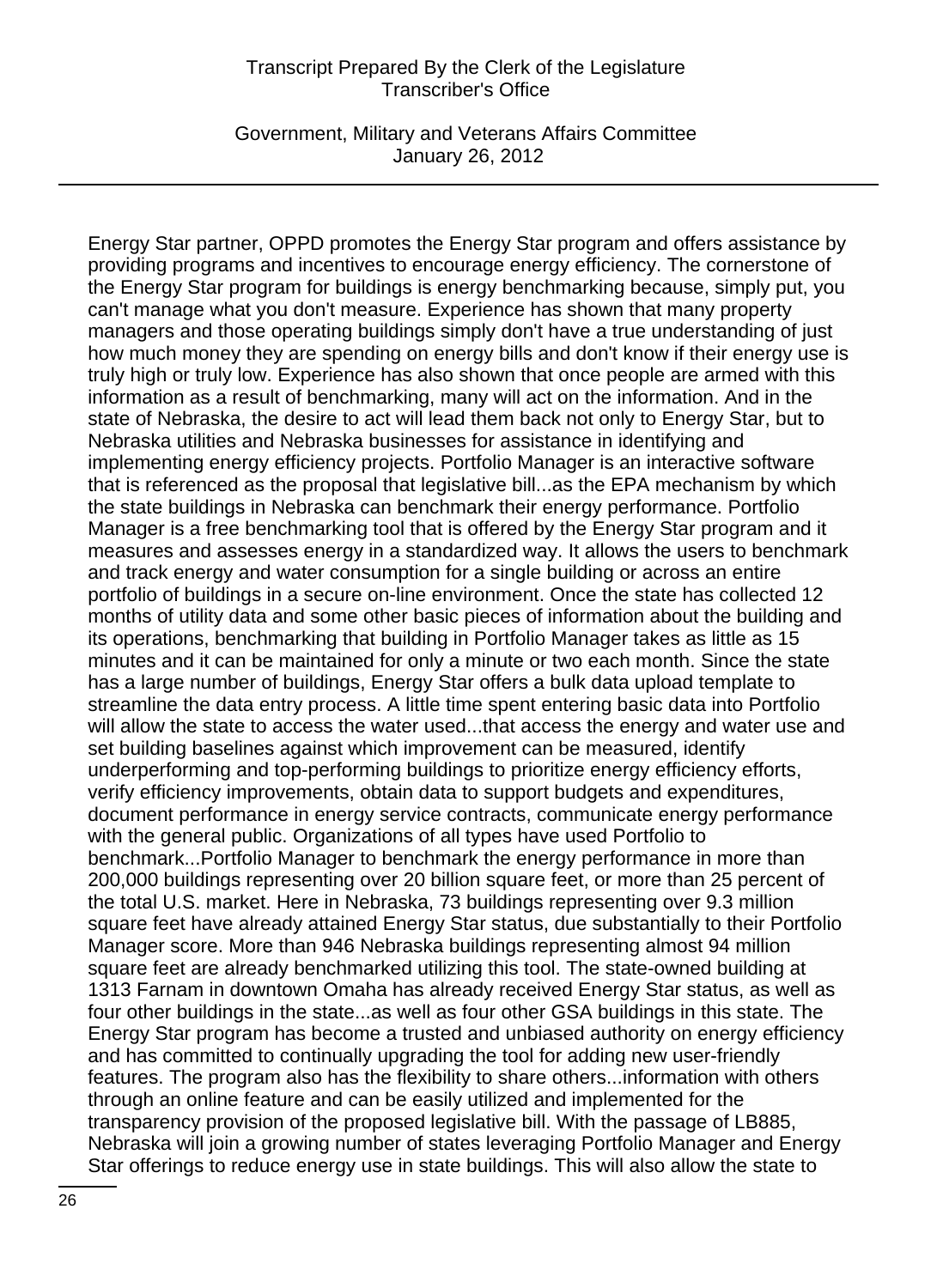Government, Military and Veterans Affairs Committee January 26, 2012

make better-informed decisions and is expected to drive facility managers to improve energy efficiency in their building, thus freeing up budget dollars for other benefit. Easy to use, easy to maintain, easy to access by the public, free to use and free training--these are all positive attributes of Portfolio Manager. A bit of effort provides information to be better stewards of tax dollars and make great energy decisions. I took all my time. [LB885]

SENATOR AVERY: Good timing. [LB885]

JUDY SUNDE: I apologize for that. (Laugh) [LB885]

SENATOR AVERY: Good timing, good timing. [LB885]

JUDY SUNDE: Thank you. [LB885]

SENATOR AVERY: Senator Pahls has a question. [LB885]

SENATOR PAHLS: Thank you for your testimony. I have a question. Right now, you have information on some buildings that the state of Nebraska owns, is that what I understood you to say? [LB885]

JUDY SUNDE: The Portfolio Manager program has some of that information. [LB885]

SENATOR PAHLS: So if we wanted to see the good, the bad, and the ugly, we already have some... [LB885]

JUDY SUNDE: You...whoever holds the password for the state account would be able to access that information. It's password protected as a secure... [LB885]

SENATOR PAHLS: Right. [LB885]

JUDY SUNDE: ...on-line environment. [LB885]

SENATOR PAHLS: Sure, right. [LB885]

JUDY SUNDE: For example, OPPD has all of our buildings benchmarked. You couldn't access that without of course... [LB885]

SENATOR PAHLS: No, right, I understand that. But you're saying it's there for us--now when I say "us," I mean for whomever--to find out whether this is valid. Is that what you're telling me? [LB885]

JUDY SUNDE: I'm not sure I understand. [LB885]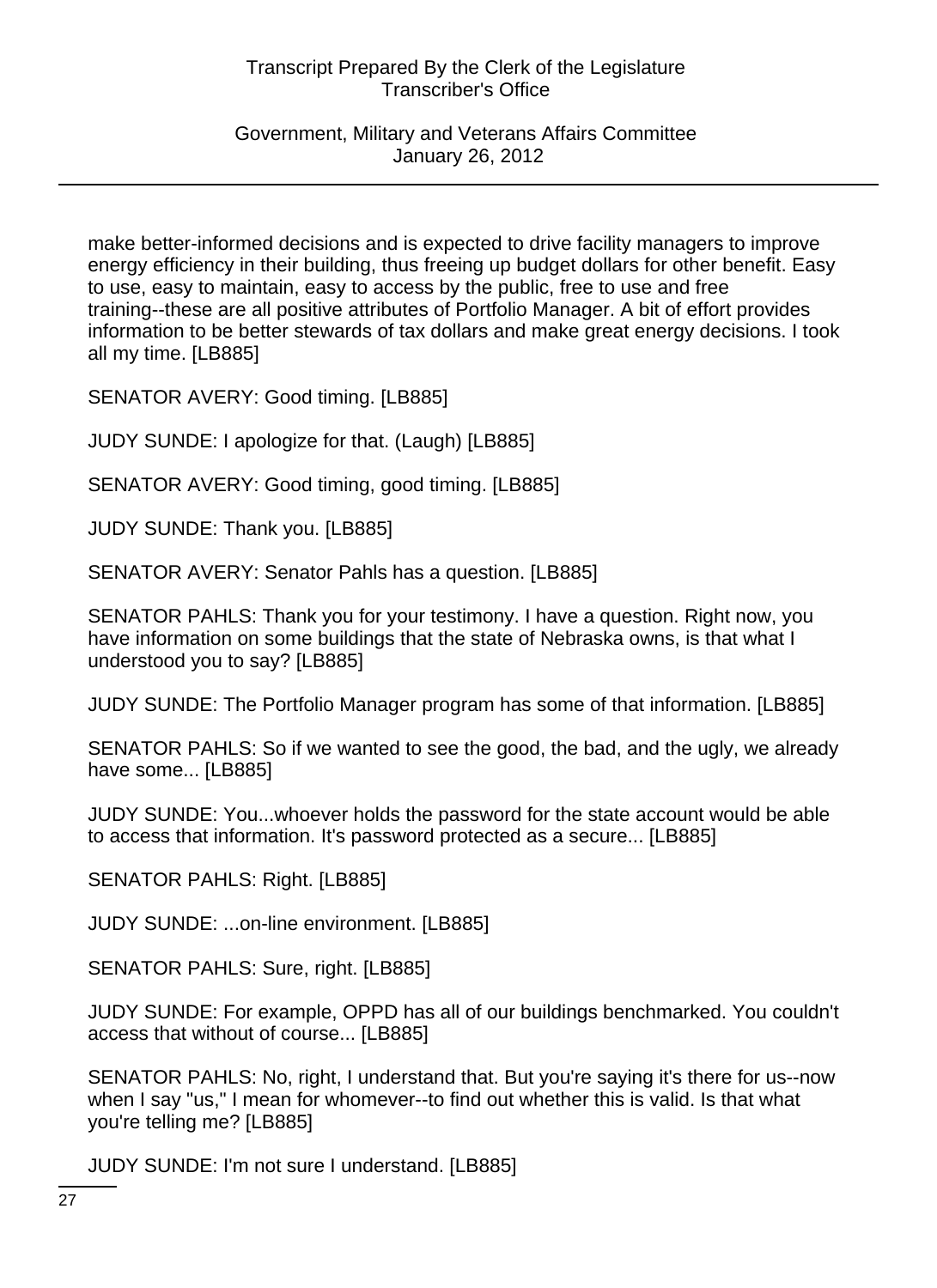#### Government, Military and Veterans Affairs Committee January 26, 2012

SENATOR PAHLS: Well, with what you're proposing, I mean that there's a... [LB885]

SENATOR PRICE: Cost savings? [LB885]

SENATOR PAHLS: Yeah, a cost savings is all I mean. Can you prove a cost savings? [LB885]

JUDY SUNDE: From the actual benchmarking? [LB885]

SENATOR PAHLS: Yes. [LB885]

JUDY SUNDE: Whether there is a cost savings? The cost savings comes into play because people will then become aware of their performance and want to do something to improve their performance, so the cost savings would come back to individual projects that would improve energy performance. Is that... [LB885]

SENATOR PAHLS: Yeah, okay... [LB885]

JUDY SUNDE: ...answering your question? [LB885]

SENATOR PAHLS: I think I'm getting there. So, you mentioned a building in Omaha. [LB885]

JUDY SUNDE: Thirteen-thirteen Farnam, owned by the state, yes. [LB885]

SENATOR PAHLS: Okay, okay, by the state. So you...there's already information about that building to see whether whatever they have done has been beneficial? [LB885]

JUDY SUNDE: What they do...what you do in Portfolio Manager is you benchmark your score... [LB885]

SENATOR PAHLS: Right. [LB885]

JUDY SUNDE: ...and you're going to score 1 to 100. [LB885]

SENATOR PAHLS: Right. [LB885]

JUDY SUNDE: A 50 is average, 75 or above is the first hurdle to becoming an Energy Star building. [LB885]

SENATOR PAHLS: Right. [LB885]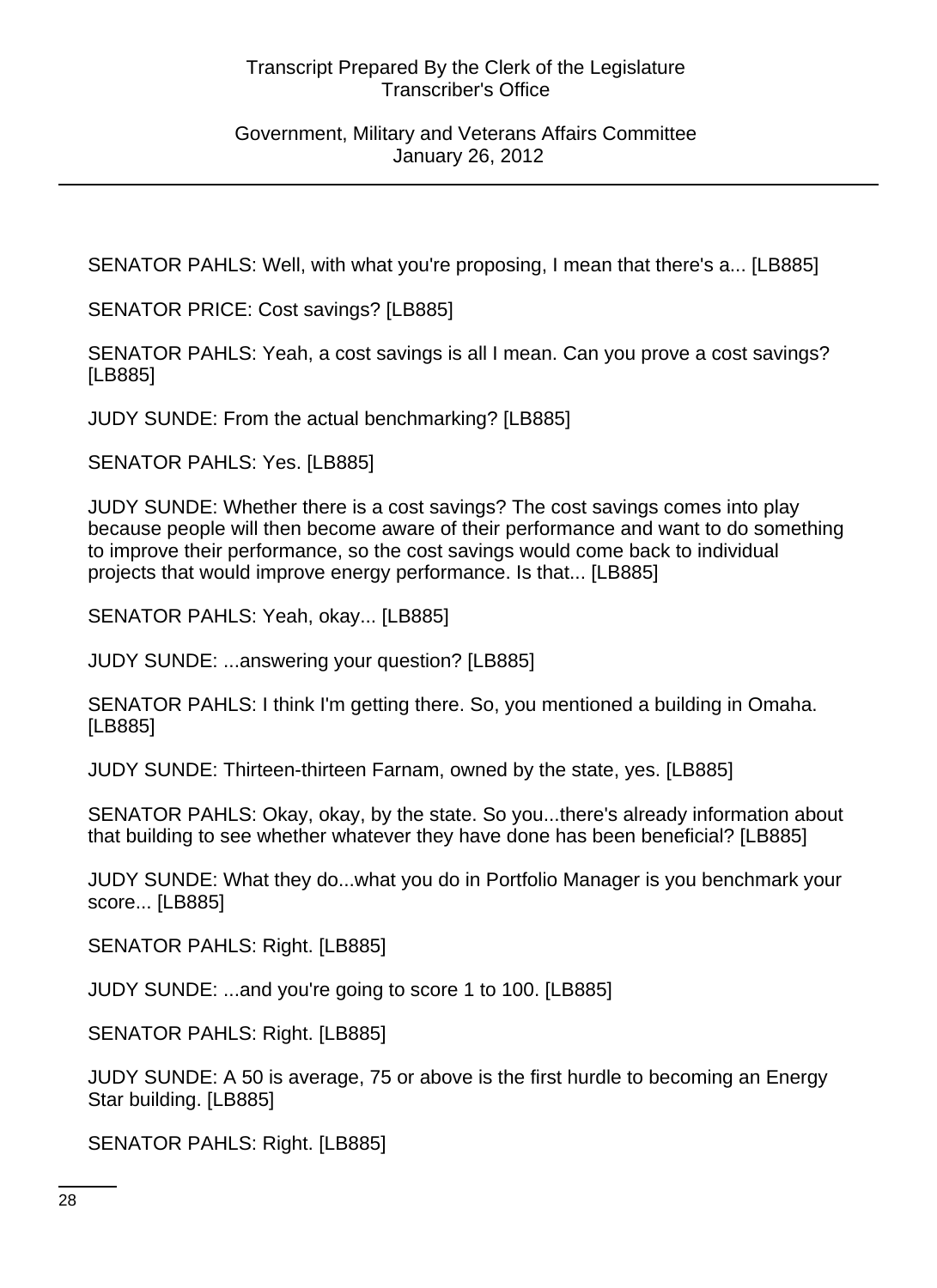#### Government, Military and Veterans Affairs Committee January 26, 2012

JUDY SUNDE: What they've done with that building is they've scored over a 75... [LB885]

SENATOR PAHLS: Okay. [LB885]

JUDY SUNDE: And then to actually gain Energy Star status, a professional engineer has to come in and check your documentation, approve that your indoor light levels or that your indoor air quality meet standards, that it's a well-running building, and then they award the Energy Star Award. The bill is looking at Portfolio Manager just for the baselining information. [LB885]

SENATOR PAHLS: Right. [LB885]

JUDY SUNDE: But that's more of...Energy Star status is kind of another adder. [LB885]

SENATOR PAHLS: Oh, okay, I was trying to figure...okay, okay. So that's why the... [LB885]

JUDY SUNDE: The rating just tells you where you're at so you decide...if you're scoring a 90 over here and a 40 over here, maybe we should...and we only have so much budget, maybe we should focus it over... [LB885]

SENATOR PAHLS: Okay, then I'm...I look at Miller Park here that's really scored high on this particular chart. I know it's an old building and it's been renovated. That would tell me what, if I...? [LB885]

JUDY SUNDE: That would tell you that they are managing their energy very, very efficiently compared to literally thousands and thousands of schools across the United States; they score in that percentile of energy efficiency. [LB885]

SENATOR PAHLS: And a good deal of that is because probably it has been renovated. I know Sunny Slope is not an old, old building, but it is way down here. They may have some really, truly problems in that building. [LB885]

JUDY SUNDE: Right, right. [LB885]

SENATOR PAHLS: Okay, okay, thank you. [LB885]

JUDY SUNDE: Um-hum. [LB885]

SENATOR AVERY: Senator Price. [LB885]

SENATOR PRICE: Thank you, Senator Avery. Thank you for coming down to testify.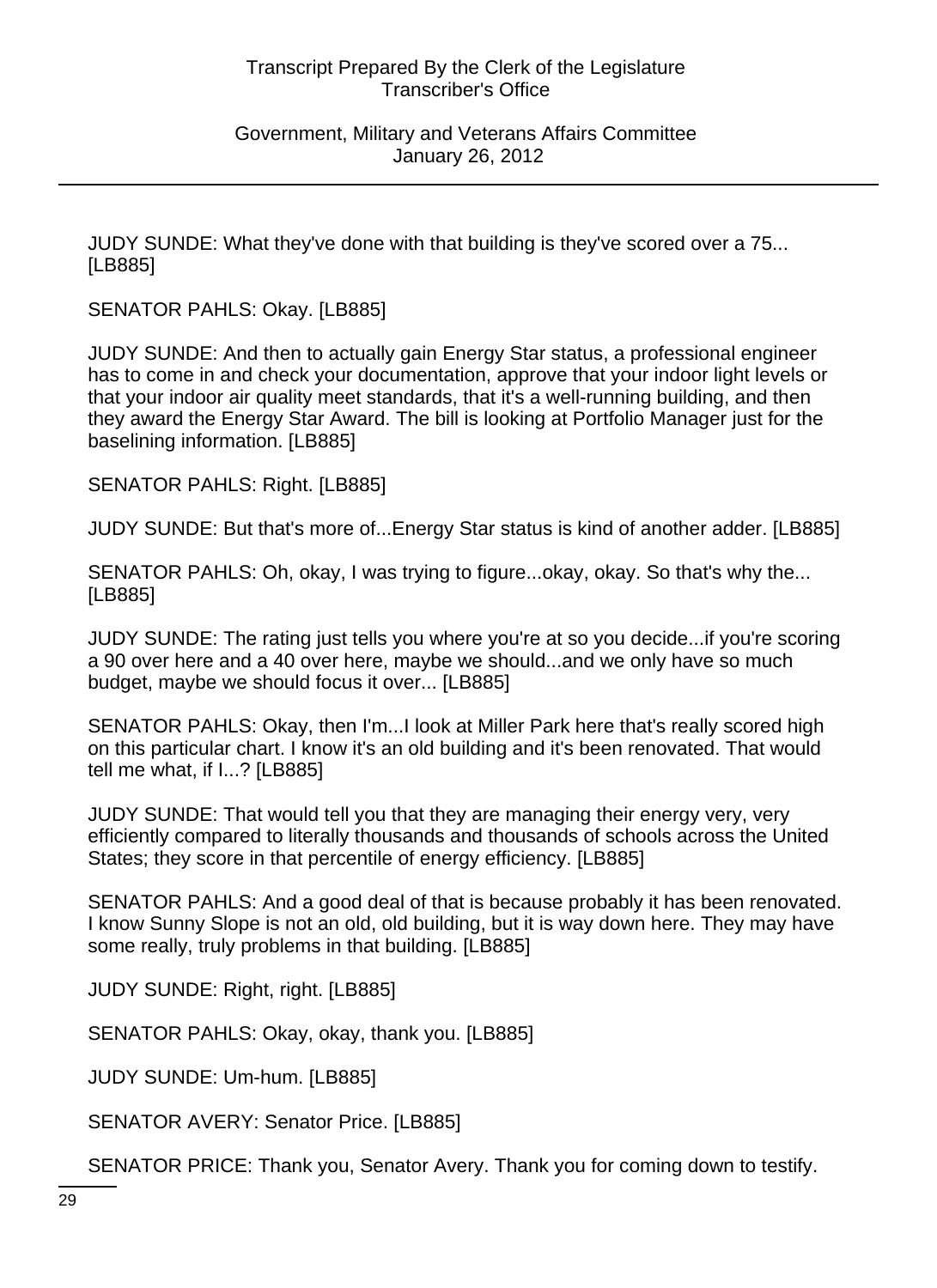#### Government, Military and Veterans Affairs Committee January 26, 2012

This Portfolio Manager, we've heard when you've discussed it that it has thresholds of performance. You know, you can set it probably at one level to monitor. Does it have the ability to control? Like when we heard from Senator Haar, is that the same tool you would use, say I want to manage my lights or my heat? [LB885]

JUDY SUNDE: No, it would...that would be a completely different tool. Those...this is limited to the benchmarking and so that you can set baselines. And then what you do every month is you enter your utility data... [LB885]

SENATOR PRICE: Oh. [LB885]

JUDY SUNDE: ...and it is going to tell you oh, your kilowatt hours went down and you'll say oh, well that's what we expected because we did this lighting retrofit that was supposed to have that kind of impact... [LB885]

SENATOR PRICE: Okay, great. I was concerned that it was a SCADA or a SCADA light. [LB885]

JUDY SUNDE: No, no. [LB885]

SENATOR PRICE: All right, thank you. [LB885]

SENATOR AVERY: Senator Wallman? [LB885]

SENATOR WALLMAN: Thank you, Chairman Avery. Yeah, thanks for coming down. This really...electricity has always piqued my interested and if I'm a large user like OPPD, do I have a demand charge? You know, do I have to...is it extra to go over that? [LB885]

JUDY SUNDE: Oh, our commercial customers that are demand and nondemand rates, and a commercial customer's school would typically fall under a demand rate. I'm saying school because we're talking about schools, but... [LB885]

SENATOR WALLMAN: Sure. So in other words, I'd have to get the whole system ready to benefit from this--all the schools--wouldn't I? [LB885]

JUDY SUNDE: I'm sorry? [LB885]

SENATOR WALLMAN: I would have to get all the schools be pretty energy efficient to really benefit from that demand charge. [LB885]

JUDY SUNDE: Well, each school has their own individual... [LB885]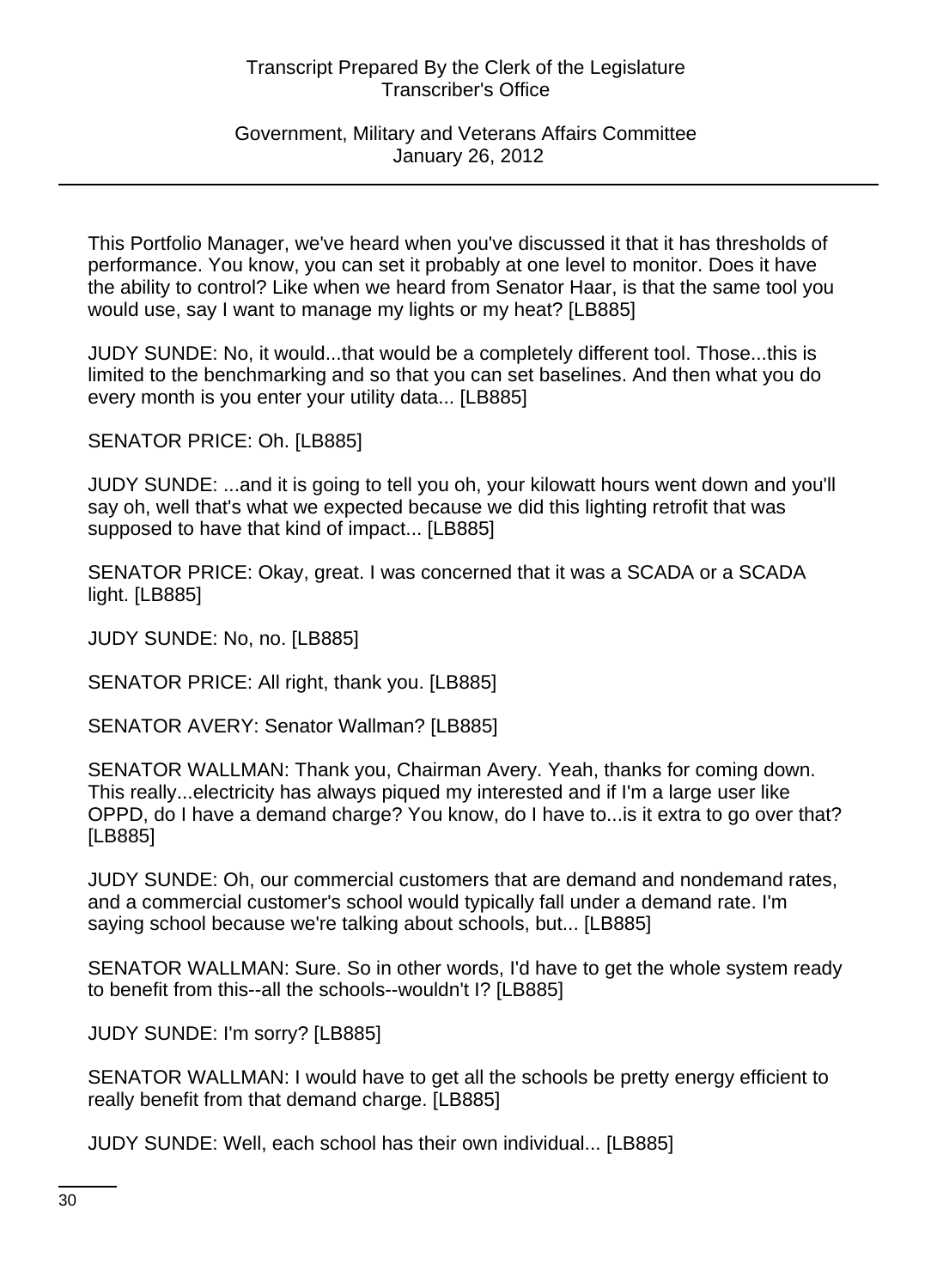Government, Military and Veterans Affairs Committee January 26, 2012

SENATOR WALLMAN: Oh. [LB885]

JUDY SUNDE: ...demand charges. [LB885]

SENATOR WALLMAN: Okay, thanks. [LB885]

JUDY SUNDE: Um-hum. [LB885]

SENATOR AVERY: We have another question from Senator Price. [LB885]

SENATOR PRICE: Just real quick, when I get my home bill from OPPD, I have a chart. So if my kids or myself--I won't blame my kids for everything. (Laughter) And if they're leaving the TV on or leaving the window open or cooling or heating the house, whichever the utility is, I have a chart that comes and tells me my kilowatt usage or my...you know, and...so isn't it kind of already a portfolio manager? Which is...you know, are you saying... [LB885]

JUDY SUNDE: Well... [LB885]

SENATOR PRICE: ...we can't do that? You can only do that on a bill, you can't do it for individual facilities. Is that what we're talking about here? [LB885]

JUDY SUNDE: Well, you're looking at your comparison against yourself... [LB885]

SENATOR PRICE: Right. [LB885]

JUDY SUNDE: ...which is okay, but Portfolio Manager looks at all the buildings, the 200,000 buildings that have already been entered into the software. And so I might have a 2,000 square foot house and you might have a 2,000 square foot house and we each have four people living in our homes and your bill might be three times as much as mine and it might be: Well, why is that? [LB885]

SENATOR PRICE: My kids. [LB885]

JUDY SUNDE: Yeah. (Laughter) [LB885]

SENATOR PRICE: Thank you. [LB885]

JUDY SUNDE: Yeah. [LB885]

SENATOR AVERY: Senator Karpisek? [LB885]

SENATOR KARPISEK: Thank you, Senator Avery, and thank you, Miss Sunde. The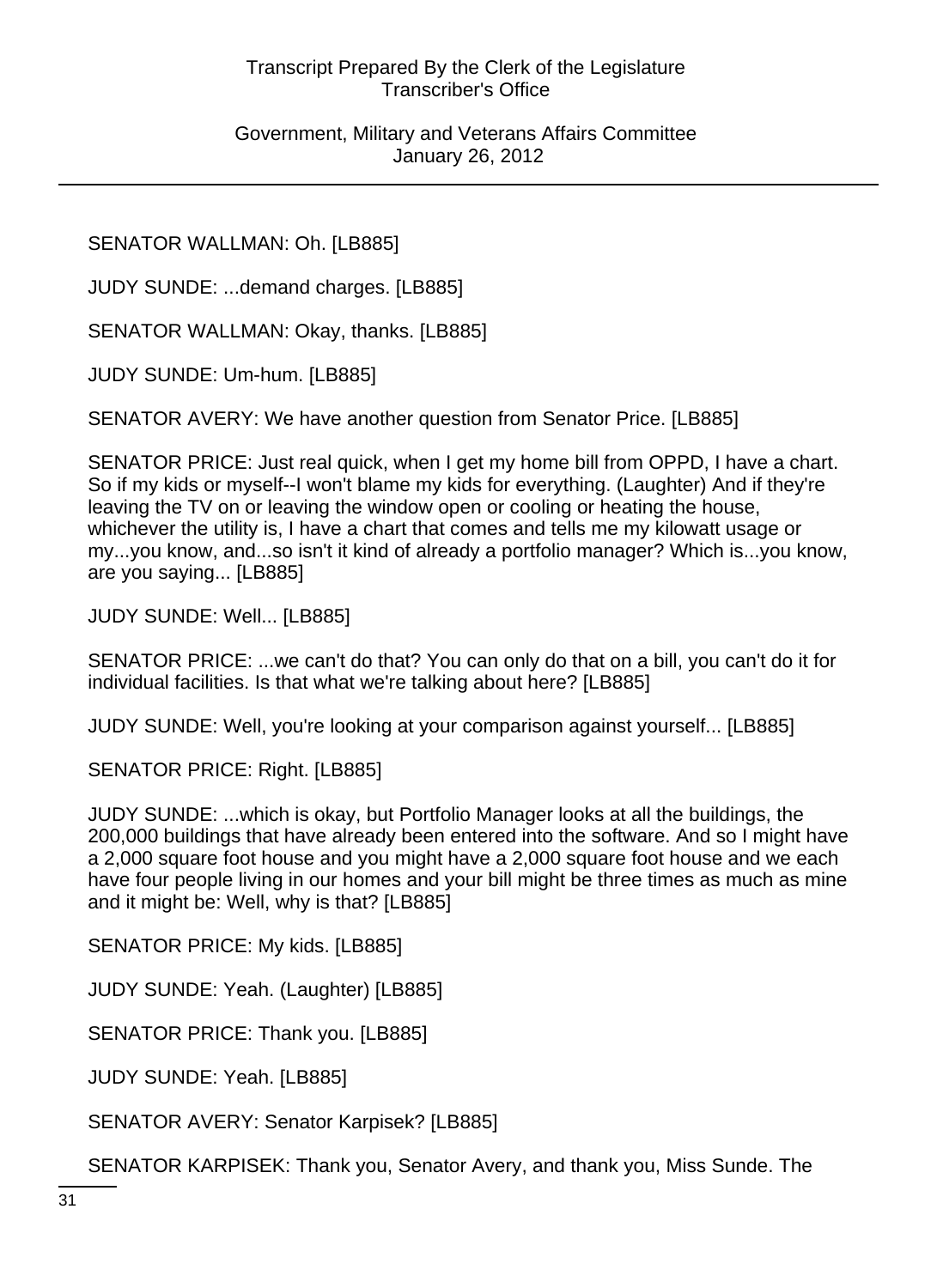Government, Military and Veterans Affairs Committee January 26, 2012

cost here, do we...would we buy the meters from OPPD or do you buy them from somewhere else? [LB885]

JUDY SUNDE: OPPD provides their own meters with every electric bill, so if a building is getting an OPPD bill for that particular building, it would have to have an OPPD meter. There's all sorts of submeter situations, so I'm not quite sure what the situation is with the metering... [LB885]

SENATOR KARPISEK: But... [LB885]

JUDY SUNDE: ...that... [LB885]

SENATOR KARPISEK: Okay, I don't know if we're talking about the same meter or not. I'm talking about the energy saver meter and... [LB885]

JUDY SUNDE: What...all that Portfolio Manager requires is your utility meter. [LB885]

SENATOR KARPISEK: Oh, okay. [LB885]

JUDY SUNDE: So the meter on the outside of the building is the only meter. You don't need a special meter or anything like that. [LB885]

SENATOR KARPISEK: Hmm. [LB885]

JUDY SUNDE: If you've got some situations where maybe you've got a meter and there's three buildings being ran off one meter, which...I don't want to hazard a guess at different situations. But then you'd want to submeter those and the submeters are not owned by the utility in any instance that I'm aware of by any utility. The submeters are owned by the customer, and that might be a... [LB885]

SENATOR KARPISEK: Okay, and then how about the...I'm sorry, I don't remember the name... [LB885]

JUDY SUNDE: No, that's okay. [LB885]

SENATOR KARPISEK: ...of the system. [LB885]

JUDY SUNDE: Portfolio Manager? [LB885]

SENATOR KARPISEK: Yes. [LB885]

JUDY SUNDE: Um-hum. [LB885]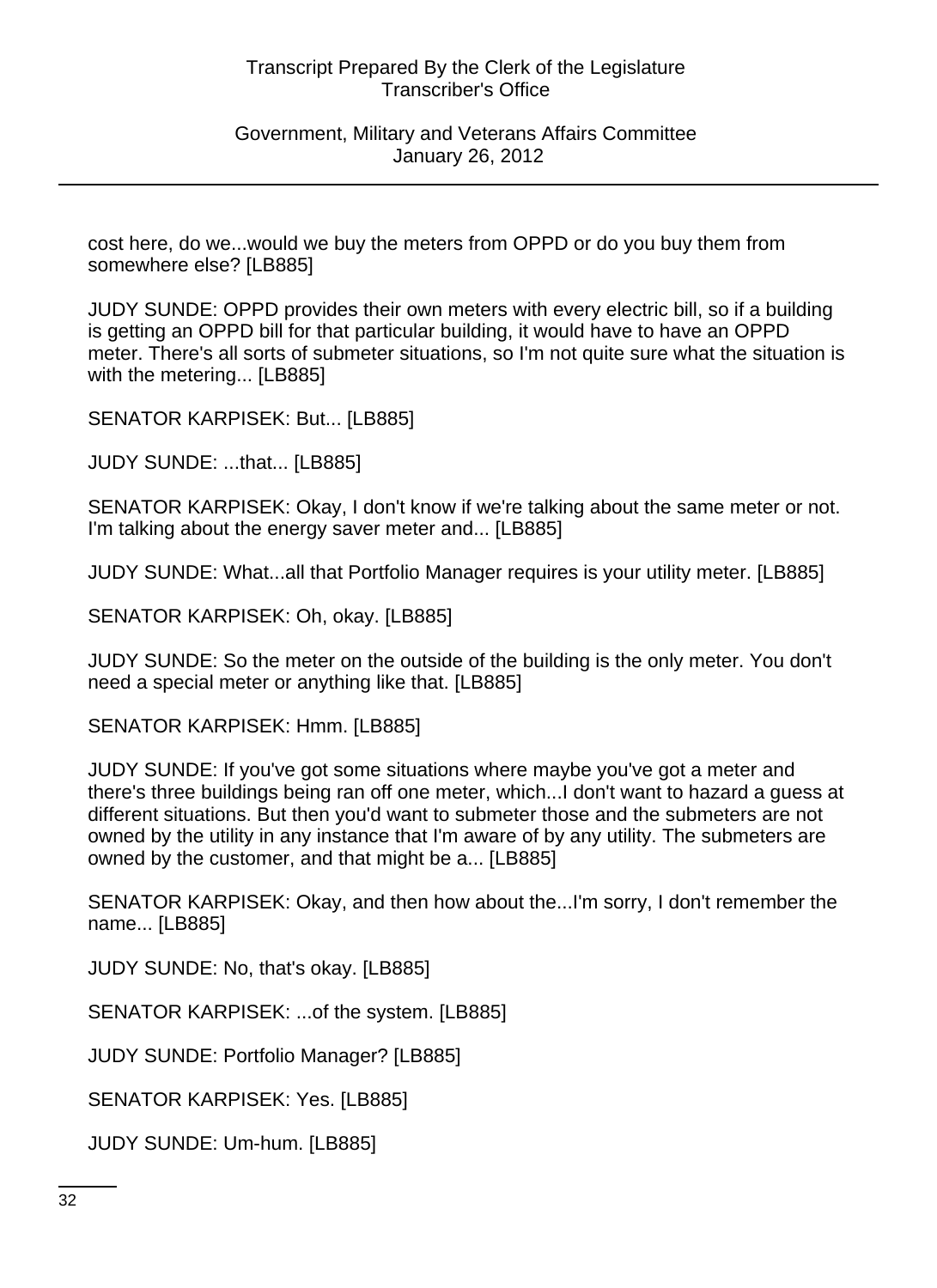Government, Military and Veterans Affairs Committee January 26, 2012

SENATOR KARPISEK: And is that a separate company or...? [LB885]

JUDY SUNDE: No, the Portfolio Manager is the software developed by the Energy Star program. So it's free software, they offer free training every month on how to use it, and they constantly update it for changing environments. They try to make it a lot more user-friendly all the time. I've entered numerous accounts on Portfolio Manager to be able to get a score out of it, so it's not hard to do once you know what you're doing. [LB885]

SENATOR KARPISEK: So I guess I'm just missing where is all the fiscal note, this one-point-whatever million dollars that it's going to cost to do this--and maybe you're not the right one to ask. [LB885]

JUDY SUNDE: And I was going to say, I apologize, I'm probably the not...not the right one to ask. But Portfolio Manager and Energy Star--the tool and the software--are all at no cost. Of course, your utility meter is provided by the utility, so I'm not equipped well to answer that. [LB885]

SENATOR KARPISEK: I guess the long way around...I was just trying to see what OPPD would want to split with the state on the cost. (Laughter) [LB885]

JUDY SUNDE: You know, I'm having a hard time getting around the cost associated, so I don't know the answers to those questions. [LB885]

SENATOR KARPISEK: And I suppose you wouldn't be able to give us that today anyway, right? [LB885]

JUDY SUNDE: I suppose I'd get a lot of trouble if I answer that. (Laughter) [LB885]

SENATOR KARPISEK: All right, thank you. Thank you, Senator Avery. [LB885]

JUDY SUNDE: Thank you. [LB885]

SENATOR AVERY: Senator Price, you have another question? [LB885]

SENATOR PRICE: Oh, no, huh-uh, I'm good. [LB885]

JUDY SUNDE: Thank you. [LB885]

SENATOR AVERY: Okay, you seem to have satisfied everybody. Thank you for your testimony. [LB885]

JUDY SUNDE: Thank you. [LB885]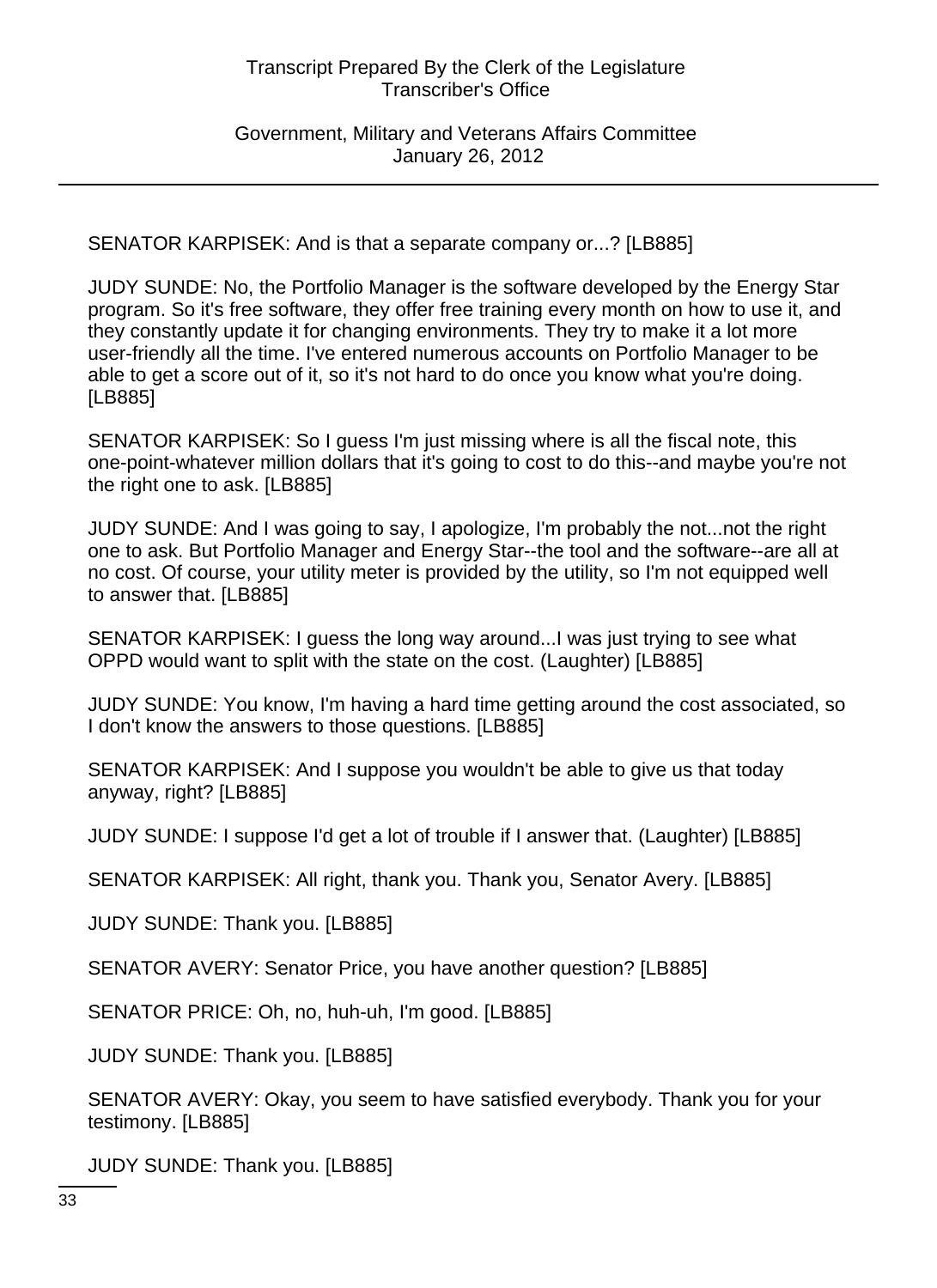SENATOR AVERY: Any other proponent testimony? Welcome, Mr. Winston. Happy birthday. [LB885]

KEN WINSTON: Well, thank you. Now that I'm so much older, I...good afternoon, Chairman Avery and members of the Government, Military and Veterans Affairs Committee. My name is Ken Winston, last name is spelled W-i-n-s-t-o-n, here appearing on behalf of the Nebraska Sierra Club in support of LB885. We think that LB885 is a...provides a mechanism for state government to figure out how to reduce its...to determine its energy usage, first of all, and that that would provide a gateway to figuring out how to reduce its energy usage. And just to put it another way, if you can reduce your energy usage, you...it's a way of saving money. And we think that if you're not figuring out how to save money and how to save energy, that that money is being wasted. However, I'm going to talk a little bit about the fiscal note just because I'm...this is probably the fifth or sixth bill that I've testified on dealing with energy efficiency in state government in the last 10 years and all of them have suffered the same fate, which is death by fiscal note, and we'd hoped that that would not be the fate of this bill. And I guess I'm just going to...since I'm old now I can use old sayings. If you want to get something done, you find a way to get it done. And we really think that the fiscal note doesn't reflect reality and part of that is once again my years of experience with state government. Back in the '90s, the Nelson administration did an assessment of state buildings. I'm not exactly sure how they did it, but they did an assessment of energy usage in state buildings and I know there's an energy office report drawing dust on a shelf someplace that talks about it. And so surely if they could do it back in the '90s, we can do it in 2012. And we also think that this can be done without General Fund impact and I'd...I was listening to the person from OPPD and she said we supply the meters. I guess one of the other things I'd like to talk about is back in ancient history, I was on the school board here in Lincoln and we worked hand in hand with LES on energy efficiency projects and I know that LPS--Lincoln Public Schools--still works with LES on their energy efficiency projects. And they went about retrofitting their entire school system in the past 10 years--they're still working on it--but as of five years ago, they were estimating that they were saving \$1 million a year on energy costs. I don't know what it is today, but that's real money. And the other thing is, in response to Senator Karpisek's question, they were estimating that they could do this, that they would get a payback on their investment in seven years or less. And oftentimes, they would find that the energy costs...for example, the energy costs to heat--just heat--one of their older school buildings was like \$1.20 per square foot and the costs to heat and cool it were like \$0.69 a square foot, so it was like they cut their heating and cooling costs in half and went from just heating to both heating and cooling. And I guess...I know this is talking a little bit about some things that have...go beyond the scope of this bill, but I think the main point is you need to figure out what you're doing before you can start doing it better. And that's the idea of the bill is let's figure out what we're doing. And one of the other things that...and hopefully some of the architects and engineers will talk a little bit about this.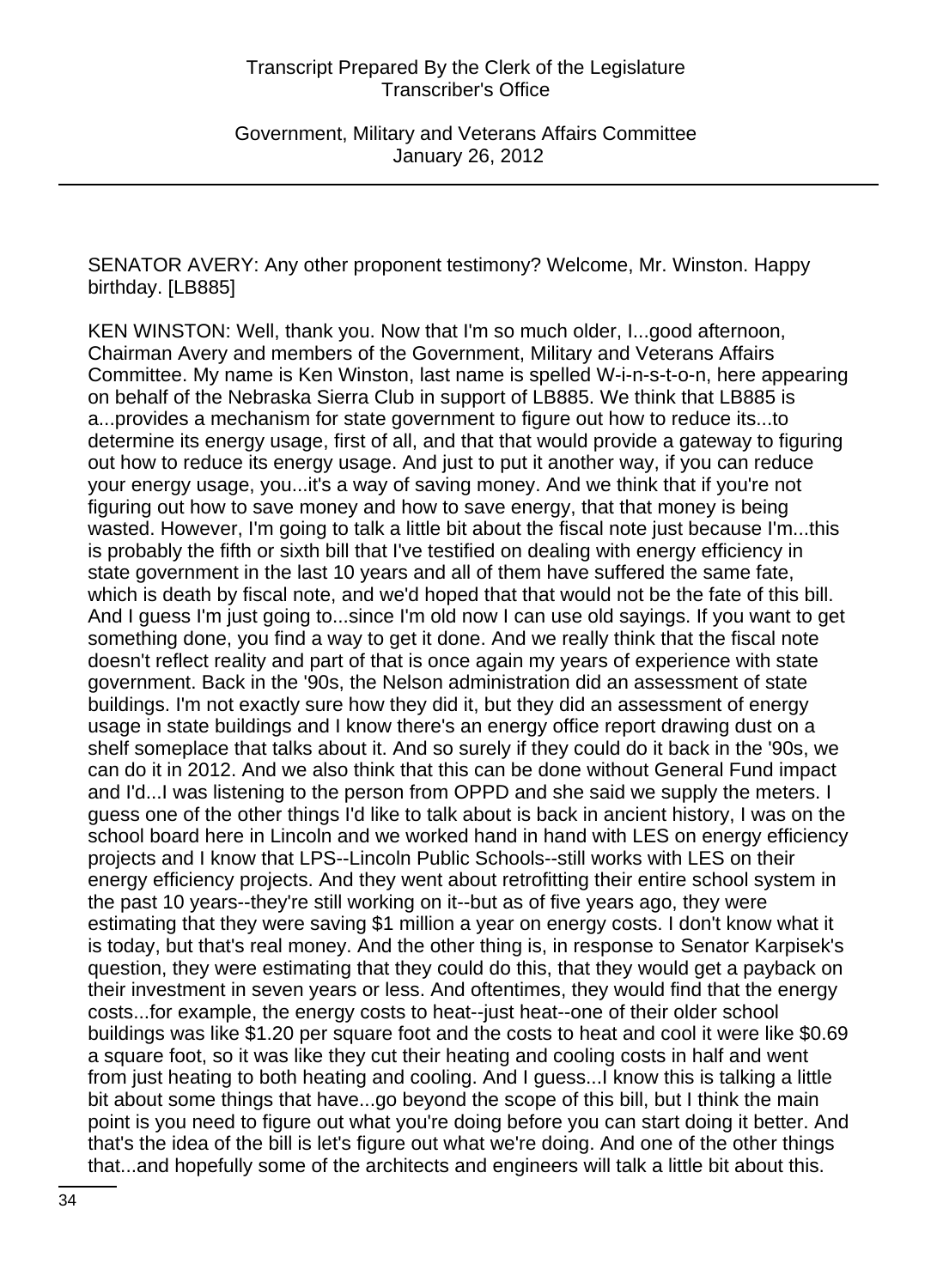Government, Military and Veterans Affairs Committee January 26, 2012

But I've heard lots of presentations about one of the things they can figure out just from dealing with the meter is they can say, gee, why is the energy cost so high at this time of day, just like Senator Price said. And they can say, what are we doing at that time of day? How can we reduce that? What parts of our facilities can be shut down? Are there lights that are on at times of the day when they shouldn't be on? Are we running our heating and cooling system at times of the day when it shouldn't be on? So I think I'd like to have the committee think of this as this is something you'd like to get done and that we don't want to let this fiscal note prevent this from getting done because in the long run, finding out what we're spending on energy will save money, will save taxpayers' dollars, and I am sure all of you guys--all of you senators--are adamant about saving taxpayers' dollars, and this would be a way to do that and I'd like to encourage you to find those ways. Thank you. [LB885]

SENATOR AVERY: Thank you. Questions from the committee? I don't see any. Thank you for your testimony. [LB885]

KEN WINSTON: Thank you. [LB885]

SENATOR AVERY: Any other proponent testimony? Okay, we'll move to opponent testimony. Anyone wish to testify in opposition? Any neutral testimony? Welcome, sir. [LB885]

CORY FUEHRER: (Exhibit 2) Thank you, Chairman Avery, members of the committee. My name is Cory Fuehrer, that's C-o-r-y F-u-e-h-r-e-r. I'm an energy efficiency program manager with Nebraska Public Power District and have been an employee for the last 21 years. NPPD is the largest electric-generating utility in Nebraska and provides nearly 50 percent of the electricity consumed in the state. In addition to supplying electrical energy to 80 communities on a retail level, NPPD supplies electricity to an additional 52 communities and 25 rural power districts on a wholesale level. I'm providing this testimony to the Government, Military and Veterans Affairs Committee today in a neutral capacity to inform you of the benefits of benchmarking energy consumption within facilities and then to briefly discuss what NPPD is doing in the way of energy efficiency and conservation initiatives. Over the last four years, NPPD, with the support and cooperation from our wholesale utility customers, has established a comprehensive and multifaceted set of programs that are focused on providing...in improving efficient use of electricity by our collective joint end-use customers. These programs are offered to both residential...to all residential, commercial, industrial, governmental, educational, and agricultural end-use customers under our efficiency program's umbrella called EnergyWise. In addition to providing technical assistance to...related to energy efficiency, we also offer financial incentives to help offset the investment costs for efficiency improvements. At present, we have 10 programs in place that cover a wide array of energy efficiency opportunities. In addition to providing this, we also have found that our most successful programs...or some of our most successful programs have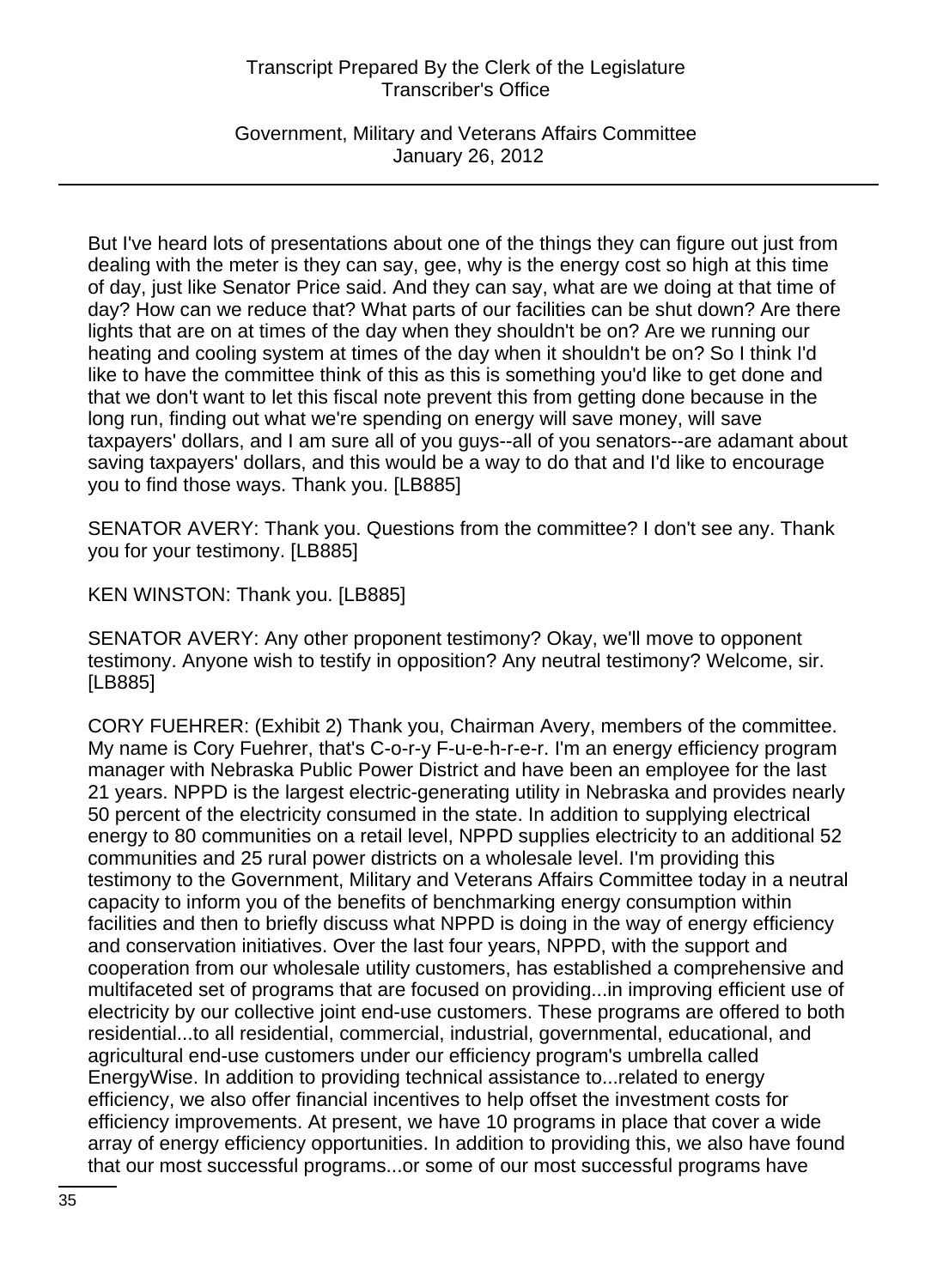Government, Military and Veterans Affairs Committee January 26, 2012

addressed the area of lighting efficiency, in particular with commercial and industrial, educational, and governmental customers. Lighting improvements that were made under our 2011 program year will yield an energy savings of more than 142 million kilowatt-hours over the life of the measures. That's the equivalent to providing electricity to power 8,900 Nebraskan homes for one year. In partnership with the Nebraska Energy Office, our residential customers of NPPD and our wholesale customers have access to a 2.5 percent low-interest loan for high-efficiency heat pumps through the Energy Office's "Dollar and Energy Saving Loan Program." Other incentives are available as well for irrigation efficiency improvements, as well as adding insulation to home attics. For years, NPPD has worked with our wholesale customers, now through Demand Waiver program, to control summertime electrical demand due to significant irrigation and air-conditioning loads. When our system is reaching a peak, communication and pricing signals alert the Wholesale Utility Customers to control their electrical loads. Together, we have been able to reduce about 600 megawatts of power off of our summer peaks, which is the equivalent to not having to add an additional power station. NPPD and our Wholesale Utility Customers have put considerable effort into educating our end-use customers as well as heating, ventilation, air-conditioning, construction and electrical contractors, lighting specialists, and irrigation contractors. Currently, we have educational programs in place for all market segments. Also, NPPD has a dedicated staff for in-school energy-related presentations that are available throughout the service territory, and you have...we have funded starter kits for many classes, along with many other Nebraska utilities, that target fifth-graders. Finally, NPPD is demonstrating our commitment to energy efficiency by improving our own facilities. Heating and air conditioning improvements as well as lighting upgrades will be saving millions of kilowatt-hours through...in all of our facilities. NPPD recently completed construction of a new office facility in Norfolk that incorporated state-of-the-art technologies, installed renewable energy systems, and used highly-efficient building materials which enabled us to obtain the "Gold" level certification under the Leadership in Energy and Environmental Design Green Building Rating System. To assist in the evaluation of school facilities across our service territory now for nearly a decade, NPPD has employed a benchmarking database that helps us to recognize areas of energy efficiency opportunities and confirm those improvements. I would point out that Portfolio Manager would also provide an effective means of measuring those improvements and verifying their impact. I'd point out that the data that goes into a Portfolio Manager is obtained from the utility meter which is the property of the utilities but is reported monthly on your power bill. So with that, I'd address any questions. [LB885]

SENATOR AVERY: Thank you, sir. Thank you very much. Questions from the committee? I don't see any. [LB885]

SENATOR KARPISEK: Yeah, yeah. [LB885]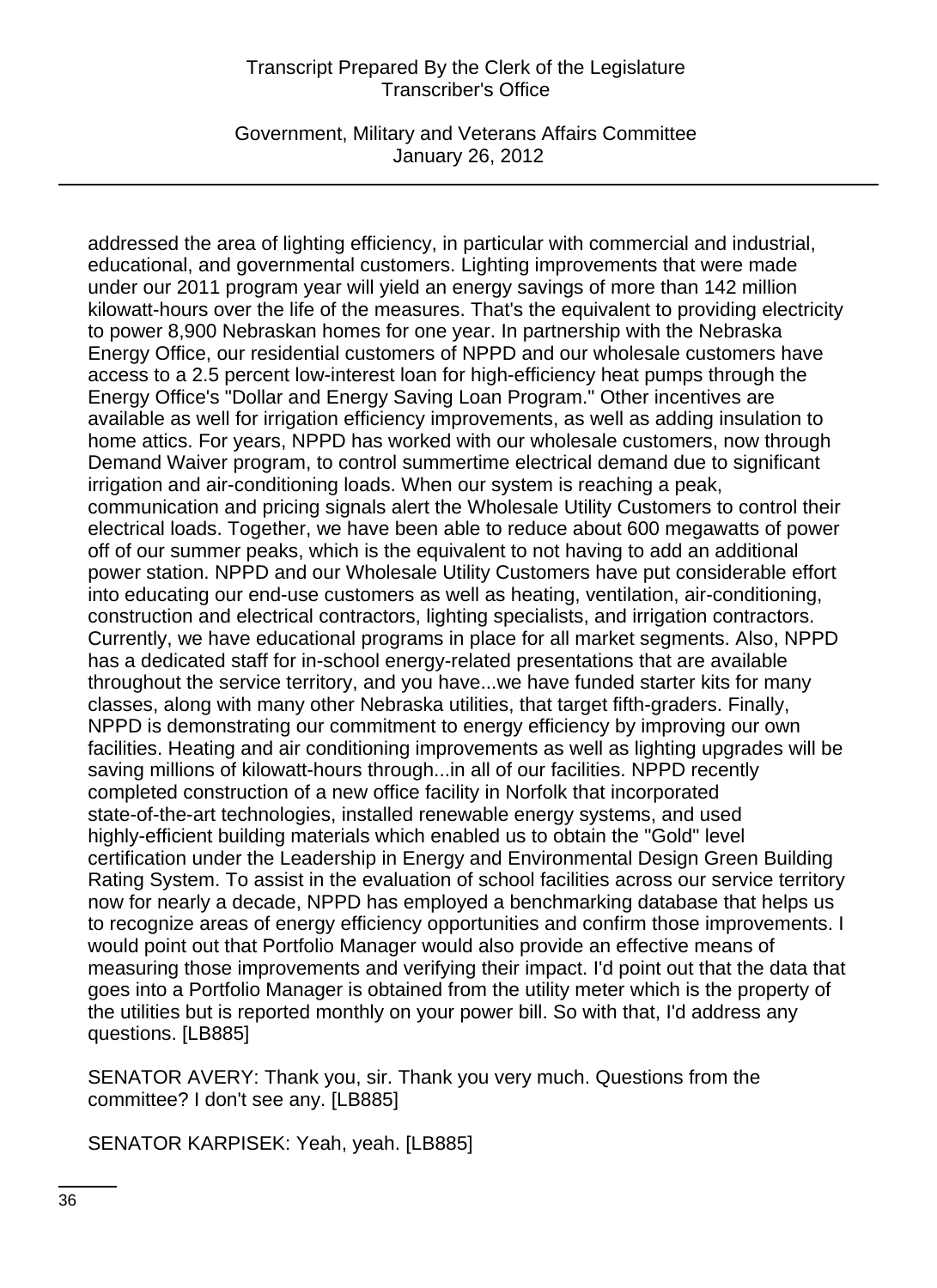SENATOR AVERY: What? Yeah, Senator Karpisek. [LB885]

SENATOR KARPISEK: Thank you, Senator Avery. So you're tracking some of this now in some schools? [LB885]

CORY FUEHRER: That's correct. We've assisted a few schools. Essentially, the administration takes that responsibility--excuse me--on a monthly basis to maintain that. [LB885]

SENATOR KARPISEK: And can you help out a little bit with the cost that we see here? Is that...again, you might not be the right person to ask, but when the school does it, what does it cost them? [LB885]

CORY FUEHRER: The school, assuming that they have the water billing that they get, the gas if gas is used for heating source, and electricity, they're receiving that information on a monthly basis. It simply needs to be entered into the system. Where some of the numbers are being generated from specifically, I can't necessarily say, but I can tell you that that data has to be available for that individual facility. And as talked about earlier, perhaps submetering becomes necessary if you have multiple buildings at a single-service location. [LB885]

SENATOR KARPISEK: Okay, what I'm...I do want to thank you for the fifth-grade starter class kit. I have two of the bulbs in at home and the water restrictor and... [LB885]

CORY FUEHRER: Hey, all right. [LB885]

SENATOR KARPISEK: ...and the thermometer in my fridge. Now...however, the problem with that was my fridge was too warm, so I had to turn it down rather than the other way around. [LB885]

CORY FUEHRER: Ah, but look at all the money you're saving on food you would have been throwing out. [LB885]

SENATOR KARPISEK: Well, there you go, I guess. (Laughter) And I haven't hurt myself putting the little whistler in the filter yet for the furnace, so...but thank you. I mean that's a great thing and my daughter was really excited to get that all done, so that was a great deal. [LB885]

CORY FUEHRER: I'm glad you appreciated that. [LB885]

SENATOR KARPISEK: Thank you, Senator Avery. [LB885]

SENATOR AVERY: You mentioned that you have a facility in Norfolk that has a "Gold"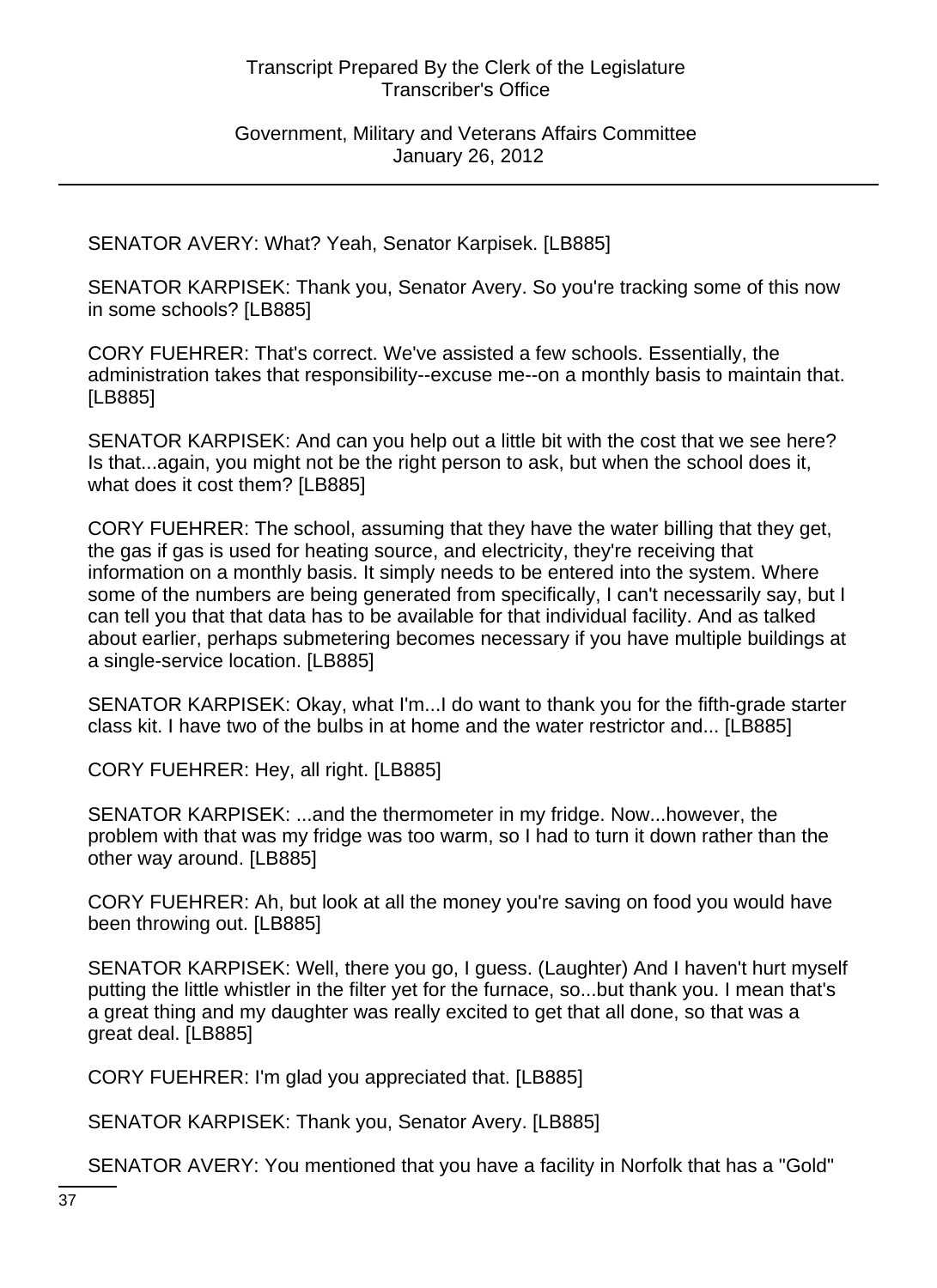#### Government, Military and Veterans Affairs Committee January 26, 2012

LEED designation. What are the various levels of LEED rating that you can get? [LB885]

CORY FUEHRER: Yeah, they'll go from the bronze up through the platinum-level status. [LB885]

SENATOR AVERY: Platinum is as high as you can go? [LB885]

CORY FUEHRER: Correct. [LB885]

SENATOR AVERY: Any questions from the committee? Senator Wallman. [LB885]

SENATOR WALLMAN: Thank you, Chairman Avery. Would, you know, so-called energy management--like Honeywell or some of those--pick up some of this cost if you contracted with them for a number of years? Do they do that, do you know? [LB885]

CORY FUEHRER: Many of their services that they provide have this incorporated, as well as some of the control software that was brought up or discussed previously. [LB885]

SENATOR WALLMAN: I hate to pick on one company, but that's what I thought of. [LB885]

CORY FUEHRER: Yeah, but... [LB885]

SENATOR WALLMAN: Thanks. [LB885]

SENATOR AVERY: Any other questions? I don't see any, thank you very much. [LB885]

CORY FUEHRER: Thank you. [LB885]

SENATOR AVERY: (Exhibit 3) Any other neutral testimony? I want to read into the record a letter of support for LB885 from Verdis Group, located in Omaha. Verdis Group is an energy and sustainability consulting firm. Anyone else wish to testify? If not, Senator Haar, you're recognized. [LB885]

SENATOR HAAR: Wow, no lights, so now I can really talk about green schools and everything. (Laughter) No, I want to thank the people who came and testified today. And I've...we've worked with Judy Sunde, for example, and she's helped out with the Green Schools Summit and I...she's a real expert and also a trainer on Energy Star. And I'm glad it was clearly pointed out that Energy Star is a benchmarking system. Now if you're not going to do anything, then benchmarking becomes useless, but benchmarking is a powerful tool when you realize that energy is one of the major expenses that schools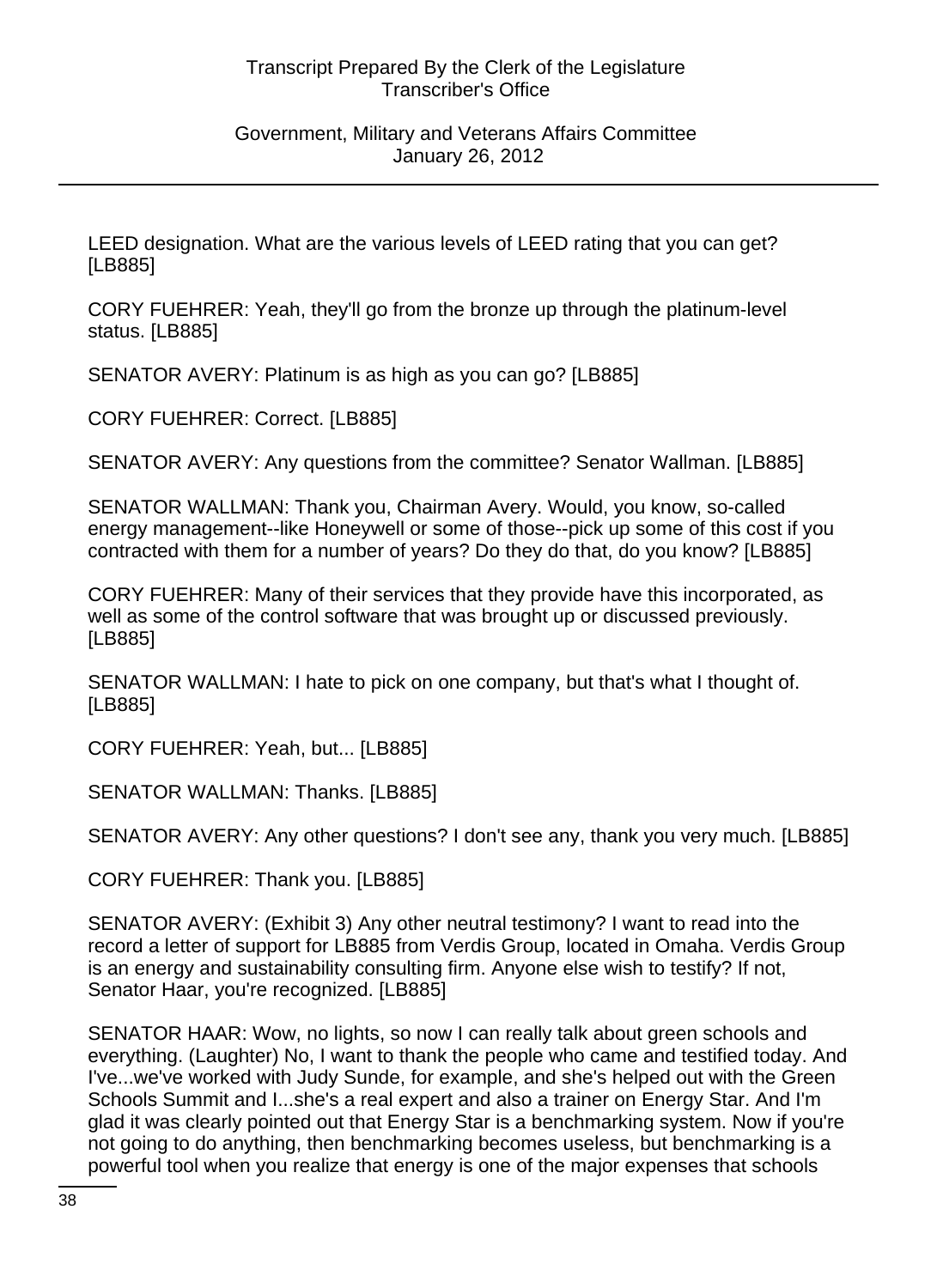Government, Military and Veterans Affairs Committee January 26, 2012

have and where to spend your resources. I'm also glad it sort of clarified...for example, I sat down with a guy from Johnson Control. He pulled out his smart phone and told me his furnace was running at home, you know. So I mean you can get to all different levels of control and...but Energy Star is benchmarking. Senator Karpisek, earlier you mentioned about...so what do you do with the data once parents see that, you know, their school is maybe way down there? I just have a couple thoughts on that. In Gering where they're building a new school and they're building it...I'm not sure what LEED standard. But they went and visited some schools in Colorado that really were energy efficient and LEED certified and the parents came back demanding from the school board that this is the kind of school building they should have for their children, because when you get...and with Energy Star, once you get to 75, then you have to have an engineer come in and they look at not just how much energy you're using, but at air quality and lighting, and those two items are especially important for children. Kids are suffering more and more from allergies these days and so on, so you could pretty much as a parent say, looking at Miller Park, those kids are going to have a better chance of managing their allergies than a school at a lower level because at that level above 75 on the Energy Star, you know that someone has also checked out the lighting and the air quality, both really important things. And the use of this rating is becoming much more widespread in many arenas. For example--I believe it's beginning this year in California--any home that is sold, whether it's used or new, will have a HERS rating, which is basically Energy Star rating for homes. And people are looking at this because they're understanding that a major cost of your home is not only your mortgage and your insurance, but your energy. I'm sure we're not going to have the mandatory HERS rating in Nebraska any time soon, I would imagine, but consumers are getting smart about this whole thing of energy efficiency. And already there are homes in Nebraska, for example, that are getting the HERS rating because then the consumer can also look at this whole area of energy efficiency. So once again, I appreciate it. I...the data I gave you is not in a graph form out on OPS's Web site, but the data is there. I just took it, put it into an Excel spreadsheet, but the data is public. The data is public and so one thing that came out today and I will follow through on as well is, you know, knowing that we have some state buildings that are Energy Star rated. I'd like to see that publicly appear somewhere so that we can kind of start to get an idea of what's going on. So again, I appreciate your very good questions and your attention to this issue and thank you so much. [LB885]

SENATOR AVERY: Okay, any more questions? Senator Price. [LB885]

SENATOR PRICE: Thanks, Senator Avery. Senator Haar, I appreciate you bringing it forward. And we've heard a lot of questions about cost and reading the fiscal note, it seems to me the whole cost is based on the metering, where they have an FTE. I mean if you're going to enter data in for 227 buildings, you could...decent amount of data entry. But my question for your bill, would you consider a rolling implementation? In other words, if you want to say, let's start it now, let's baseline now, every building out of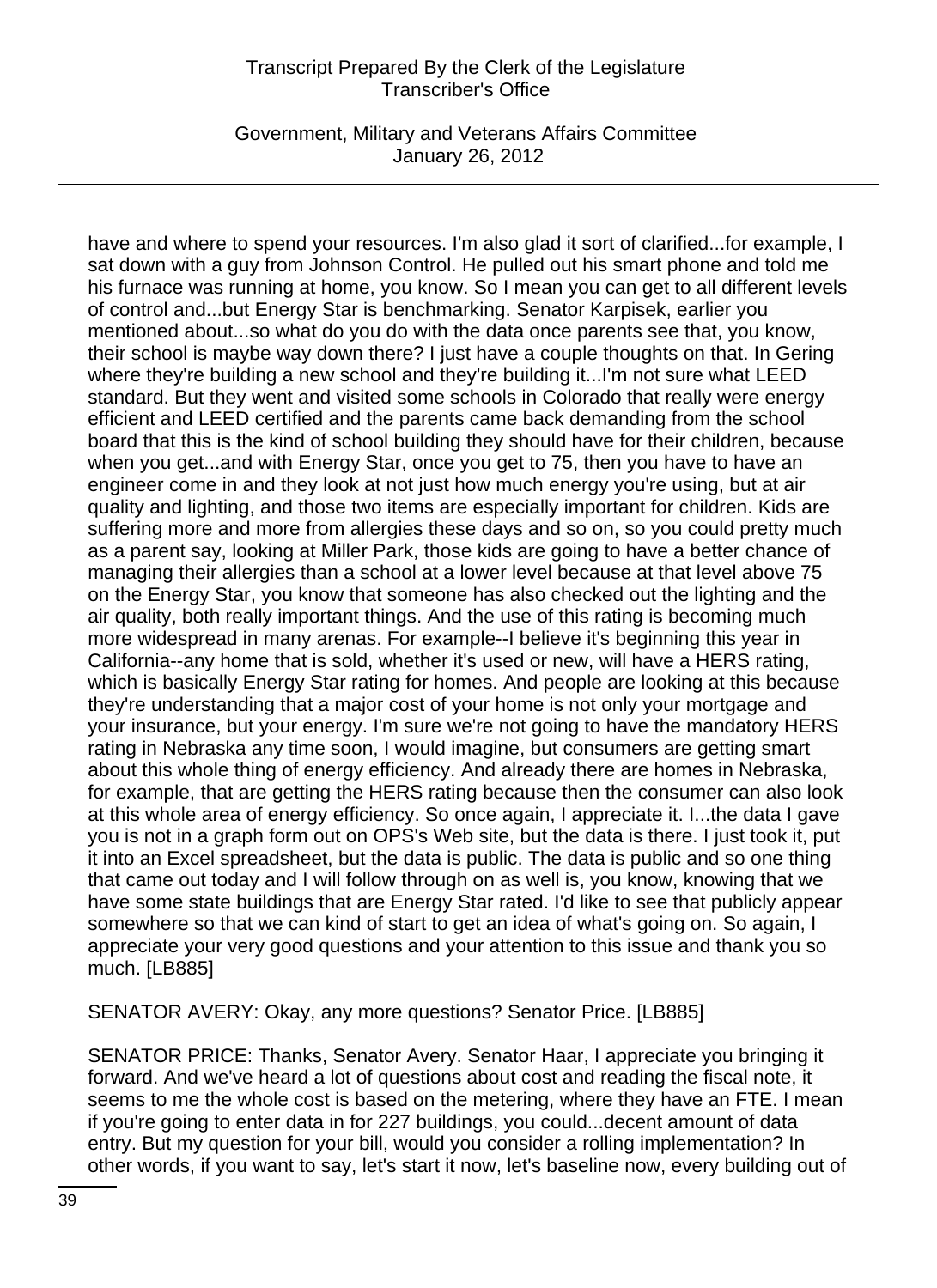Government, Military and Veterans Affairs Committee January 26, 2012

this number of buildings that already has a meter, let's start...let's load that data up. And then any buildings that are retrofitted or whatever the requirement would be, put a meter and then follow, so that would be part of the normal refresh rate or life cycle cost of that building but not say, let's get all 200-something right now and I've got to go buy 200 meters right now. Does that make sense? Would you consider that as a way of doing this? Because I think the fiscal note assumes I've got to do it tomorrow and that's a big cost. [LB885]

SENATOR HAAR: Senator Price, I think that's a good idea. I recognize that to transition to a new paradigm, really, which is we have to now quit counting on really cheap electricity and start looking at energy costs. To get from here to there is going to take some time, and so some transition process makes a lot of sense. Maybe just starting to publish those that we already know. But our risks are already...like Senator Karpisek's question as well is: Is there some cost sharing that's possible here to get the program off the ground... [LB885]

SENATOR PRICE: That's not cost sharing. [LB885]

SENATOR HAAR: ...where the state doesn't have the meters in place? So yeah. [LB885]

SENATOR PRICE: Thank you. [LB885]

SENATOR AVERY: I don't see any more questions. [LB885]

SENATOR HAAR: Okay. [LB885]

SENATOR AVERY: Thank you very much. [LB885]

SENATOR HAAR: Thanks, you made me think. [LB885]

SENATOR AVERY: That ends... [LB885]

SENATOR KARPISEK: I forgot to ask NPPD that question. [LB885]

SENATOR AVERY: That ends the testimony...or the hearing on LB885. We'll now move to LB923. Senator Mello, welcome. [LB885]

SENATOR MELLO: (Exhibits 1 and 2) Good afternoon, Chairman Avery and members of the Government, Military and Veterans Affairs Committee. My name is Heath Mello, H-e-a-t-h M-e-l-l-o, and I represent the 5th Legislative District in south Omaha. And while this issue is about state procurement, it is noticeable that in this committee hearing I know you just spoke about Energy Star portfolios and buildings that we have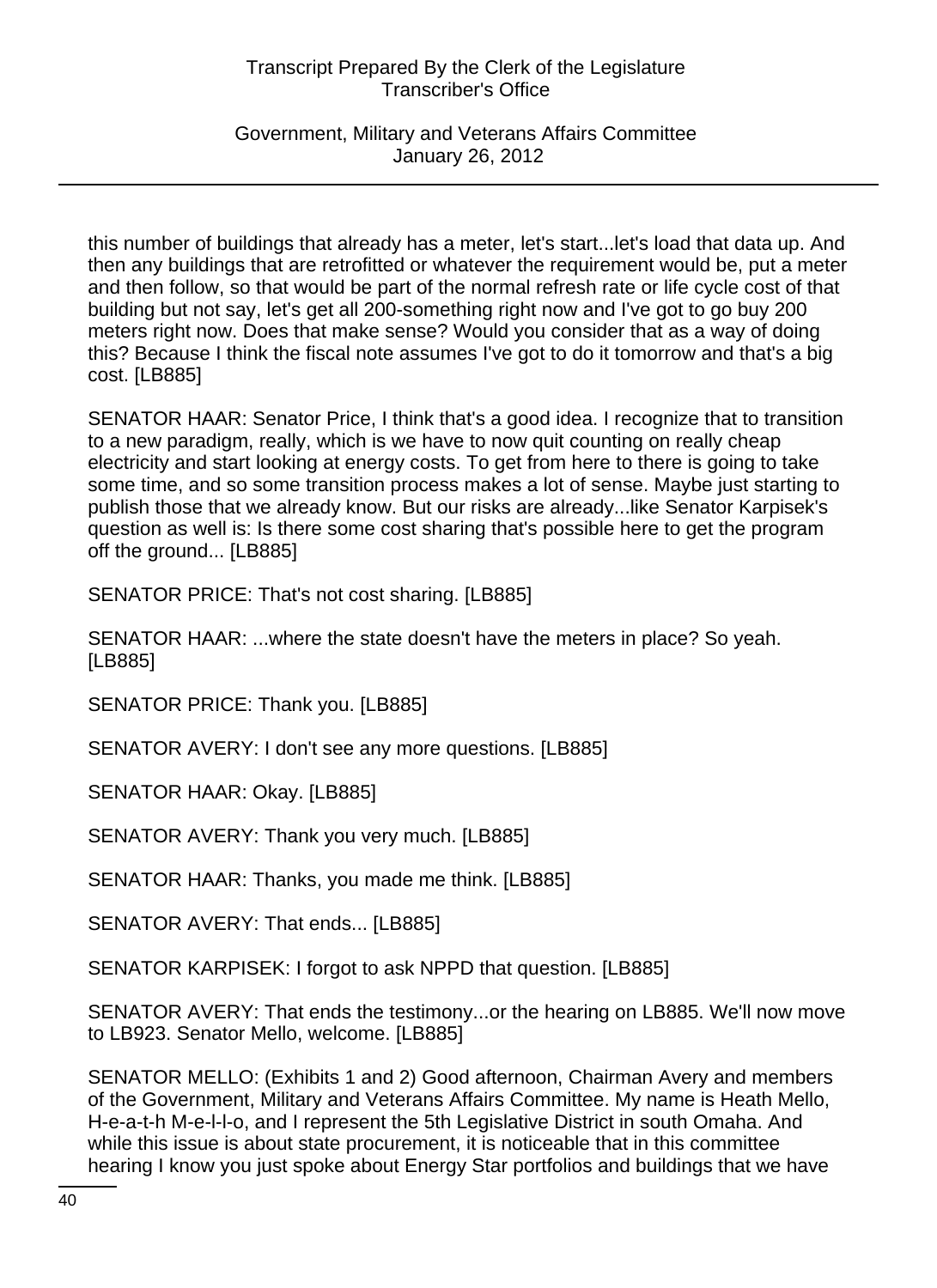Government, Military and Veterans Affairs Committee January 26, 2012

only one CFL light bulb that's currently in this hearing room. So as we discuss energy efficiency in state buildings, it just goes to show that we have an awful long way to go as a state. Long before the Great Recession began, America has seen a long steady decline in manufacturing over the last decade. And the state of Nebraska has not been immune from this trend, as manufacturing operations like the Tenneco plant in Cozad and the Vise-Grips plant in DeWitt have closed in recent years. In the case of the Vise-Grips plant, which was located in Senator Karpisek's district, the company did not close the plant due to the economic downturn but rather closed with the specific intention of shifting operations to China. This past fall, the Revenue and Urban Affairs Committees held a hearing on an interim study I introduced, LR263, which dealt with the tools and strategies that could be employed by the state and local governments to help create manufacturing jobs in Nebraska. One of the policy ideas that was brought forward at the hearing was the concept of Buy American or Buy Nebraskan policies. LB923 would adopt the Nebraska Buy American Act and is based off concepts that were developed by the Alliance for American Manufacturing, a coalition of American manufacturing companies and the United Steel Workers. Buy American provisions, also known as domestic sourcing laws, had been on the books at the federal level for nearly 80 years. While the committee may remember the more recent inclusion of Buy American provisions in the American Recovery and Reinvestment Act of 2009, the Buy American concept is a bipartisan one. President Ronald Reagan actually expanded Buy American provisions for federal highway projects in 1982. The language in LB923 is modeled off Buy American provisions currently present in federal law, and the basic goal of the bill is to ensure that taxpayer dollars spent on infrastructure projects by our state government are directed towards manufacturers here in the United States. Under the bill, any contract for the construction or maintenance of public works by a state agency is required to contain a provision that the iron, steel, and manufactured goods used or supplied in performance of the contract or any relevant subcontracts must be manufactured in the United States. The bill also contains three exceptions under which the Buy American requirements would not apply: the first, if the required materials and products are not produced in the United States in sufficient and reasonably available quantities and of a satisfactory quality; (2) the inclusion of the required materials and products would increase the cost of the contract by more than 10 percent; and (3) application of the requirement would be otherwise inconsistent with the public interest. If an agency finds that one of these three exceptions is applicable, then they must provide notice to the public of such a finding, but the notice can be provided on-line either through the agency's Web site or on the Department of Administrative Service's Web site. In addition, LB923 provides that if any federal agency, state agency, or court determines that a contractor has intentionally misrepresented materials as American made when they are not, the contractor would be barred from receiving future contracts from the state. According to a 2009 report by the Alliance for American Manufacturing, for every \$3 we spend buying American, we put one more American back to work than if we had not bought American in the first place. Nationwide polling has also shown that strong public support for Buy American policies. In recent polling, 91 percent of voters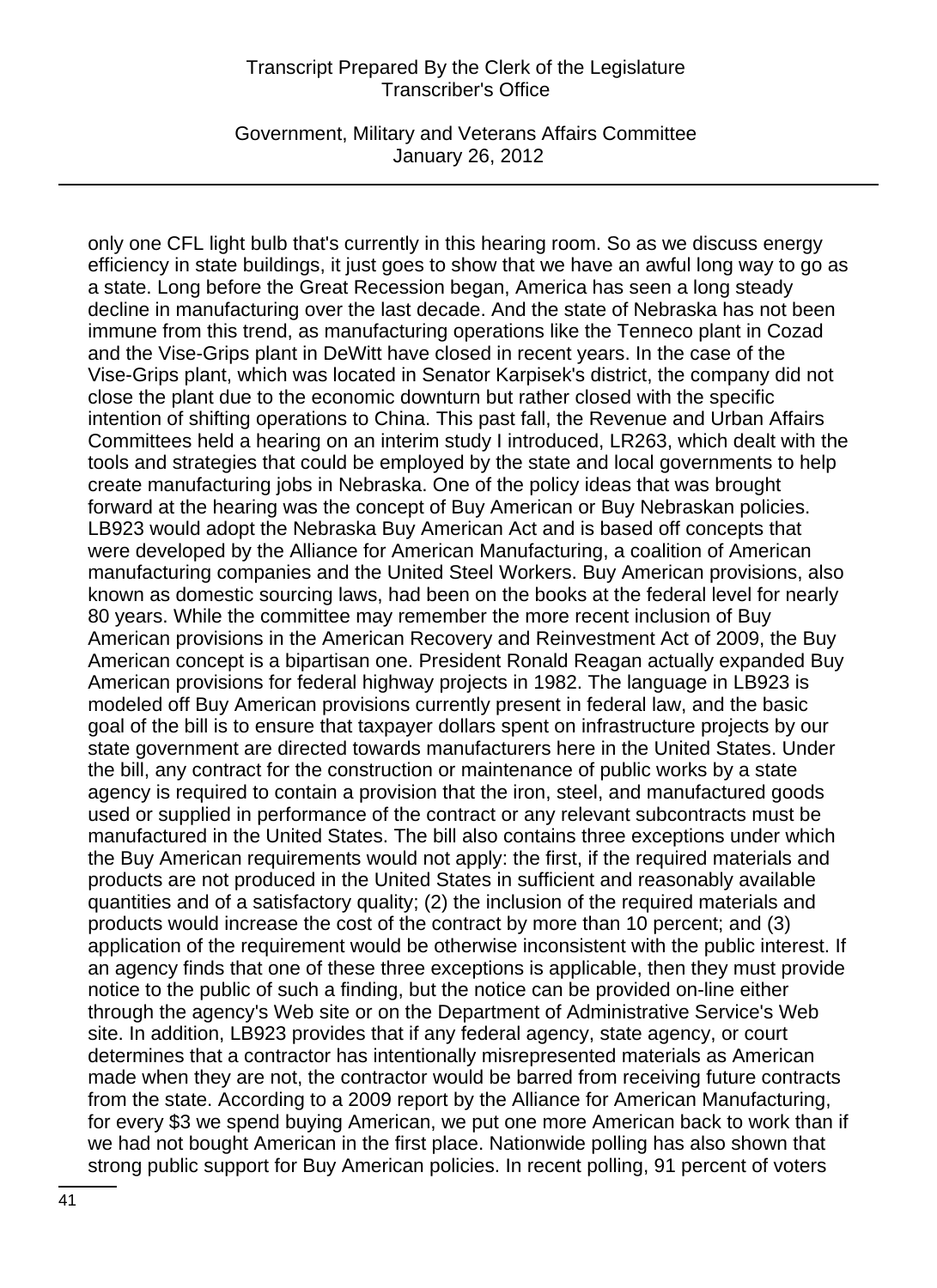Government, Military and Veterans Affairs Committee January 26, 2012

said that they would support policies to ensure their tax dollars are used to buy American-made materials. This support remains strong across the political spectrum, with 90 percent of Republicans, 94 percent of Democrats, and 88 percent of Independents supporting Buy American provisions. Since introducing LB923, my office has received a large number of questions about the provisions of the bill as well as concerns about specific language in the legislation. Another question that I have been asked regularly is: Why is the bill Buy American and not specifically Buy Nebraskan? There are numerous manufacturing companies already here in Nebraska--NuCor Steel in Norfolk, Behlen Manufacturing in Columbus, and Ash Grove Cement in Louisville, just to name a few--that would benefit significantly from Buy American provisions. In addition, the inclusion of Buy American preferences in our procurement statutes should serve as an incentive for manufacturers elsewhere in the country to consider Nebraska when looking to expand or relocate. Committee members should have received a copy of AM1776, which addresses several concerns brought to my office by the Associated General Contractors. First, the amendment would eliminate manufactured goods from the Buy American requirement, restricting the bill to American-made iron and steel. This change would help clarify the confusion about whether or not the manufactured goods requirements is applicable to the equipment used in construction, and should eliminate the fiscal note from the Department of Roads, as they already use American iron and steel in all construction projects, including those that are not utilizing federal funds. Additionally, the amendment would clarify that contractors who claim products are American-made when they are not would lose the ability to receive future contracts from the state for a one-year period. I believe that LB923 represents a commonsense starting point as we look to update our state procurement policies, and I would be happy to work with the committee going forward to address any concerns from state agencies that would implement the new procedures in LB923. Thank you for your time and I'd be happy to answer any questions you may have. [LB923]

SENATOR AVERY: Let me start. Are you concerned about whether or not a...should this become law, whether or not it might lead some of our trading partners, people who now buy Nebraska goods, to do likewise? Canada, for example? Mexico? [LB923]

SENATOR MELLO: Senator Avery, that's a good question and one that's always up for debate, I think, depending upon one's perceptions of what free and fair trade actually means in regards to international economic policy. I would argue that the United States has the most open market in the world, a position that's backed by our massive trade deficit with other nations. Countries and states currently have some procurement policies like this on the books and countries like China, India, Russia, and Brazil, and other nations currently block our exports in regards to their own countries' procurement policies that mirror similar Buy American or, in their instance, Buy Indian, Buy China, Buy Russian, Buy Brazil procurement policies. And so I think to that extent there's not an awful lot of complaints coming from those countries in regards to accessing our markets because they currently do, as I mentioned, due to our enormously large trade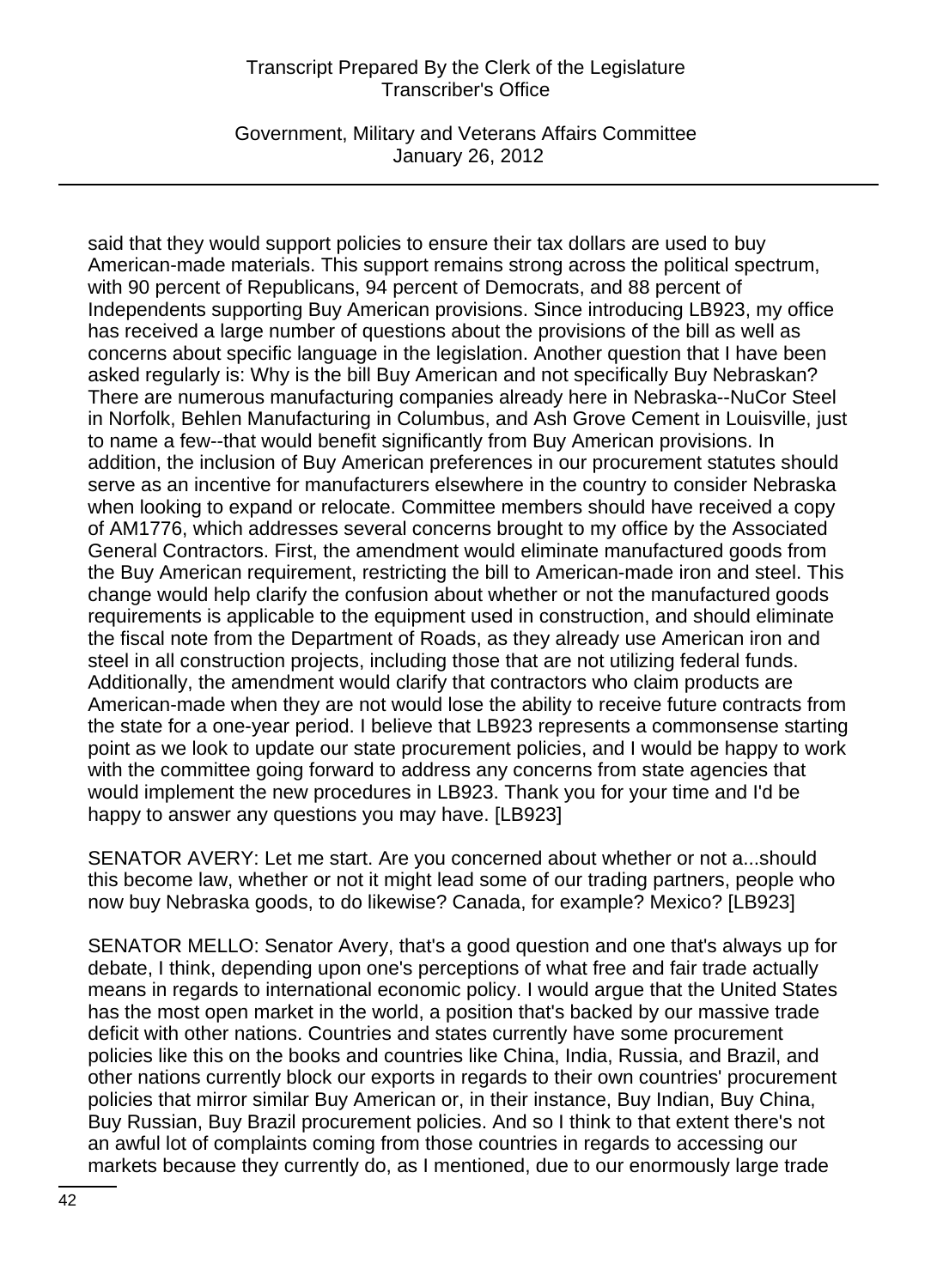Government, Military and Veterans Affairs Committee January 26, 2012

deficit. In respects to NAFTA countries, Canada and Mexico, one could argue that that could have a potential impact. But Canadian provinces as well as cities within Canada, we researched that they have similar Buy Canadian procurement policies as well. So the reality is, is it's a policy that countries have adopted at their national, state, and local levels. This just I think brings Nebraska in line with the federal government of harmonizing our procurement statute, at least with the committee amendment AM1776 with public infrastructure projects as it regards to iron and steel exclusively. [LB923]

SENATOR AVERY: Well, I know that you are familiar with the Smoot-Hawley Act of 1929 because you took my class and we talked about it. (Laughter) And you also are aware that that set in motion a train of events where we got into trading wars with our...or actually tariff wars where we put tariffs on our products, then our trading partners put tariffs on their products. We weren't buying theirs but they weren't buying ours and that help set the table for the Great Depression and we should have learned something from that. Don't you think that Buy America legislation is similar to that and could lead to the same sort of dire consequences? [LB923]

SENATOR MELLO: Senator Avery, respectfully, I acknowledge...yes, I remember those courses and your education of me and some of your classes that we discussed this issue and I think one could argue that the policies under LB923 are limited in scope. We actually...it's funny you mentioned the broader issue, I think, of whether or not we would be able or we would engage, I think, in a much broader economic, international economic trading war so to speak, because I received just such an e-mail from a company based out of Omaha recently, right this morning, right before the testimony that once again raised the question that we didn't completely address, I think, in LB923, is in regards to state governments already having local bidding preferences. It might not guarantee that you have to buy...you might not have to buy the product from the United States or buy the product from the state of Nebraska, but giving preferences to companies located within certain geographic areas in which the United States does that currently through a variety of procurement both at the federal and through state and local ordinances and laws. I would argue that currently our massive trade deficit proves that our open markets right now, we are suffering, I think, due to the lack of policies like what is in LB923 that ensures that our American-made manufacturers compete on a semi-level playing field in comparison to China, Brazil, Russia, or India not just in regards to the environmental and working standards that currently don't exist in these other countries, but more importantly, I think, the general ability of flexibility we give to state agencies to consider the location of the company here in the United States. Ideally we'd like to see that narrowed to Nebraska or give a special preference to Nebraska companies. We didn't go there in this legislation but as I mentioned before I'd be open to working with the committee to explore that issue as much as anything else on the Buy American provision. [LB923]

SENATOR AVERY: Would you also be willing to work with the committee on some of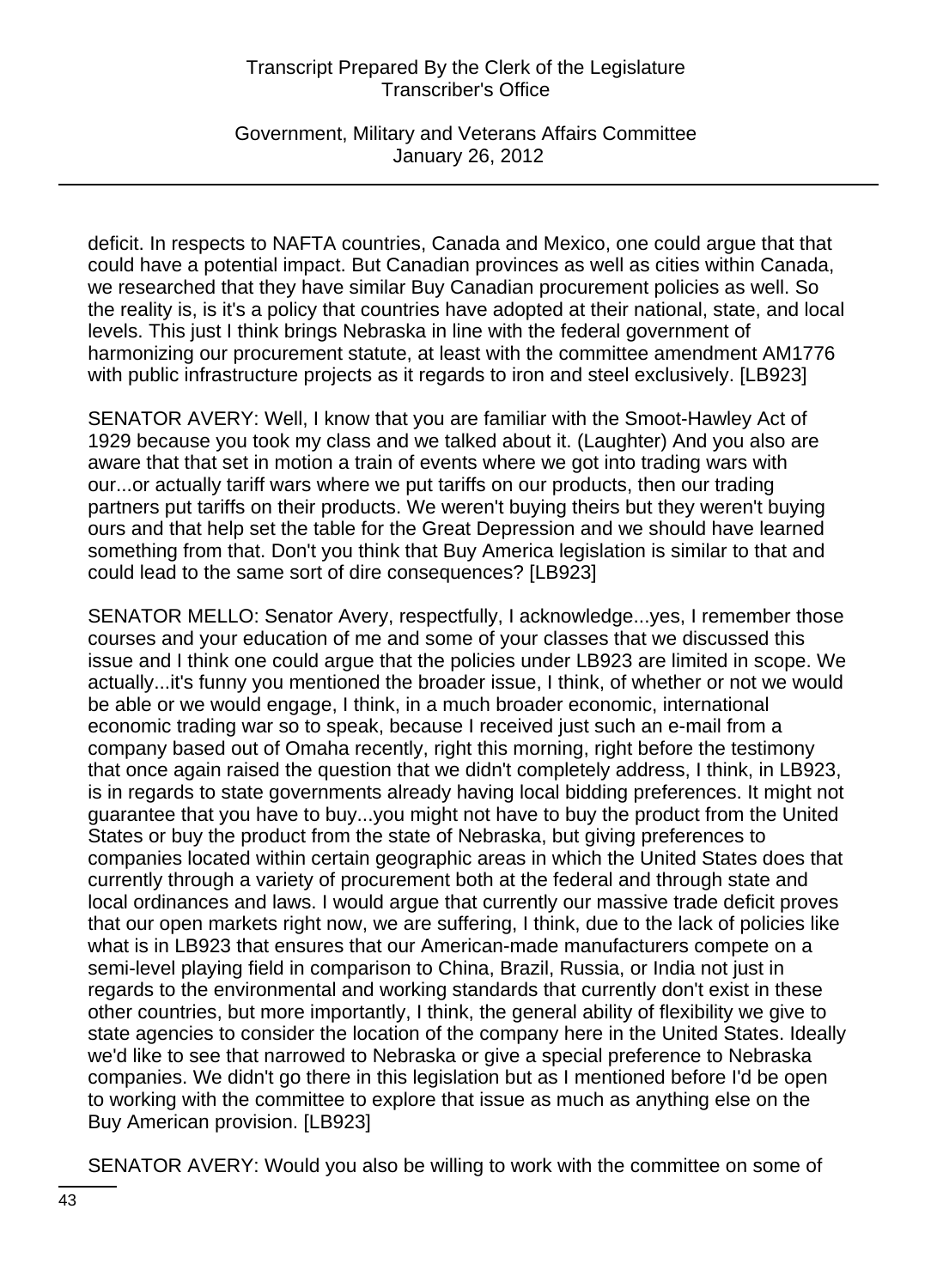Government, Military and Veterans Affairs Committee January 26, 2012

these exceptions, for example a 10 percent increased cost on a \$50 million project? That's five million bucks. That's a lot of money. [LB923]

SENATOR MELLO: You're absolutely right, and I think it's worth noting that the federal exemption is 25 percent. We...and I think in this trying to provide, I think, a more commonsense perspective allowing a little variance, so to speak, for an American-made company that's producing iron or steel, we felt a 10 percent exemption...we thought was reasonable in regards to trying to provide American manufacturers that ability to provide a bid that, yes, may not be the lowest cost bid but it does have what I feel is a stronger economic impact in not only a Nebraska economy but the United States' economy by spending, let's say, an additional 1 percent on iron and steel where we know those dollars that we would be spending on purchasing those products would be recycled faster through the American economy instead of shipping those dollars over to a Chinese or an Indian company. [LB923]

SENATOR AVERY: I would... [LB923]

SENATOR MELLO: So yes, I would be willing to work with that exemption, but that's...to give clarification, the federal exemption is 25 percent. We...our bill is not harmonized with that 25 percent; we go 10 percent. But we would be willing to look also at a lower percentage if the committee wants to explore that issue. [LB923]

SENATOR MELLO: I would point out that Buy America federal law was passed in 1933 in the middle of the Depression. [LB923]

SENATOR MELLO: And expanded under President Reagan in 1982. [LB923]

SENATOR AVERY: Senator Price. [LB923]

SENATOR PRICE: Thank you, Senator Avery, and the education is awesome. On the face of it I agree with you. I might as well say that. But I was reading through it and I found something, I don't know if you want to address it or not, on page 5, line 9, on the green copy. It says "newspapers of a general circulation." I don't know that we have any of those anymore. [LB923]

SENATOR MELLO: (Laugh) [LB923]

SENATOR PRICE: So you might want to look at...you might be hamstringing yourself there right from the git-go. And we're seeing that in other venues, so that's my input. [LB923]

SENATOR MELLO: Thank you. [LB923]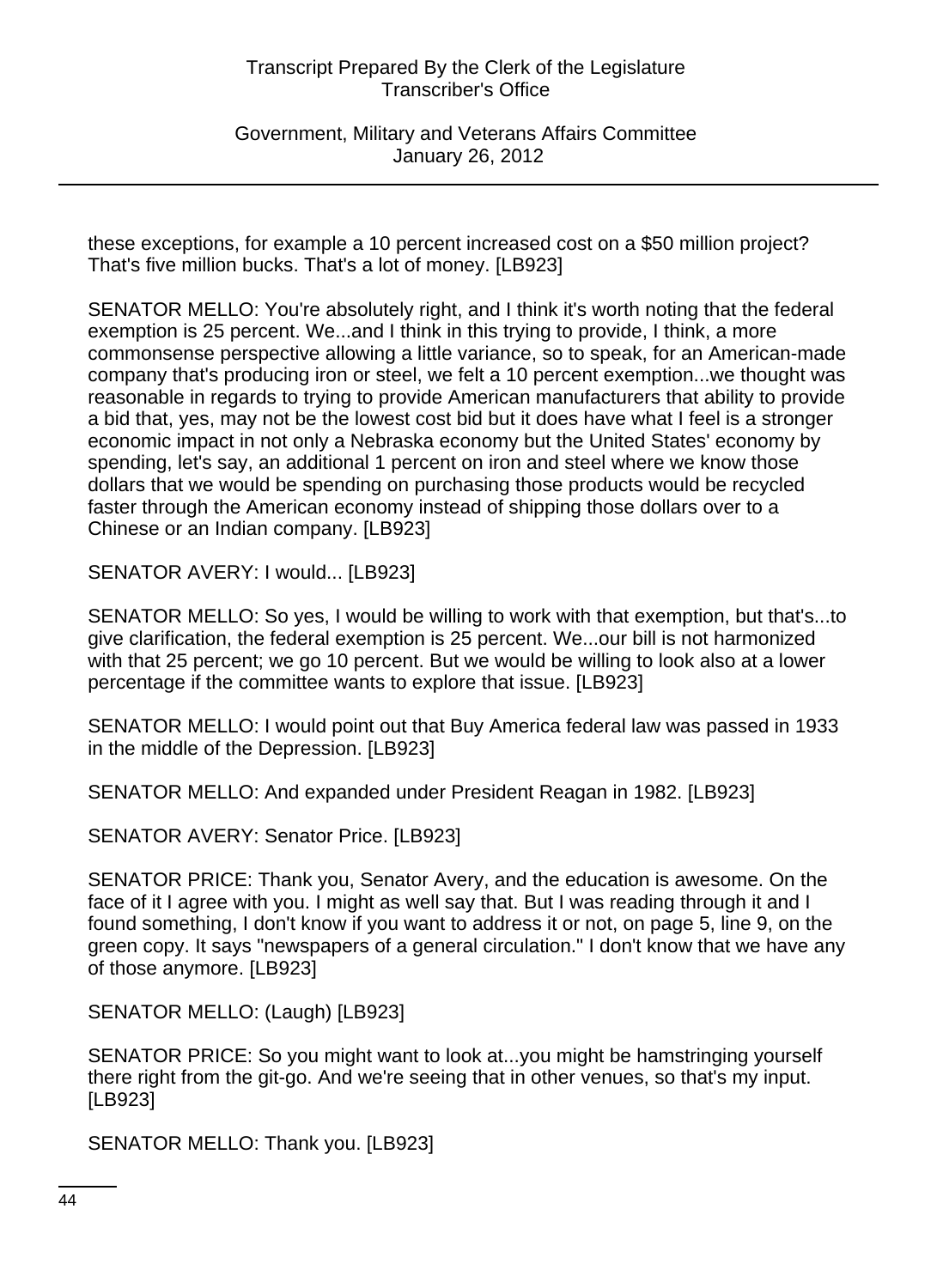Government, Military and Veterans Affairs Committee January 26, 2012

#### SENATOR AVERY: Senator Seiler. [LB923]

SENATOR SEILER: Senator, do you have a round number that you think is the contracting value you're talking about with steel and other products that would fall under this bill for a state contractor? [LB923]

SENATOR MELLO: Senator Seiler, that's a great question, and looking at the Legislative Fiscal Office's fiscal note, that essentially to some extent is unanswered. I think the last sentence of the fiscal note from our Fiscal Office says, "The full impact of the bill's provisions cannot be determined at this time." [LB923]

SENATOR SEILER: I was hoping you would do better. [LB923]

SENATOR MELLO: (Laugh) At this point, sometimes I guess...sometimes all we can do is rely upon, I guess, what state agencies may give us or may not give us. And I think in this instance by putting that 10 percent exemption, unfortunately most agencies automatically assumed that goods would cost 10 percent more. We have plenty of research that we can provide the committee afterwards not only from the Alliance for American Manufacturing, but for the record, ABC News did an extensive special national broadcast news in regards to various American-made products and goods that actually cost less than Chinese or other foreign goods, which it all depends on whether or not consumers are looking for those goods. And so while those are anecdotes, Senator Seiler, I think it does provide a glimpse in the sense that state agency procurement processes can be changed to give preference to American-made products without the product actually costing more. It's simply a matter of...and as this committee knows from dealing with procurement issues and government contracts, it's more a matter of whether or not those agencies seek to put those parameters in place and provide that information out to American-made manufacturers who actually produce iron and steel for products. [LB923]

SENATOR SEILER: The answer is no. [LB923]

SENATOR AVERY: Senator Janssen. [LB923]

SENATOR JANSSEN: Thank you, Chairman Avery. Thank you, Senator Mello. And I, like Senator Price, agree with the title of the bill and I also agree with Senator Avery that your bill probably will throw us in the Great Depression again, but just kidding about that. (Laughter) My first question was actually answered with the amendment. I thought it might be going down the wrong road with the manufactured goods and it was on the first page. So turn your attention to the third page, and I'm in line 9 just to make it simple, and you had mentioned "Public works means any structure, building, highway..." I want to...being a member of the Transportation Committee, I want to concentrate on "highway." With it costing up to 10 percent more or 9 percent more, I mean that's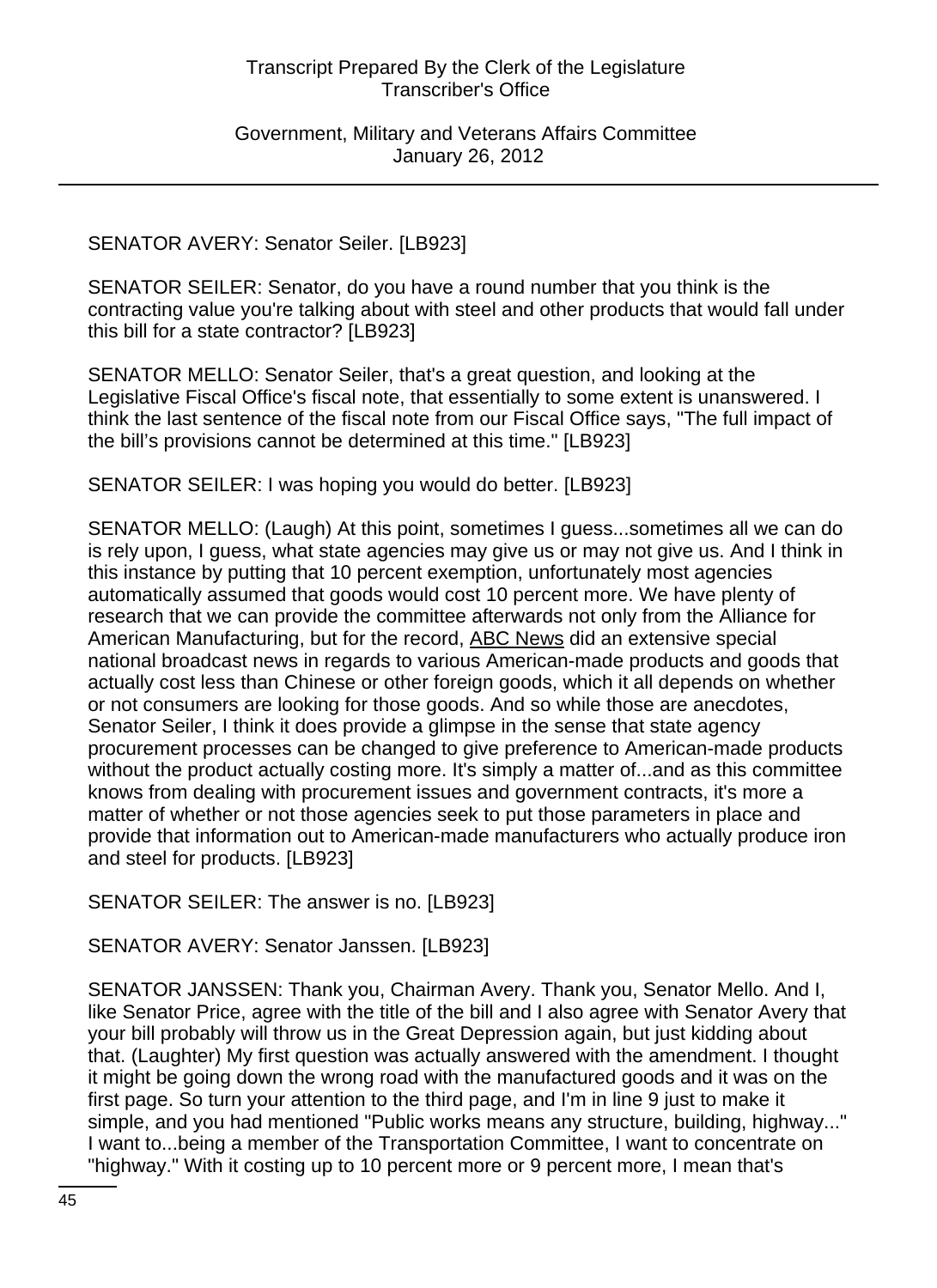Government, Military and Veterans Affairs Committee January 26, 2012

significant in the highway budget. In this case, do you see it leading to I guess less construction and maintenance of roads and in some cases then killing jobs in the construction industry? [LB923]

SENATOR MELLO: Well, thank you for the question, Senator Janssen. And while I politely...respectfully disagree that this would cause any recession or Great Depression to my friends and colleagues--Senator Avery, yourself--the provision actually, as I mentioned in the testimony, the Department of Roads, where highways would currently be financed and funded, currently already buy all American-made iron and steel. So in theory, using both state tax dollars and federal tax dollars, there would not be a cost, additional cost, so to speak, to any highway project or reduce, I would say, any job creation activity that would come on behalf of this legislation to the contractor who received the bid, so to speak. More than anything else, if you look through the fiscal note, with the amendment, and understanding where the Department of Roads came through explaining they already do this, the underlying issue would affect probably more than anyone else would be the state colleges, the University of Nebraska, and any other state agency that does any kind of construction projects, building or otherwise, where they would use iron or steel. So I think for that component I don't see that having an impact on highways or job creation, so to speak, on the highway end because they already currently do it according to their fiscal note and to the research we've done. [LB923]

SENATOR JANSSEN: So do you think even with subcontractors dealing with the Department of Roads or highway construction, they would be, I guess, adversely affected by this, that would also, I guess, hinder jobs and job creation and roadways being built? [LB923]

SENATOR MELLO: You know, all I can do, Senator Janssen, is direct you and the rest of the committee to the fiscal note provided by the Nebraska Department of Roads, and it's revised January 23, 2012, where the second paragraph states: Currently, FHWA criteria requires a Buy America specification on all federal aid projects for iron and steel manufactured items that are permanently incorporated into the construction project. The Department of Roads utilizes these requirements in all projects including state-funded projects. I guess in my mind that should answer your question, I hope. If not, you might have to seek...I think seek more clarification from the Department of Roads, because it's our interpretation that LB923 as amended doesn't affect the Department of Roads at all because they currently already do this practice. [LB923]

SENATOR JANSSEN: Okay. I'm on the same page in line 14. You just mentioned "rail rolling stock." What does rail rolling stock mean? Same page, line 14, page 3, the very last...does it mean trains? [LB923]

SENATOR MELLO: Trains. [LB923]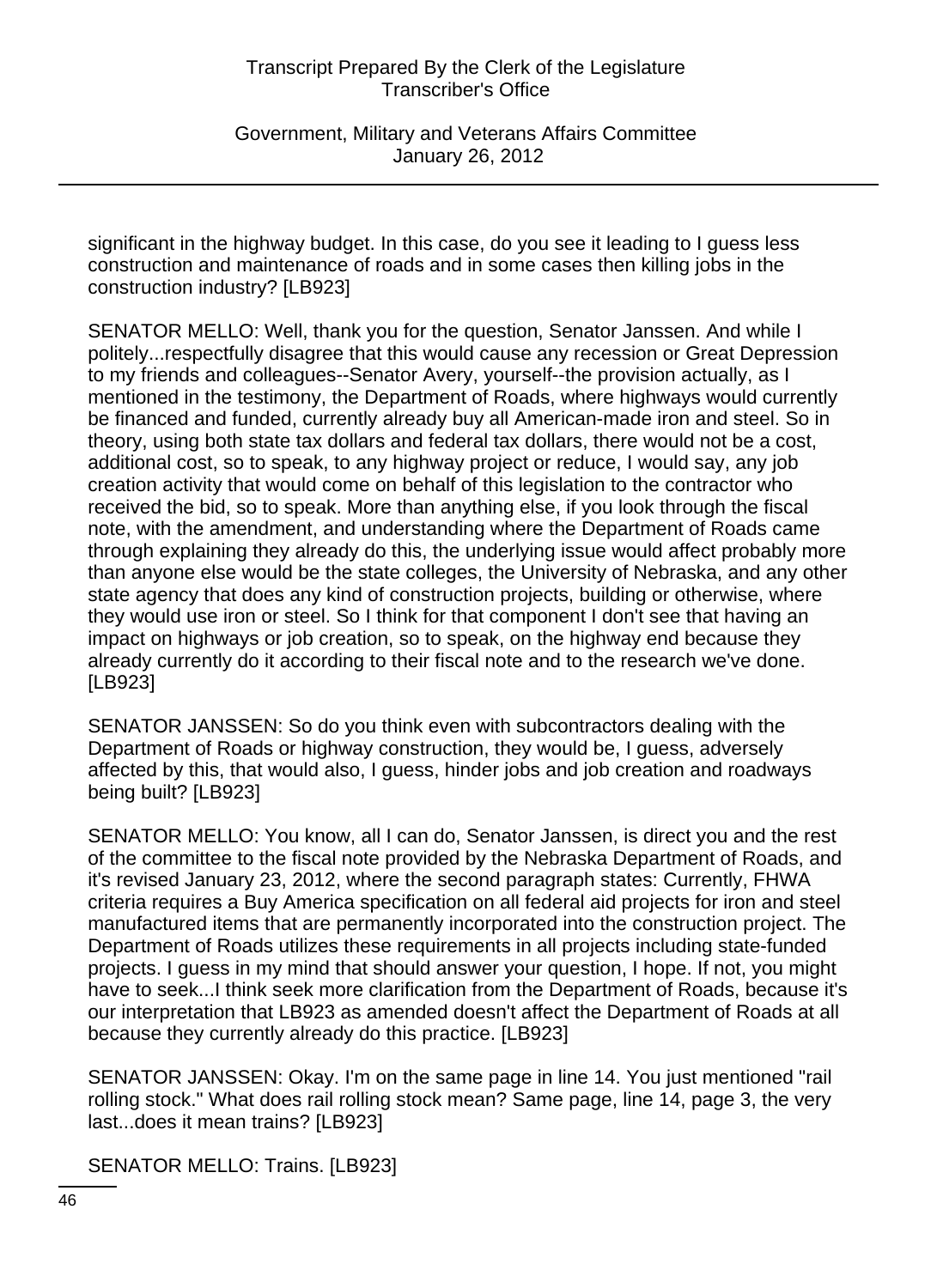SENATOR JANSSEN: So any... [LB923]

SENATOR MELLO: Train rails. [LB923]

SENATOR JANSSEN: So any train rails have to...I'll be...I've got a few more questions. On page 4, line 8, it says...I'm just picking up middle sentence, "...taken place in the United States, regardless of origins of its subcomponents." So if we had a Toyota, for instance, they could build all their components or we could send...well, let's use the Vise-Grip plant. They could send and make and manufacture all their parts in China as long as they came back to DeWitt or Tecumseh or wherever and made them there; they would fit under this act. [LB923]

SENATOR MELLO: Under the amendment which clarifies it specifically to iron and steel exclusively, regardless of example of company or where it's coming from, if for some reason the materials or the minerals and the mineral ores that were used, so to speak, divided in another country, sent as separate ores to the United States and melded in the United States to create the iron or steel, that would qualify then under this act. But since the amendment specifically removes manufactured goods, we're talking exclusively iron and steel for public work projects. So I think to answer your question, I think unless the mineral ores that are used to create iron and steel are both, I would say, separated, mined and separated and then melded together in a foreign country, that would not qualify. But if they were mined, separated, brought to the United States as raw materials and melded at an American-made steel plant, that would be considered American-made. [LB923]

SENATOR JANSSEN: So if I was working on a...at a state college--I went to Wayne State so I'll use it--and if I'm using a wrench that was made in China, am I in violation of the Build America (sic--Buy American) Act? [LB923]

SENATOR MELLO: Once again, it's not involving wrenches or manufactured good. It's purely iron and steel in regards to the construction of public works. [LB923]

SENATOR JANSSEN: As written though? [LB923]

SENATOR MELLO: As written, I guess...I guess the question is...is the written copy has been dramatically changed by the amendment, so I guess it's more of a hypothetical conversation to be having, since the new legislation is AM1776. [LB923]

SENATOR JANSSEN: As soon as it's adopted. [LB923]

SENATOR MELLO: Just in general it changes the legislation dramatically, so the green copy is... [LB923]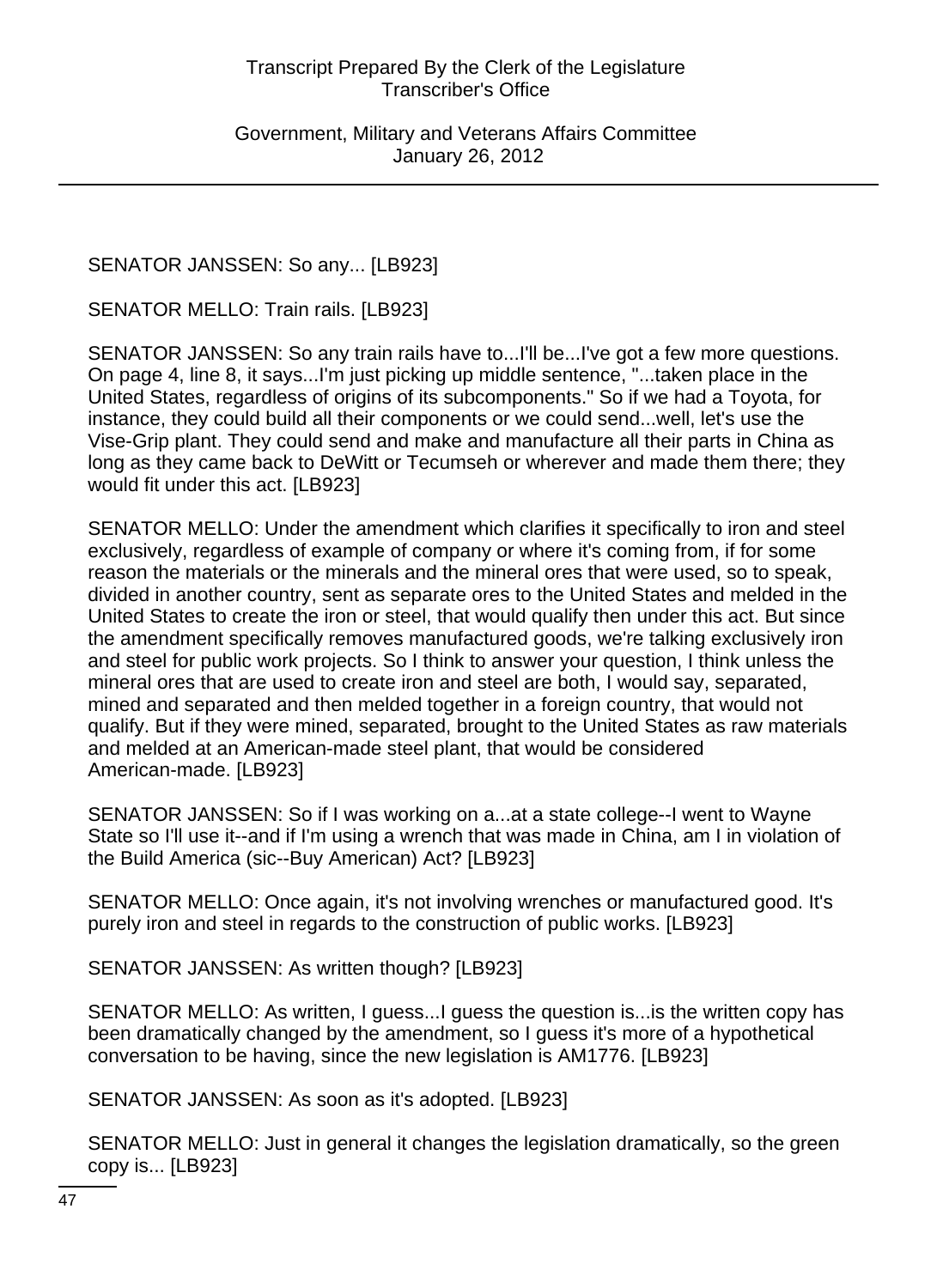Government, Military and Veterans Affairs Committee January 26, 2012

SENATOR JANSSEN: Okay. Well, I agree with you. I agree. [LB923]

SENATOR MELLO: The green copy is problematic in the sense of we did not provide, I think, as great a detail and clarification of what manufactured good was in the bill statutorily. Also, in talking with other entities, while yes, we would like to see American-made bolts and nuts made and utilized in construction projects, that ultimately can be somewhat problematic for exactly the point of subcontractors perhaps running to a convenience or a hardware store to get products for the day because of an emergency and have to verify that these were made American. We simply took a step back, realized while that would be the best intention, good public policy shows that this is done well at the federal level with iron and steel exclusively; we moved exclusively to iron and steel through the committee amendment which dramatically changes the bill. [LB923]

SENATOR JANSSEN: Well, I thank you for that answer. I totally agree with the committee amendment, and that did clarify a lot of questions that I did have. On page 4...I'm just going with line 23. It says, satisfactory...well, the whole thing is...if you can read this, it says "satisfactory quality," and that's kind of talking about your...are you on line 23, "satisfactory quality?" I...who's...how do you prove that? What's the...and that's in three provisions of... [LB923]

SENATOR MELLO: That's left up to the state agency. [LB923]

SENATOR JANSSEN: The state agency will decide if it's... [LB923]

SENATOR MELLO: The state agency... [LB923]

SENATOR JANSSEN: Okay. [LB923]

SENATOR MELLO: ...can provide if they get a bid back and say that they can't find satisfactory iron or steel for a construction project, they can provide notice that they do not have to follow these provisions. It's an exemption. It's a flexibility that we build into the bill to allow the state agencies to determine what products they ultimately feel are the highest quality they need to construct a building or a public works project. [LB923]

SENATOR JANSSEN: And then just going to the top of page 5, line 1, finishing the sentence, "...the overall project contract by more than ten percent," which you had indicated. Does that include in the 10 percent the staff time that it's going to take or is that just the actual product cost? [LB923]

SENATOR MELLO: That's left up to the actual project contract. That's left up to the bid, depending upon the state agency, in regards to how they put their contract bid out. So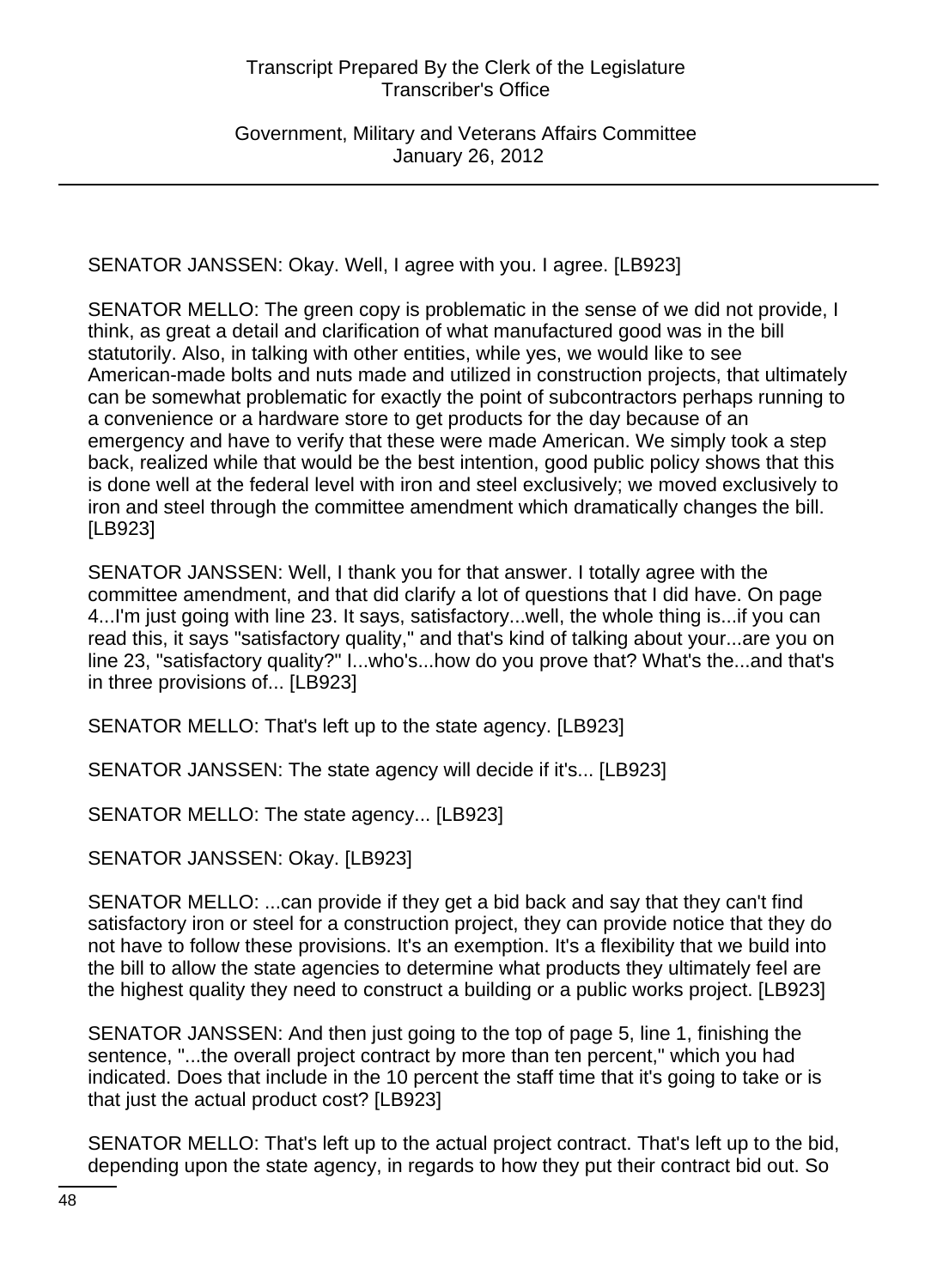Government, Military and Veterans Affairs Committee January 26, 2012

once again it's, more than anything else, the contract that they would put out to the public can't be more than 10 percent to buy American; or if it is, they can ask for an exemption from it because it would cost more than 10 percent. [LB923]

SENATOR JANSSEN: So it doesn't really...it could cost 9 percent more but they spend...the agency could spend 5 percent more on their staff time trying to figure out what to use but that would still qualify under your build America? [LB923]

SENATOR MELLO: I guess I'm not fully...I guess I'm not fully understanding the logic premise of the question of not really involving staff time. That's not really, quote, unquote, part of the contract, so to speak. If you are contracting as a state agency to a company, you're not incorporating your costs into the contract that they're providing. You're actually contracting for them to provide a service or product back to you. So I guess I'm just not...I guess I don't have that...I can't answer your question because I don't understand how that logic would... [LB923]

SENATOR JANSSEN: Well, I guess as an agency I'm talking to the taxpayer, us taxpayers to the agency. If I'm the Department of Roads and now I have to jump through all these hurdles and it's like, well, do I have to decide if this is satisfactory quality? Do I have to decide if it's within 10 percent? If...and maybe that's...I see the Director of Roads here. They'll probably answer that. Would that be much more burdensome on them in their industry? Would it cost more? And I guess it's not on the contract. I'm just looking at the...we always look for the unintended consequences of legislation; that's what I'm kind of looking for here, so. But thank you for your answer. And I did agree with the...I had the same question Senator Price had on the newspapers. But I notice you did put "or" in there for that... [LB923]

# SENATOR MELLO: Yes. [LB923]

SENATOR JANSSEN: ...which could make our friends at the NPA a little upset. They probably would want "shall" in there. On page 5, line 14, you said within "fifteen days." Is that...how did you come to that 15 days for time? Is that reasonable? And I'm asking that now so maybe people behind me can answer that question...that I wanted to know how you came to that. [LB923]

SENATOR MELLO: The 15 days..."for a reasonable period of time not to exceed fifteen days" is roughly two weeks. And you classify determining it is three business weeks, so to speak, Monday through Fridays. That could be negotiated. I think the reality is that we want to provide an avenue so that it wasn't going to, quote, unquote, slow down a project so long or delay projects or give the appearance that it was going to delay projects dramatically to have to follow what we feel is a very commonsense proposal. That time, if you or the committee feels that the time should be shortened, by all means I'm amenable to that. It's something that in devising the 15 days it's what other states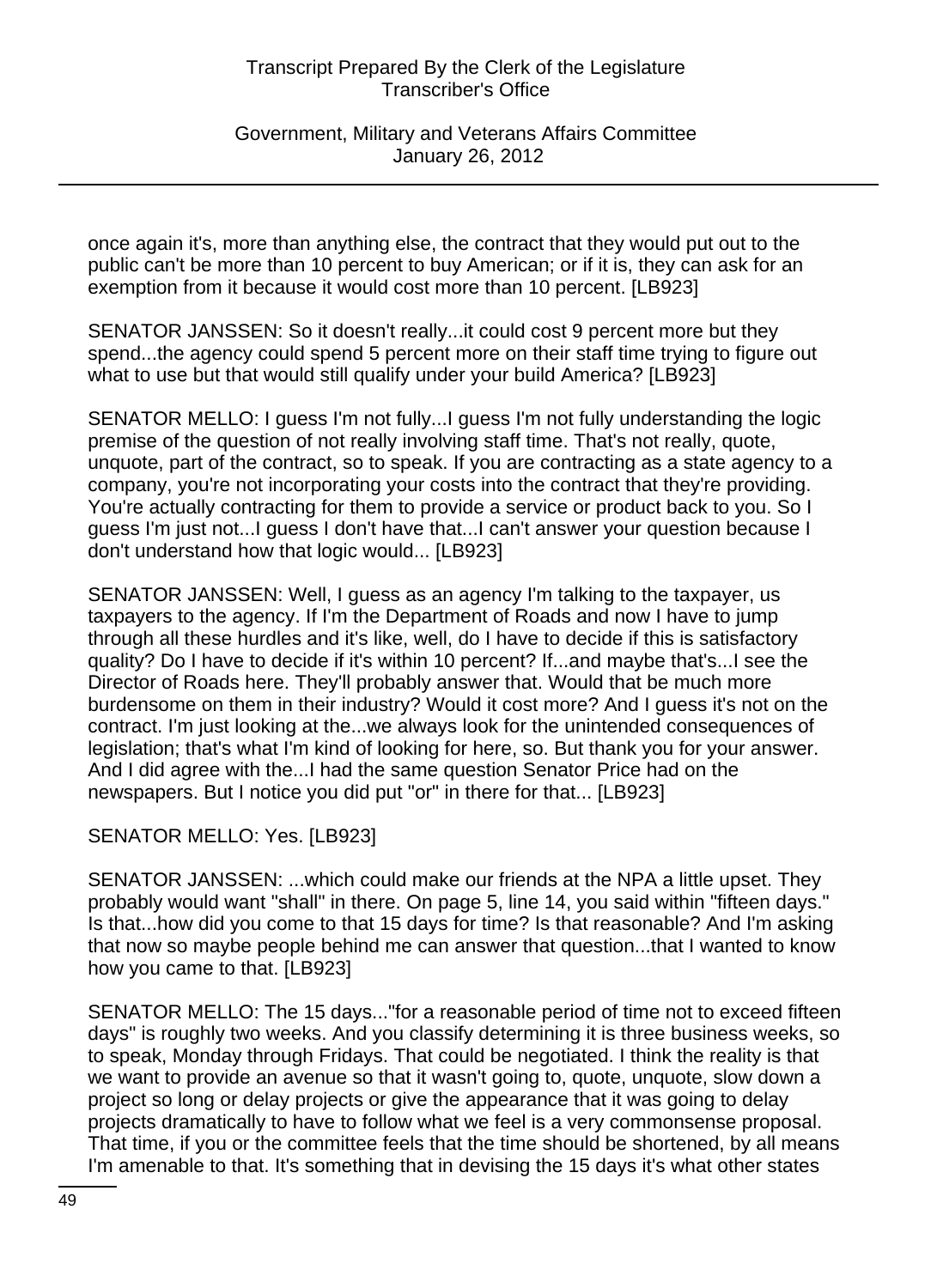Government, Military and Veterans Affairs Committee January 26, 2012

have used and the federal government has also looked at that time period of providing an ample time for feedback, so. [LB923]

SENATOR JANSSEN: If this were to pass as amended--this just kind of came to me--how would this affect hopefully what will happen so we can put workers back to work? I know there's a lot of good union jobs waiting for the Keystone XL pipeline. How would it affect that? [LB923]

SENATOR MELLO: If...I...Senator Janssen, I guess the best way to answer that is if our state agencies are in the process of building any kind of pipelines, which they would be the ones doing the contracting for this, then somewhere along the lines they may have to purchase iron or steel for a public works project. But... [LB923]

SENATOR JANSSEN: Right, and I get it's a state agency. But I... [LB923]

SENATOR MELLO: But I mean I think the reality is that this is not a procurement issue that would affect a private company, so to speak, who's building a private construction or public works project such as a building or a pipeline or, you know, a privately funded monorail or highway or bridge. This only affects state agencies that would have to follow this procurement process. [LB923]

SENATOR JANSSEN: So you kind of answered my question: is not at all. [LB923]

SENATOR MELLO: No. [LB923]

SENATOR JANSSEN: Right. Okay, thank you. [LB923]

SENATOR AVERY: The university would be considered a state agency in this bill. [LB923]

SENATOR MELLO: Yes. Yes, and they have submitted a fiscal note as well. [LB923]

SENATOR AVERY: Yeah, I saw that. That...pretty hefty too. [LB923]

SENATOR MELLO: I think it can all be debated, Senator Avery. It can always be debated. (Laugh) [LB923]

SENATOR AVERY: Everything can. Senator Wallman. [LB923]

SENATOR WALLMAN: (Laugh) Thank you, Chairman Avery. Thank you. I'm proud to be an American. And number one, I don't think there's a country has steel as good as ours. Welders tell me this. And that should have been on the Keystone pipeline: American. And in Alaska it wasn't all American. I know a welder. It almost leaked from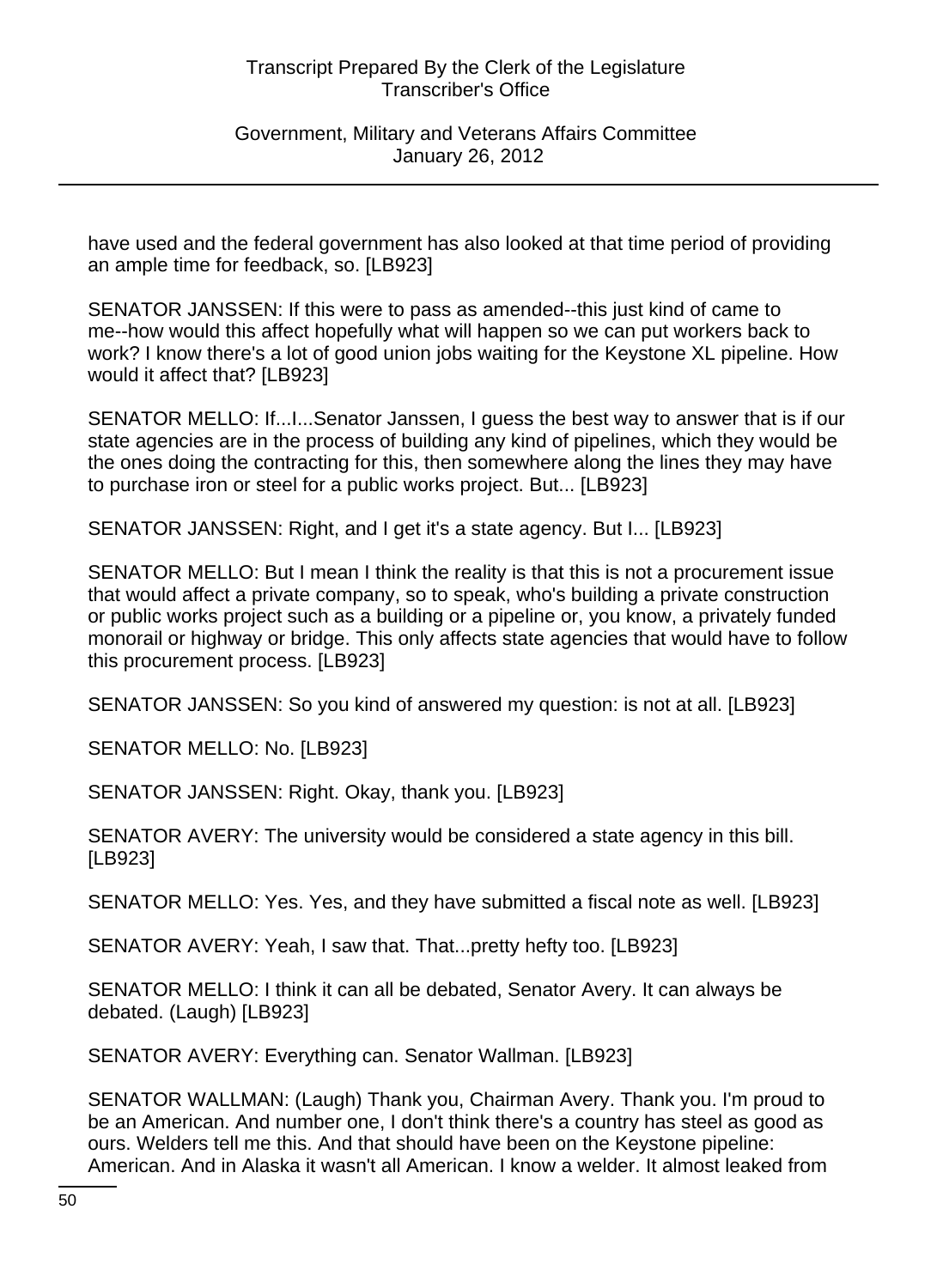Government, Military and Veterans Affairs Committee January 26, 2012

day one. I'm not going to say where it came from; you probably know. And so yeah, the cost really is irrelevant here if you have to work on it right away. It could be 40 percent, 30 percent. And some other things are probably different, but steel for major projects is important. Thank you. [LB923]

SENATOR AVERY: Senator, isn't it true that America really doesn't make a whole lot of iron and steel anymore, and that most of it comes from South Korea? [LB923]

SENATOR MELLO: (Laugh) Well, Senator Avery, I think that...once again I think that's debatable in the sense of regards to the growth, I would say, in the iron and steel industries without getting in a very longstanding philosophical debate in regards to tariffs and tariffs on iron and steel industries. The opportunities exist, I think, for the manufacturing industry of iron and steel to grow under procurement policies like this. I think...Senator Wallman's comments I think ring true, I think, with some of the testifiers who will come in support of the bill, is that this is...the backbone of American infrastructure is the iron and steel that we use to construct buildings, to construct roads and highways, bridges, railroads. And it seems only fitting that we would want to ensure as a state utilizing state tax dollars that we want to see those tax dollars reinvested in American companies hiring American workers to produce an American good that ultimately we as Americans will benefit the greatest from, so. Hopefully that answers your question. [LB923]

SENATOR AVERY: That's good enough. I'm not going to badger you. (Laughter) Any other questions from the committee? Thank you. [LB923]

SENATOR MELLO: Thank you. [LB923]

SENATOR AVERY: I think you should stay around for closing. Proponent testimony. Mr. Mass. [LB923]

KEN MASS: (Exhibits 3 and 4) Senator Avery, members of the committee, my name is Ken Mass; that's M-a-s-s. I am representing the Nebraska AFL-CIO today and in support of LB923. I'm passing around a letter and also some talking points. I'll get into the letter and you can have the talking points for yourself. Domestic content preferences work to maximize the use of American steel, concrete, glass, rubber, and other manufactured goods in the construction of public buildings and for roads, bridges, sewers, schools, and other infrastructure projects. To realize the job creating and economy-expanding potential of Buy America preferences in our procurement laws, it is important that the preference apply to all manners of state infrastructure and spending programs in a way that maximizes domestic content and does so with full transparency. Waivers are available to account for short-term limitations in instances where availability or poor quality or unreasonable cost merits the sourcing of materials from outside the United States. When applied effectively, Buy America works to create more jobs in the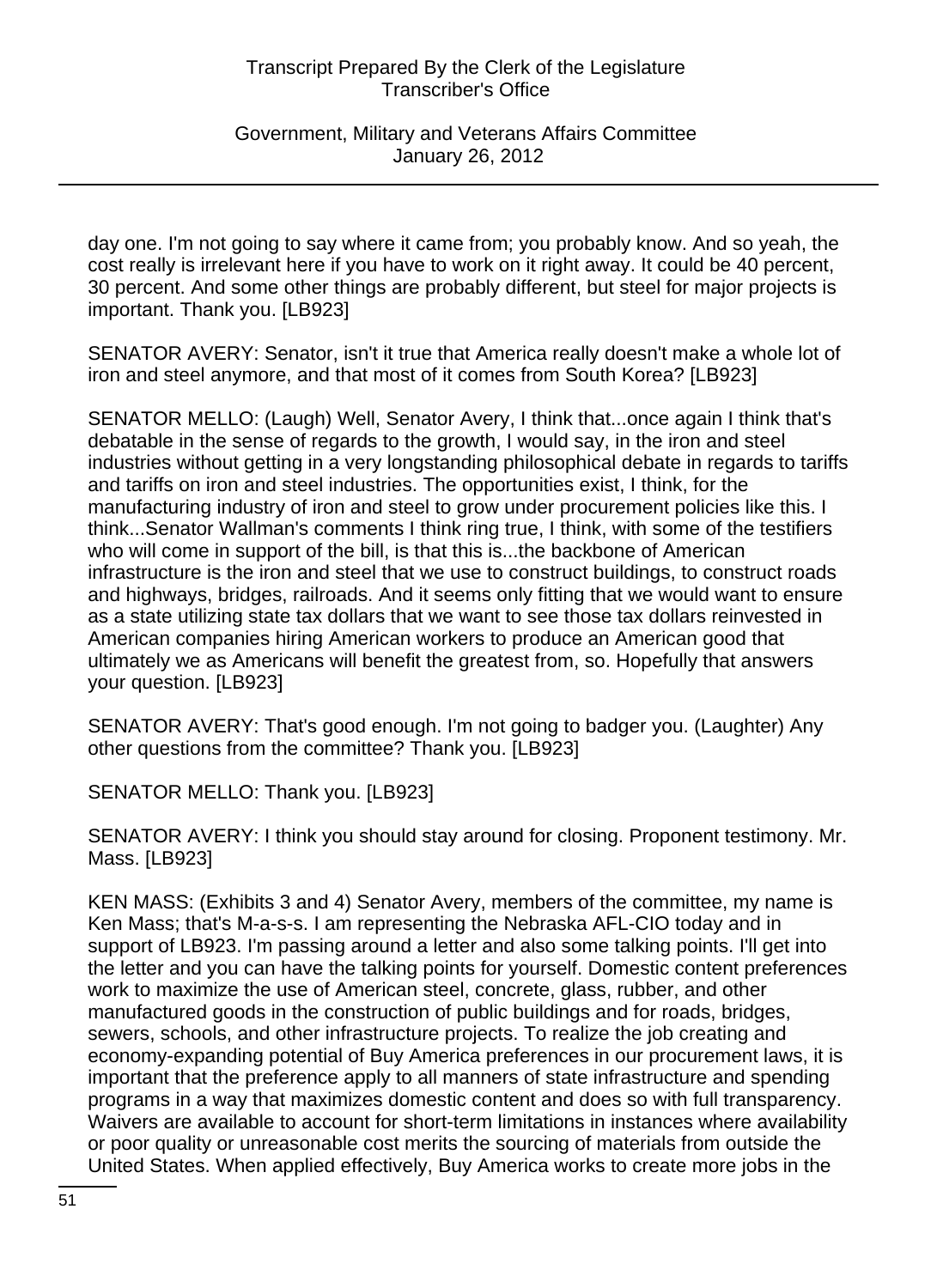Government, Military and Veterans Affairs Committee January 26, 2012

United States. According to an Alliance for American Manufacturing report entitled "How Infrastructure Investments Support the U.S. Economy," 18,000 new jobs would be created for every \$1 billion in new infrastructure spending on our nation's transportation, energy, water systems, and public schools. Yet, of greater importance, when the use of U.S.-made materials is maximized with a strong Buy America provision, manufacturing employment gains from infrastructure investment increases by up to 33 percent. Using hard-earned tax dollars to create jobs in Shanghai and Bangalore would be unwelcome news to the American public. As such, public support for Buy America laws could not be stronger. Ninety-one percent of voters say they support policies to ensure that their tax dollars are used to buy American-made materials. That includes 94 percent Democrats, 88 percent Independents, and 90 percent Republicans and 89 percent of Tea Party supporters. Senator Mello is to be strongly commended for his introduction of Buy America legislation in Nebraska. Passage of a strong preference that includes transparency measures will ensure that it is enforced and not ignored by the administering agencies. One way to improve upon existing language in the bill would be to increase the unreasonable cost threshold under which a waiver from the Buy America preference may be granted. LB923 allows a waiver when using the U.S.-made results in the project's overall cost increasing by 10 percent. This threshold is fairly low compared to the Buy America preference used by the federal level by the U.S. Department of Transportation, which is 25 percent unreasonable cost threshold for waivers. The federal statute has been in existence since President Ronald Reagan signed the preference into law in 1982. The law has been working well for 30 years and has been effective at creating American jobs when tax dollars are spent. The lower threshold in the pending bill has the potential to allow for more state procurement from China and other foreign countries. Transparency in public procurement is an important tool to deter corruption and to maintain the public trust in government contracting. Taxpayers deserve an open and transparent accounting of how and, importantly, where their tax dollars are being spent. With respect to the Buy America preference, the inclusion of transparency measures is critical to ensuring that the law will be adequately enforced. The Alliance for American Manufacturing has identified three ways to boost transparency: (1) provide for a transparent accounting of all the spending on foreign and domestic goods in state procurements, including the amount spent on particular goods and where they were purchased from; (2) require that all requests for waivers of the Buy America preference be posted on-line for 15 days so that the domestic suppliers can comment before tax dollars are shipped overseas; and (3) permit those who bid on state procurements to disclose the number of American jobs that would be created or support if their bid would be accepted by the state's contracting officer. For those reasons...and you've got the talking points you can go over yourself. A lot of those were in my presentation. I'd feel free to answer any questions. [LB923]

SENATOR AVERY: Thank you. Senator Price. [LB923]

SENATOR PRICE: Thank you, Chairman Avery. Thank you, Mr. Mass. I can't believe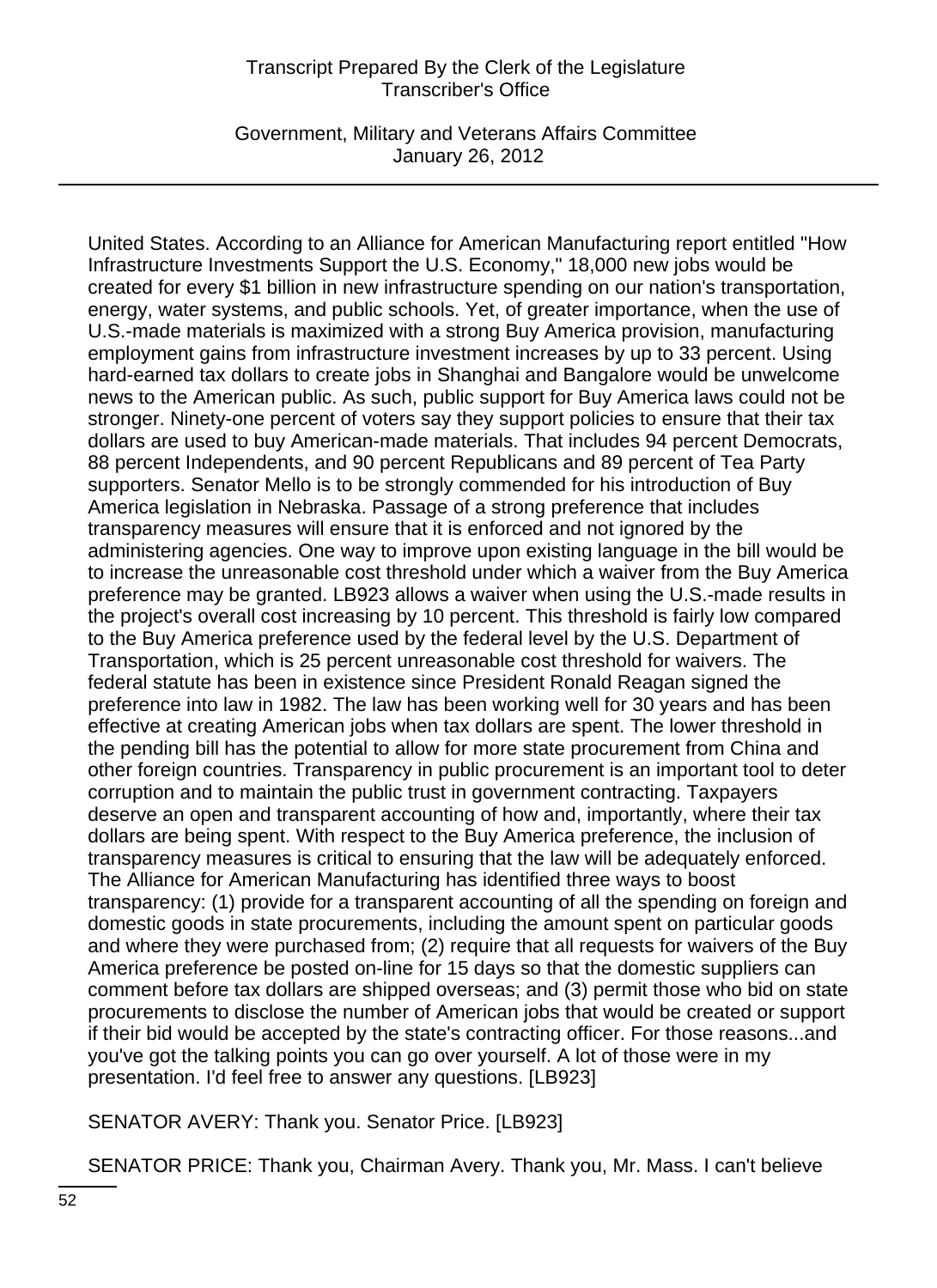Government, Military and Veterans Affairs Committee January 26, 2012

how much of the...it makes my heart happy, to be honest with you. [LB923]

KEN MASS: Thank you, Senator Price. [LB923]

SENATOR PRICE: But I did have a question for you. Can you size that domestic supply that's used in Nebraska right now or that is in use? In other words, if the total amount of steel and iron used in Nebraska in a given period of time is, you know, 200 tons, 200 million tons, whatever that number is that we're getting, right now 90 percent of it is not coming from American manufacturers? [LB923]

KEN MASS: I can't give you an actual percentage is how much came not from U.S.A. manufacturing. But I can tell you there is a, as we have lost...as Ash Grove. Senator Avery (sic--Senator Mello) talked about Ash Grove in Louisville. I don't know if anybody has ever been down to that plant, but for a while it was shut down. They were importing concrete in bags from China. And now they have brought all that back and they're doing it back in that plant, so... [LB923]

SENATOR PRICE: And it helps me to size the level of effort when we look at this. Some people may say, well, if I look at on those national scales, it's insurmountable. But I'm...we're focused here in Nebraska. And how much steel and iron is being used in construction projects in Nebraska? We understand roads is already covered. So outside of that, how much is the state doing? Maybe it doesn't represent itself either through the fiscal process or the PR process as really being that large as compared to the whole. So that's my question. If you can find it at another time or someone else has it, I would appreciate that. [LB923]

KEN MASS: Okay. I'll see if I can get some numbers for you, okay? [LB923]

SENATOR PRICE: And the other thing is I've heard lately through the efforts for the sewer separation effort and other things up around Milwaukee and Detroit, where the iron and steel business is kind of coming back, they don't have a supply of workers who are feeding it. This is a shortness of the supply. So would it be feasible that within all of this that we do and everything that your organization does, that we work to bring vocational education back to Nebraska? [LB923]

KEN MASS: That would be great. [LB923]

SENATOR PRICE: Thank you. [LB923]

KEN MASS: That would be outstanding. This is a tidbit. My father-in-law worked in the coal mines and the steel mines in Pennsylvania. [LB923]

SENATOR PRICE: That's where my family came from. [LB923]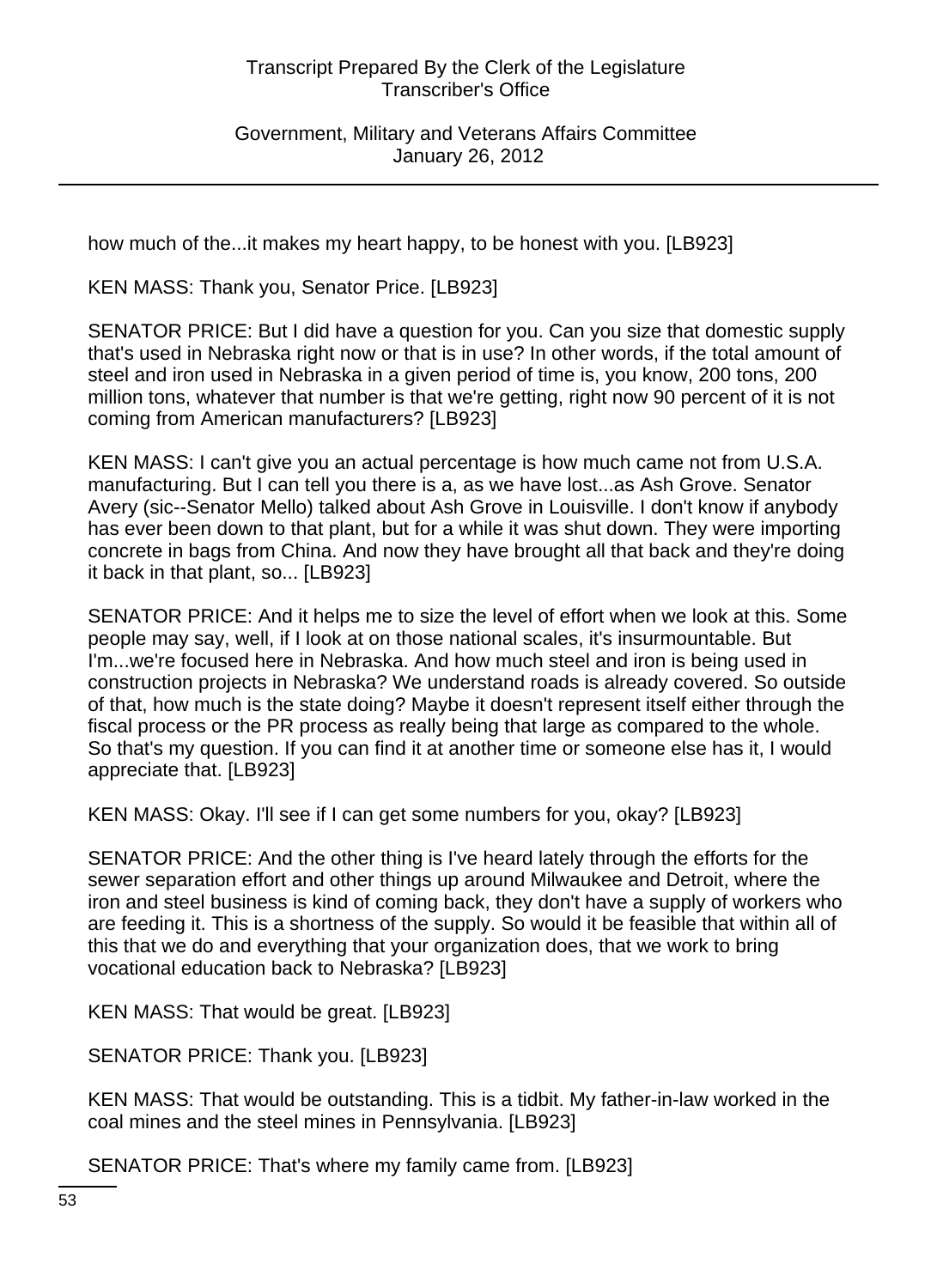KEN MASS: And it's sad for him to go back there periodically and to drive through that area. He remembers the hustle and bustle and it's sad. But there again it's coming back. Different materials but it's coming back, so yeah. [LB923]

SENATOR PRICE: Thank you. [LB923]

SENATOR AVERY: You don't see this as a remedy though. [LB923]

KEN MASS: It's a start. It's a start. We could have Avery Concrete Company being formed, huh? [LB923]

SENATOR AVERY: (Laugh) Any other questions for Mr. Mass? Thank you. [LB923]

KEN MASS: Thank you. [LB923]

SENATOR AVERY: Thank you. Any other proponent testimony? Welcome, sir. [LB923]

GARY SCHAEFER: Thank you. This is the first time I've ever done something like this, so don't please kick me out if I do something wrong. [LB923]

SENATOR AVERY: Just spell your name so we know who you are for the record. [LB923]

GARY SCHAEFER: Gary Schaefer, S-c-h-a-e-f-e-r. I am vice president of the United Steel Workers Local 286 which represents Veyance Technologies which used to be Goodyear Tire and Rubber. If there is ever a facility...and when somebody starts talking about Buy American, as a facility, our membership, everybody associated with us, we always encourage Buy American. We've lost about 1,300 jobs approximately in the last 15 years. A lot of it has to...I have nothing against the Chinese, the Mexicans, and all the other stuff, the other populations around the world that are producing this stuff, but we have lost a lot of jobs over here on North 56th Street and it had everything to do with that. With my knowledge of going into negotiations, which some of the stuff I can't say because they were a proprietary information when we was doing negotiations, they could actually produce stuff in Lincoln, Nebraska, for the same cost as they could in China if you figured in the logistics as far as the transportation and all the other stuff. So there's a lot of things that come into play where that's at. Why the decision always has been made to move it overseas, I don't know. I guess that's another debate. But I am fully in favor of LB923. I applaud Mr. Mello for bringing it to the forefront. As far as one of the questions...and I've been sitting and listening and trying to fathom--this is the first time I've been to a hearing--but at some point in time, in my estimation, the mentality has to change as far as this Buy American thing, the 10 percent. I don't know what the magic number is that you guys talk about, but the more people you put back to work as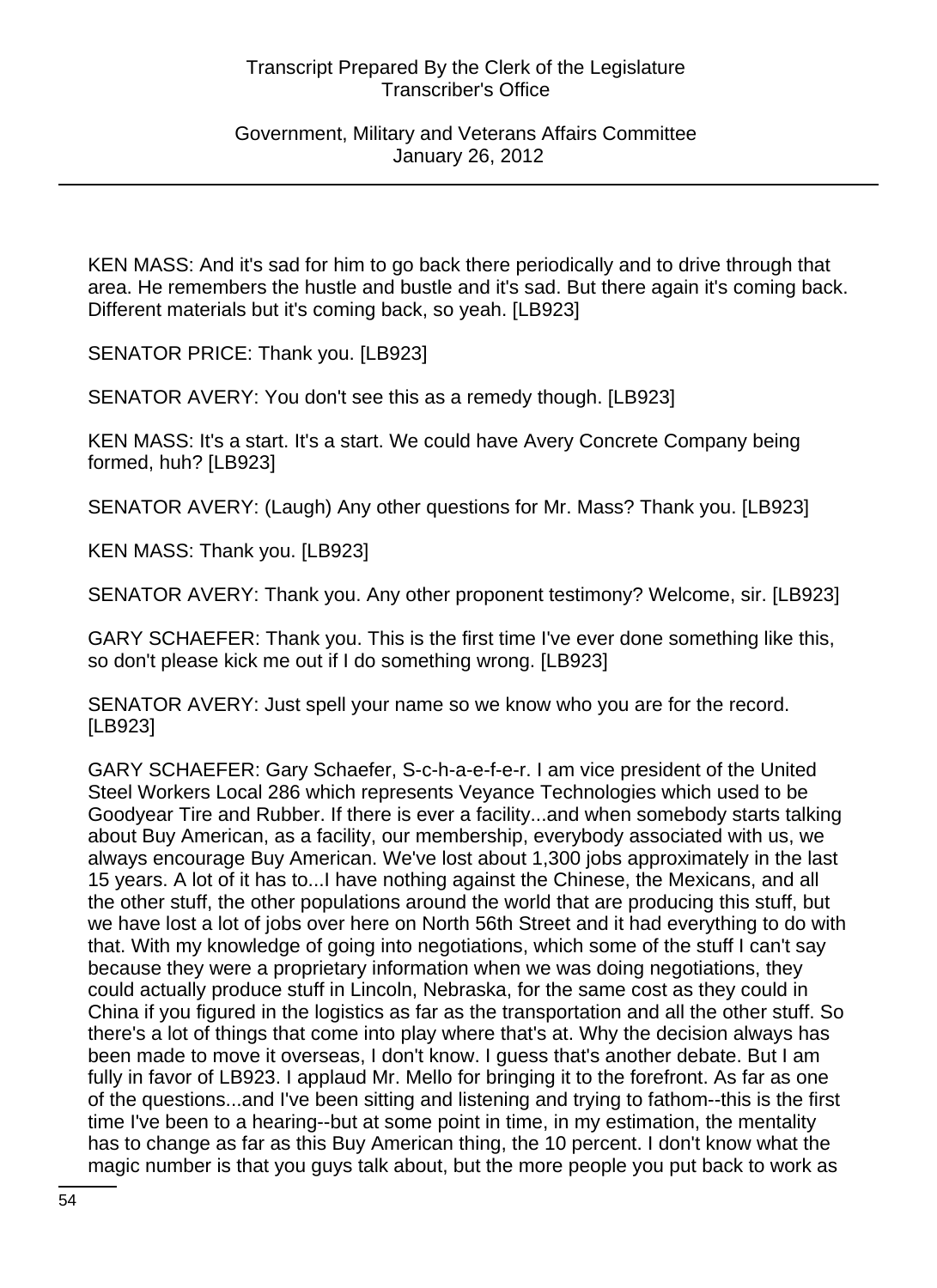Government, Military and Veterans Affairs Committee January 26, 2012

taxpayers would benefit all of us. So the more people you have, it would be a snowball effect. Okay, so the guy is paying taxes. Could you imagine...our mayor would really like it if there was 1,300 more people working over at Goodyear because of the payroll taxes, the sales taxes, and everything else is going...that would be going on. So I don't know, I guess as a whole I'm in favor of LB923 and I wish you folks would take a serious look at it. [LB923]

SENATOR AVERY: Thank you. Questions? Senator Wallman. [LB923]

SENATOR WALLMAN: Thank you, Chairman Avery. How do you feel...how can corporates, you know...I know some of the things, the benefit packages, some of these countries have national healthcare and stuff. So we really can't compete on a level playing field in that, our corporates, do you think? [LB923]

GARY SCHAEFER: In some instances, yes, we can. It has somewhat something to do with the benefits and the packages and stuff and I can give you an example and I'm proud of it. Here in Lincoln, we took away from China washing machines, dryers, and belts because of the logistics part of it. There was a sense for a long, long time, personal perception that it was to please the people on Wall Street, the bankers. We're over there, we're doing what you guys want; we're trying to cut costs by doing it over there when in reality you can still do it over here. But it was to appease a certain segment of the population and I...just personal opinion. But we actually have taken some work away from China. [LB923]

SENATOR WALLMAN: Thanks for coming. [LB923]

GARY SCHAEFER: Thank you. [LB923]

SENATOR AVERY: Any other questions? Thank you, sir. Thank you, Mr. Schaefer. [LB923]

GARY SCHAEFER: Thank you. [LB923]

SENATOR AVERY: (Exhibit 5) Any other proponent testimony? I do have a letter of support from Kim Quick, representing the General Drivers and Helpers Local Union 554 to enter into the record. Any opponent testimony? Welcome, sir. [LB923]

MONTY FREDRICKSON: (Exhibit 6) Good afternoon, Chairman Avery, members of the committee. I am Monty Fredrickson, M-o-n-t-y F-r-e-d-r-i-c-k-s-o-n. I am the Director-State Engineer of the Department of Roads. I am here to testify in opposition to LB923 as written. I will caveat some of our remarks because we were not aware when we came down this afternoon of the potential amendment, so that may alleviate a number of our concerns. Existing federal law does have Buy America requirements for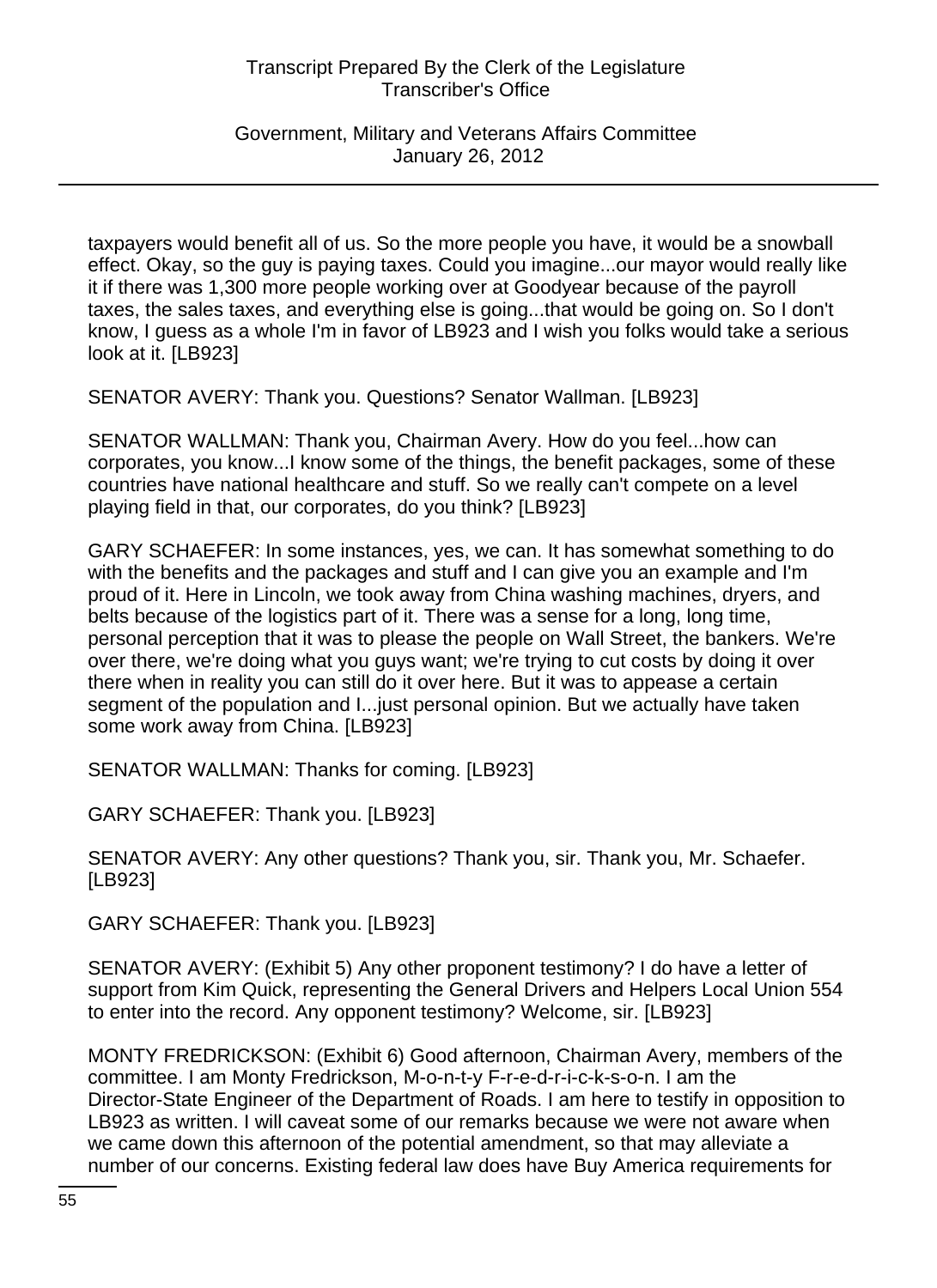Government, Military and Veterans Affairs Committee January 26, 2012

all federally funded highway and bridge projects for iron and steel materials that are permanently incorporated into projects. And I will come back and talk about permanently incorporated in a minute. The Department of Roads utilizes the federal Buy America requirements on all projects, including state-funded projects. LB923 as written requires that all public works projects incorporate iron, steel, and manufactured goods produced in the United States for construction, reconstruction, repair, improvement, or maintenance of our highways, bridges, and buildings. It goes on to talk about the definition of manufactured goods and the components. While the department's fiscal note indicates an increase in expenditures of an estimated \$2 million, there are several areas of concern with LB923 as it is currently drafted that could affect NDOR's estimate. First, the distinction between components and subcomponents in the manufacture of goods is not clearly defined. That concern may go away if the amendment eliminates manufactured goods. That was one of our biggest concerns. We didn't obviously have much concern with iron and steel because we are currently buying America in all of our projects. Two, we spend about \$50 million a year in supplies and materials used to maintain and operate our highway system from a maintenance standpoint. We were thinking those supplies and materials would be subject to this, being manufactured goods, so again that would not be the case if the amendment limits this to just iron and steel. The third point was that the goods used or supplied in the performance of a contract shall be manufactured in the United States. This phrase, "performance of the contract," is not defined and is inconsistent with federal Buy America requirements that are only for materials that are permanently incorporated into the project. So that does need to be very clear that if you are using, in the case...if manufactured goods was still a part of this bill, then if you use plywood as a temporary form to build a bridge, that would have to also comply with these requirements as written. However, the federal government says that is not a material that is permanently incorporated into the work. It's only the steel that is embedded in the concrete deck and the piers that has to be Buy America. So we would like to see that clearer. And then we had the concern that even the equipment that the contractor used would have to be Buy America. But again, if we're limited to iron and steel, then we wouldn't have a concern there. And we had a concern about the term "contract" if manufactured goods was still a part of this. So I think that's clear enough if we're talking just iron and steel. And we also had a concern about the violations by any contractor, that they would be banned from bidding. And if I heard Senator Mello correctly, he has proposed an amendment there that would provide some recourse or due process for the contractor and it wouldn't be a lifelong issue. This concludes my remarks and I'd be happy to answer any questions. [LB923]

SENATOR AVERY: Thank you. Questions? Senator Seiler. [LB923]

SENATOR SEILER: I just have one. When you are talking about buying American steel for the roads for the rebar and things like that, are you also talking about buying in Nebraska? [LB923]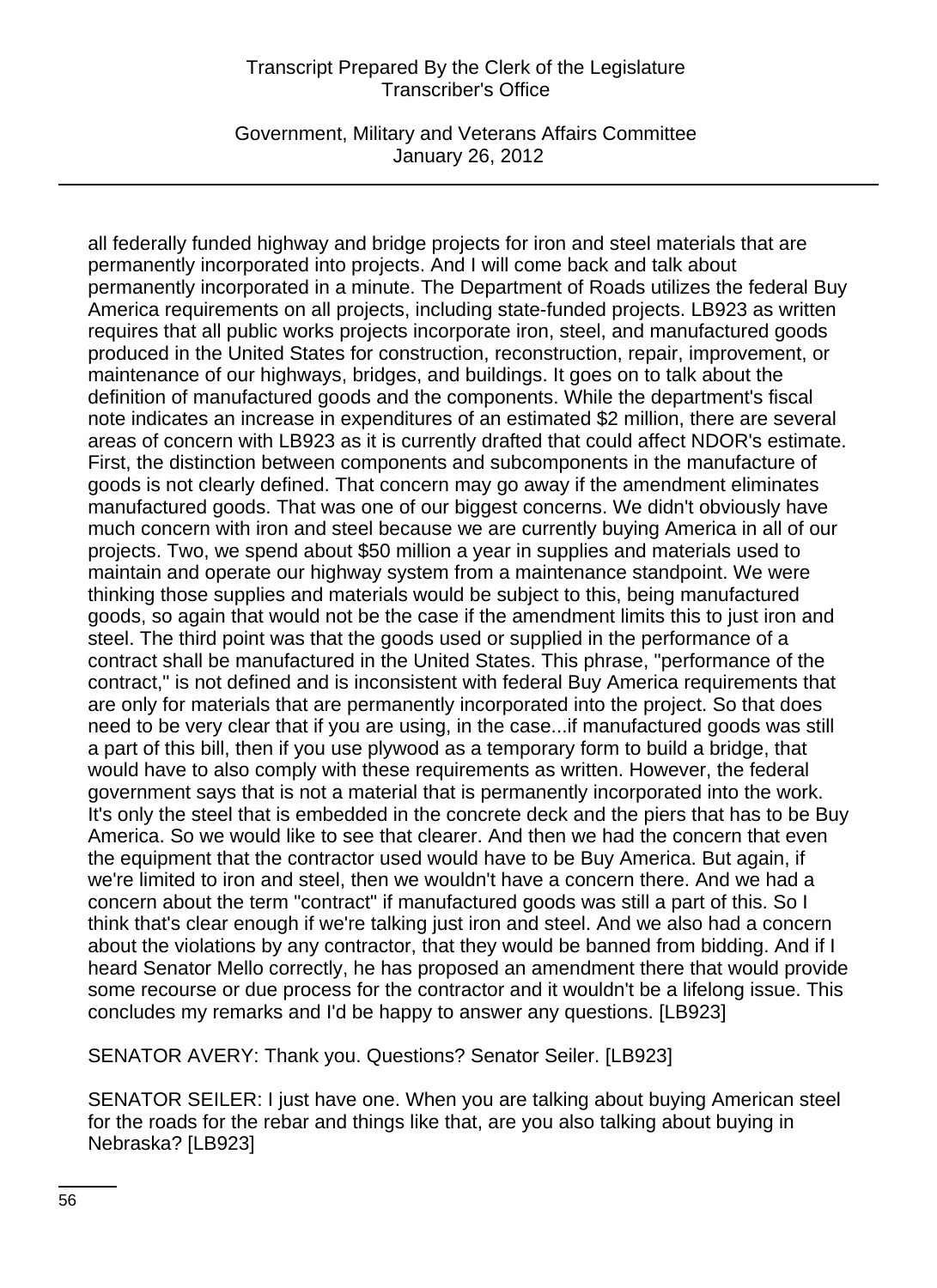MONTY FREDRICKSON: No, it's just Buy America. [LB923]

SENATOR SEILER: You know, are those products available in Nebraska for, like, from NuCor and places like that? [LB923]

MONTY FREDRICKSON: I believe so. [LB923]

SENATOR AVERY: Okay. Senator Janssen, did you have a question? [LB923]

SENATOR JANSSEN: Just thank you for your testimony. And if this were amended with AM1776, would you think the Department of Roads would find itself in a neutral or favorable position on this? Or can't you say just on the fly here, but just assuming it's amended or...? [LB923]

MONTY FREDRICKSON: Well, I haven't seen the amendment, but the fiscal impact for us was all about the manufactured goods issue and us trying to estimate how much staff time it would take to keep track of this and prove that these products were made in America and then the potential extra cost of those, trying to figure out what percent of our contracts would that involve. So yes, it is certainly...the potential is there that we would be neutral on this if those things are taken away. [LB923]

SENATOR AVERY: Perhaps Senator... [LB923]

SENATOR JANSSEN: Thank you. [LB923]

SENATOR AVERY: ...we'll get that in the closing. He might be able to answer some of those questions. Any other questions from the committee? Thank you, Mr. Fredrickson. [LB923]

MONTY FREDRICKSON: Thank you. [LB923]

SENATOR AVERY: Any other opponent testimony? Welcome, sir. [LB923]

STEVE HOTOVY: (Exhibit 7) Good afternoon, Senator Avery and members of the Government, Military and Veterans Affairs Committee. My name is Steve Hotovy. That's spelled S-t-e-v-e H-o-t-o-v-y, and I am the administrator for the 309 Task Force for Building Renewal of Administrative Services and I'm here today to provide testimony in opposition to LB923 as written. Our agency has not seen the amendment. Our opposition to this bill is based on the experience that efforts to create preference for procurement of goods and services usually generates retaliatory actions on the parts of others. This legislation would add new complexity to procurement processes used by state agencies, boards, and commissions. The required process would be more labor intensive, increase the amount of time it takes to complete procurement transactions,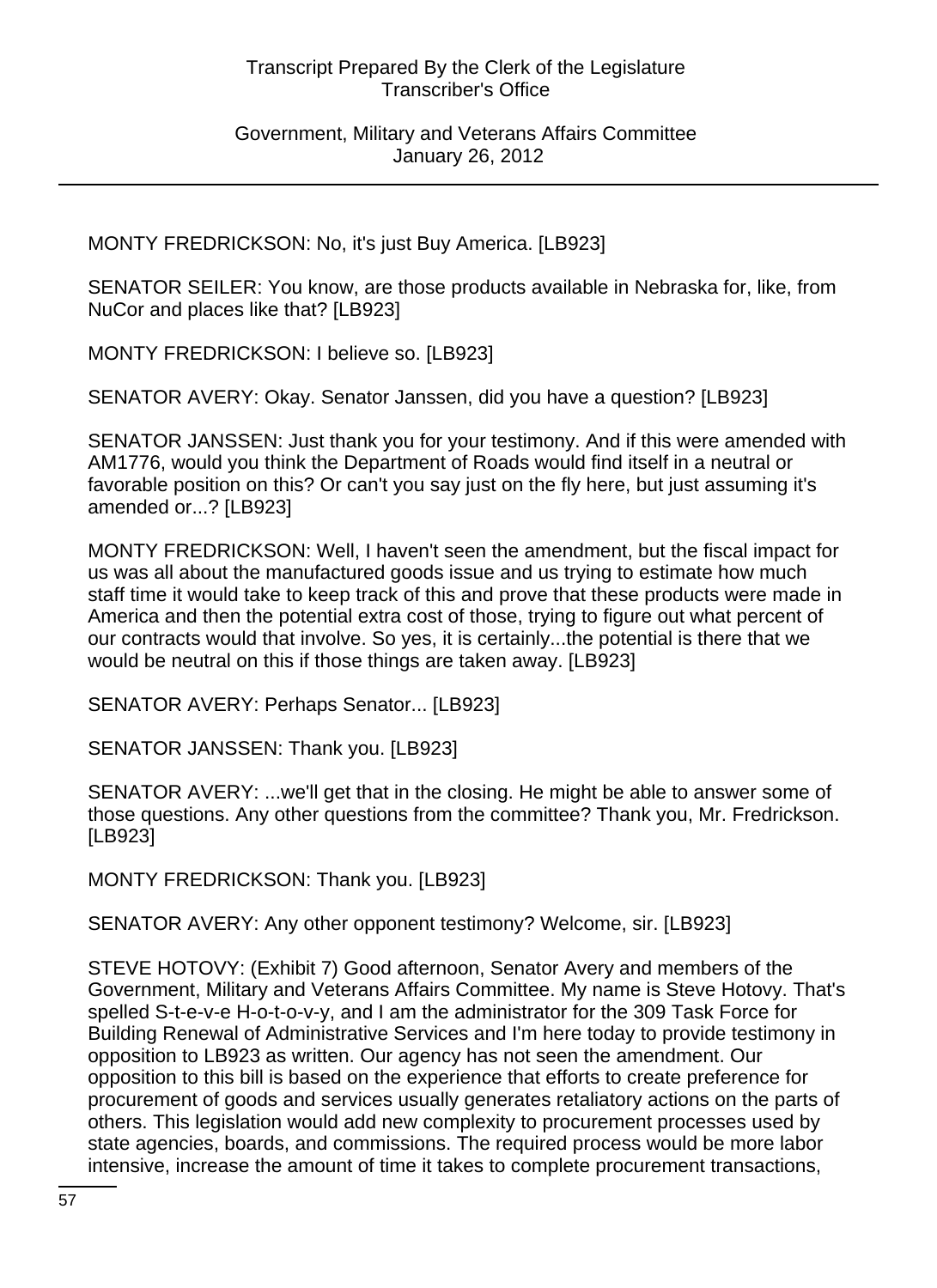Government, Military and Veterans Affairs Committee January 26, 2012

and would increase overhead costs associated with procurement. This would in turn decrease the number of potential and eligible vendors interested in providing goods and services to the state, which in turn would ultimately increase acquisition costs for these goods and services. The negative impact on construction procurement would be similar to that for goods and services. Fewer contractors willing to meet the requirements of the proposed bill and fewer building materials and products eligible to be utilized for state construction would lead to higher construction costs. LB923 allows up to a 10 percent increase in total project cost before a waiver process is initiated. Cost increases in this percentage range add up to significant amounts of money that will cause a decrease in the number of projects undertaken. This would likely have the negative effect of deferring important life-safety and energy efficiency projects. The allowable increase of up to 10 percent is in conflict philosophically with existing state statutes that require award of construction contracts to the low responsible bidder as well as the reality of the global marketplace. In addition, the added responsibilities for monitoring the requirements of the bill and advertising the results of the waiver process results in higher operational costs. In conclusion, we believe the passage of this bill would have a negative impact on the costs and efficiency of state government. I'd like to thank you and the committee for the opportunity to testify today and I would be glad to try and answer any questions you may have. [LB923]

SENATOR AVERY: Thank you, Mr. Hotovy. Senator Price. [LB923]

SENATOR PRICE: Thank you, Chairman Avery. Thank you, Mr. Hotovy, for testifying. Am I to understand that you're saying that there's going to be...that this is going to be a market driver during your market surveys and your acquisition strategy? So you're going to go out on an acquisition...I'll slow that down. [LB923]

STEVE HOTOVY: Yeah. [LB923]

SENATOR PRICE: You're going to go out on an acquisition. And part of that acquisition, you're going to have a market survey. Hopefully, your people are out to find who can build and construct these buildings. And then when you're in that portion, you're saying that there would be a significant burden for them to go find out who could comply with the Buy America and buy American steel? [LB923]

STEVE HOTOVY: The bill as originally written... [LB923]

SENATOR PRICE: Right. [LB923]

STEVE HOTOVY: ...was pretty all-encompassing. [LB923]

SENATOR PRICE: Right. But now with the amended one, knowing that we're just looking at steel and ironwork, would you...could you proffer that that might be somewhat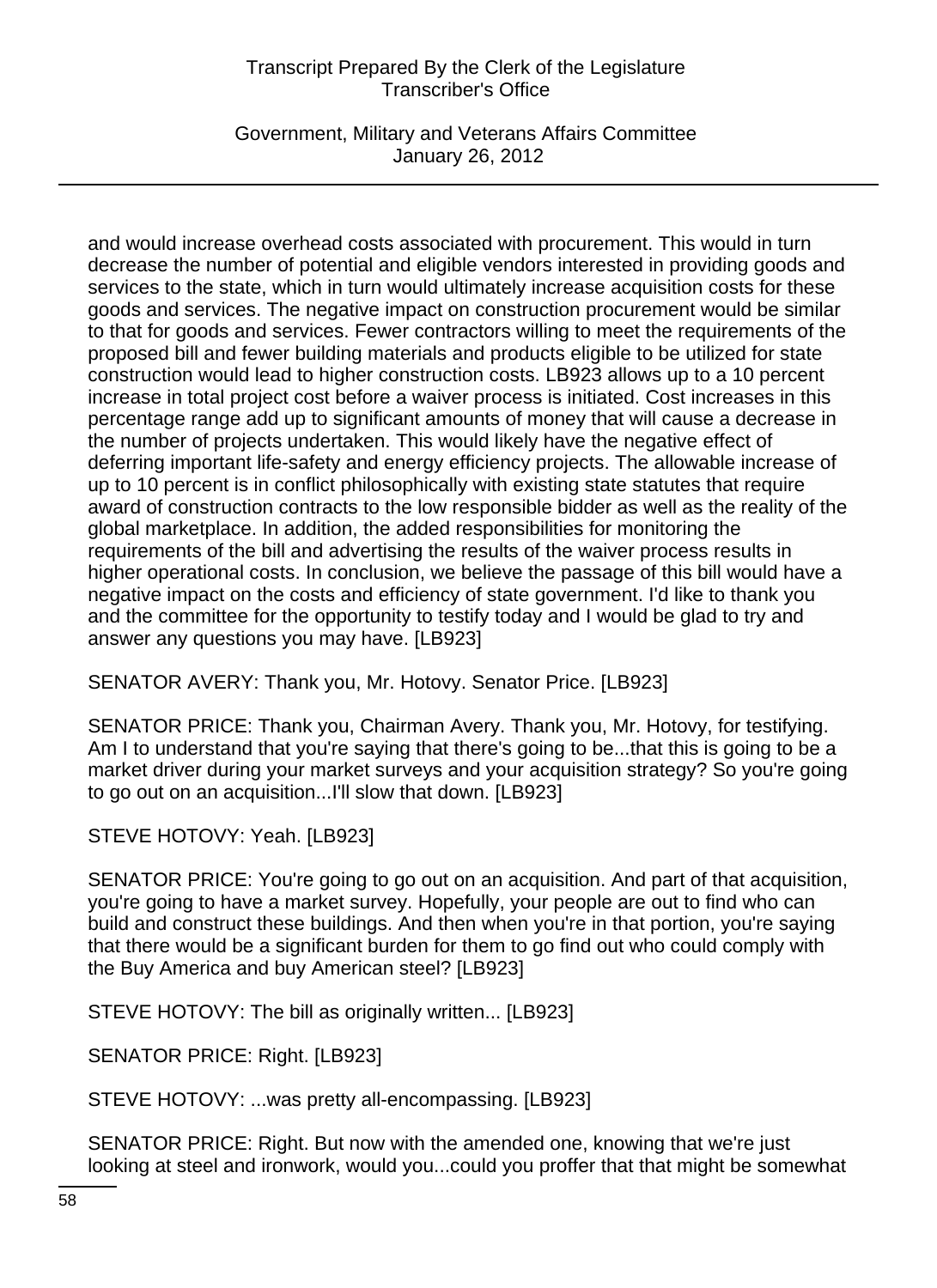#### Government, Military and Veterans Affairs Committee January 26, 2012

modified because you're not looking at everything, you're looking at the iron and steel, and your acquisition expert is already in a market survey and able to narrow the parameters of it? [LB923]

STEVE HOTOVY: Conceivably. But I wouldn't want to comment until we actually read the amendment. [LB923]

SENATOR PRICE: I understand. Thank you. [LB923]

SENATOR AVERY: And the amendment hasn't been adopted yet by the committee, so it still is not actually proven. [LB923]

SENATOR PRICE: It's still the green copy. [LB923]

SENATOR AVERY: Any other questions from the committee? Thank you, sir, for your testimony. [LB923]

STEVE HOTOVY: Thank you. [LB923]

SENATOR AVERY: Any other opponent testimony? Welcome. [LB923]

CURTIS SMITH: Well, thank you. Thank you. Senator Avery, members of the committee, my name is Curtis Smith, C-u-r-t-i-s S-m-i-t-h. I'm the executive director of the Associated General Contractors, Nebraska Chapter, and I come here in opposition again of...another in opposition to LB923 as written. I want to qualify that. First of all, I am here really...two things I want to do. First, I want to thank Senator Avery and his staff because I was the one that went and we talked yesterday and perhaps it wasn't soon enough, but it pointed out some of our concerns. And those concerns I think have already been addressed and I appreciate what he did and I...if the amendment were here we could probably all of us simplify this some. But I think Director Fredrickson addressed very similar things to what a contractor would be concerned with. We, I think, all are in favor of the Buy American clause in itself and thinking we are going to create something here and continue the manufacturing goods and so on within the United States and we appreciate that effort. I think we want to mention two things. The ambiguities in the materials incorporated or just used, which I think has been clarified within the...will be clarified within the amendment. The second biggest concern we had was lack of appeal process or so on, on the debarment from bidding. As you would all know, a debarment for a contractor from bidding is a pretty drastic measure, especially if there's no term limit on that or no appeal process. But I think Senator Mello has indicated that he would address that within the amendment. We also had concerns...and I don't know how that would be addressed. Maybe it's not a problem with so many steel because steel carries mill certifications with it and are provided to the owner in a...in Nebraska highway specifications, anyway, they're provided to the owner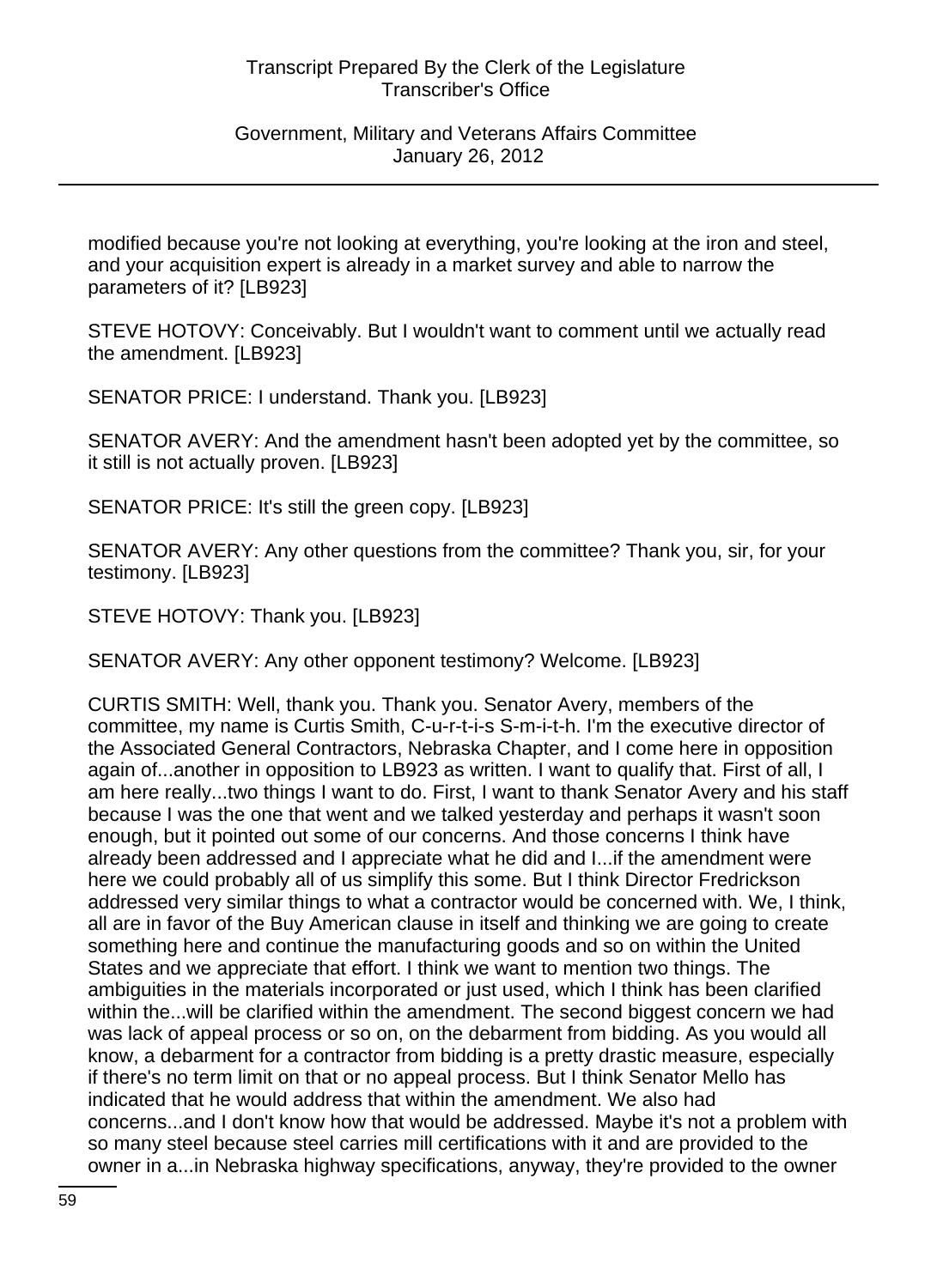Government, Military and Veterans Affairs Committee January 26, 2012

in full of showing that they are melded and made in the United States. So that would be a moot point on documentation requirements if there were any long-term tracking of who's going to keep the records, who's going to be responsible for all those things. And I think all those have gone away, I hope, with the amendment. Again I want to...I would like to thank Senator Mello for his attention to the amendment, thank the committee for hearing my comments, and that concludes my testimony. If you have any questions, I would be offering to answer. [LB923]

SENATOR AVERY: Thank you. Thank you, Mr. Smith. Questions from the committee? I don't see any. [LB923]

CURTIS SMITH: Don't see any? [LB923]

SENATOR AVERY: No. [LB923]

CURTIS SMITH: Okay. Thank you. [LB923]

SENATOR AVERY: Okay. Thank you. Any more opposition testimony? Any neutral testimony? Welcome, sir. [LB923]

RICK WIPPERLING: Hello, Senator Avery, members of the board. My name is Rick Wipperling, W-i-p-p-e-r-l-i-n-g. I guess I'm probably not talking quite on point but my concerns are the same. We used to have crony capitalism. Now we have crony socialism by the fed and such. We have bailed out GM and I don't really like to see state vehicles that have a GM emblem on it or a Chevy. The GM business model didn't work and that's that. And they still owe us a great deal of money, so I would like not to see the state of Nebraska support a failed operation. The made in America also includes Toyota, Honda, VW, Hyundai, Mercedes, and others. GE never paid any taxes last year. I know 50,000 pages was their tax return. Mr. Immelt is the CEO of GE and the member of the business alliance crony capitalism. The Chevy Volt has been approximated at \$250,000 each. In the Iditarod snow sled dog race, at that temperature, it would be about 23 miles per charge and the Chevy Volt would come in a day-and-a-half behind the lead dogsled team. Blue jeans can't be totally made in America because of the ink. The Jones Act, when the hurricane hit New Orleans, Bush lifted the Jones Act. We could receive help from ships from other countries. Obama did not lift the Jones Act. And there was a ship called "The Whale," the world's largest oil reclaimer from the ocean. It came all the way from the Far East and was unable to be used. It's kind of all I got. And steel, sir, I know a little bit about steel. I've read lots of mill certs. The steel from, say, NuCor, because they use recycled materials primarily, it's hard to get the grade down to where a guy can work with it by welding. A lot of it's 44, 45, and 36 is your blacksmith's ideal. And I don't believe NuCor has a billet to make rebar. They make hot rolled rounds and I-beams and I don't think they make angle irons. That's really all I have today. Thank you. Any questions? [LB923]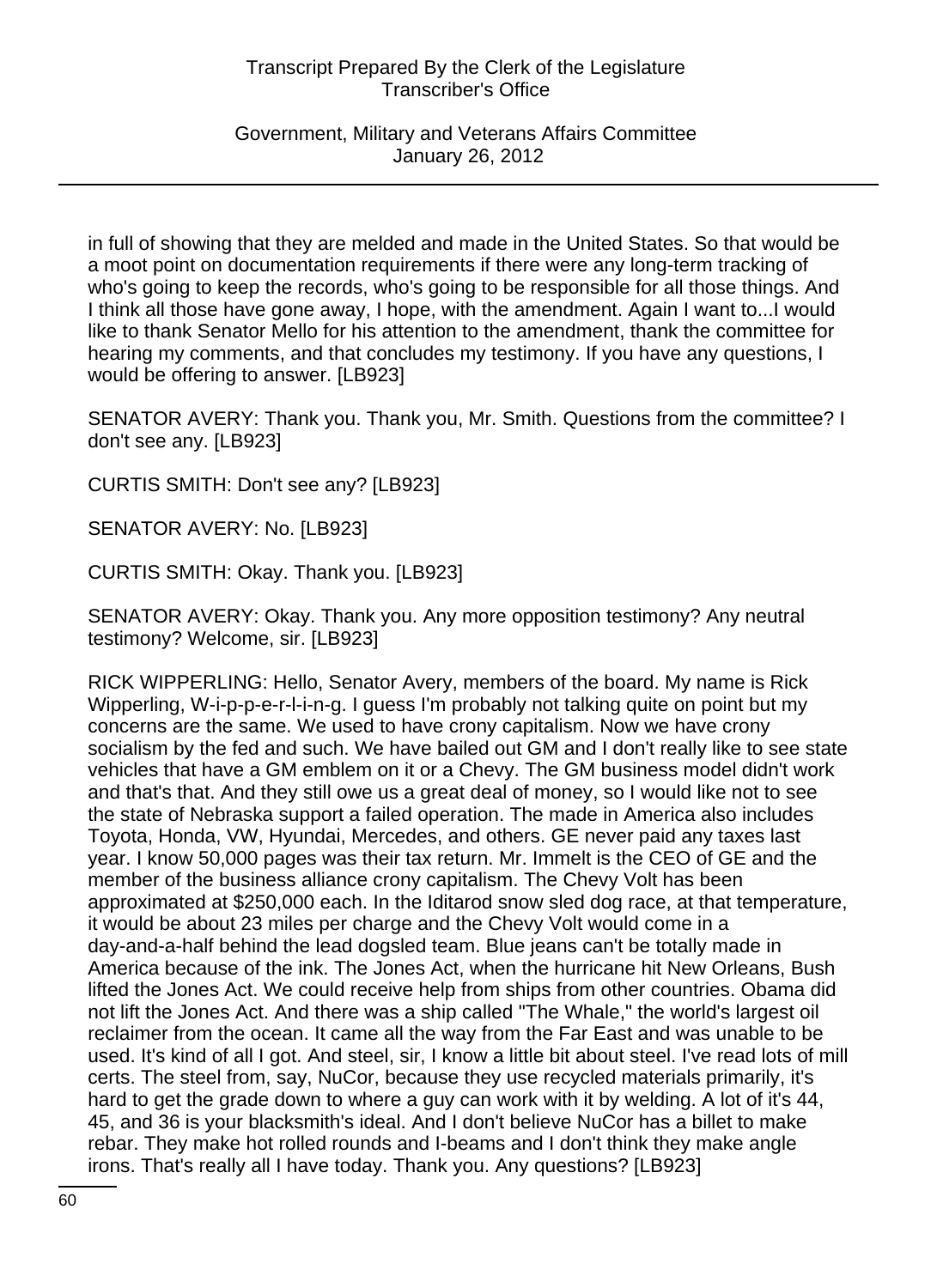SENATOR AVERY: Thank you, sir. Senator Wallman. [LB923]

SENATOR WALLMAN: Thank you, Chairman Avery. Thanks for coming. Do they use virgin steel then for high-quality pipe? [LB923]

RICK WIPPERLING: They don't make pipe. [LB923]

SENATOR WALLMAN: No. I meant in the South, like Alabama, isn't it? Birmingham? [LB923]

RICK WIPPERLING: Oh. [LB923]

SENATOR WALLMAN: I agree, recycled steel has... [LB923]

RICK WIPPERLING: Has some quirks to it, yes. But they're working well to get rid of those quirks and they're doing...they're coming a long ways but they still have some. We had a lot of Russian plate and...yeah, I worked at Norfolk Iron and Metal for a couple years and so I know about a lot of this steel that they had there and...yeah, and a lot of the steel mills are closed back East as everybody knows and the EPA can, you know, wipe their nose on that one. I'm sorry, but...and these electrical prices, we're going to take our...we're going to take the mercury out of the coal at a high-dollar price and we're going to take your mercury light bulbs and stick them in your kids' bedroom. That's what I think about that mercury business. Good day. Thank you. [LB923]

SENATOR AVERY: (Exhibit 8) Thank you. Any other neutral testimony? All right, I have a letter of opposition here from Mr. Jean Petsch, representing the Nebraska Building Chapter of the AGC of America. I don't see any more testifiers. Senator Mello, you're invited back to answer the questions that were raised by Mr. Fredrickson. [LB923]

SENATOR MELLO: Very brief, just to draw attention to the committee's...the fiscal note prepared by the Department of Administrative Services. The first line of the second paragraph does state this legislation has the potential to add to the cost of the goods. There is no way to project actual increased costs. I think it should be clarified in regards to what the testimony you heard from the Department of Administrative Services that their original assessment in the fiscal note was they could not project costs. So it was purely conjecture I would say in regards to their opinions of the green copy. But the underlying issue, as I mentioned in the opening and the questions from Senator Price, Janssen, Seiler, and Avery is I'm open to work with the committee, obviously. I think the underlying amendment harmonizes more than anything else the existing federal law that we have regarding iron and steel. As you heard from Director Fredrickson, the Department of Roads who in theory would be affected by this mostly, currently with the amendment already operates under that parameter. So the other entities that would be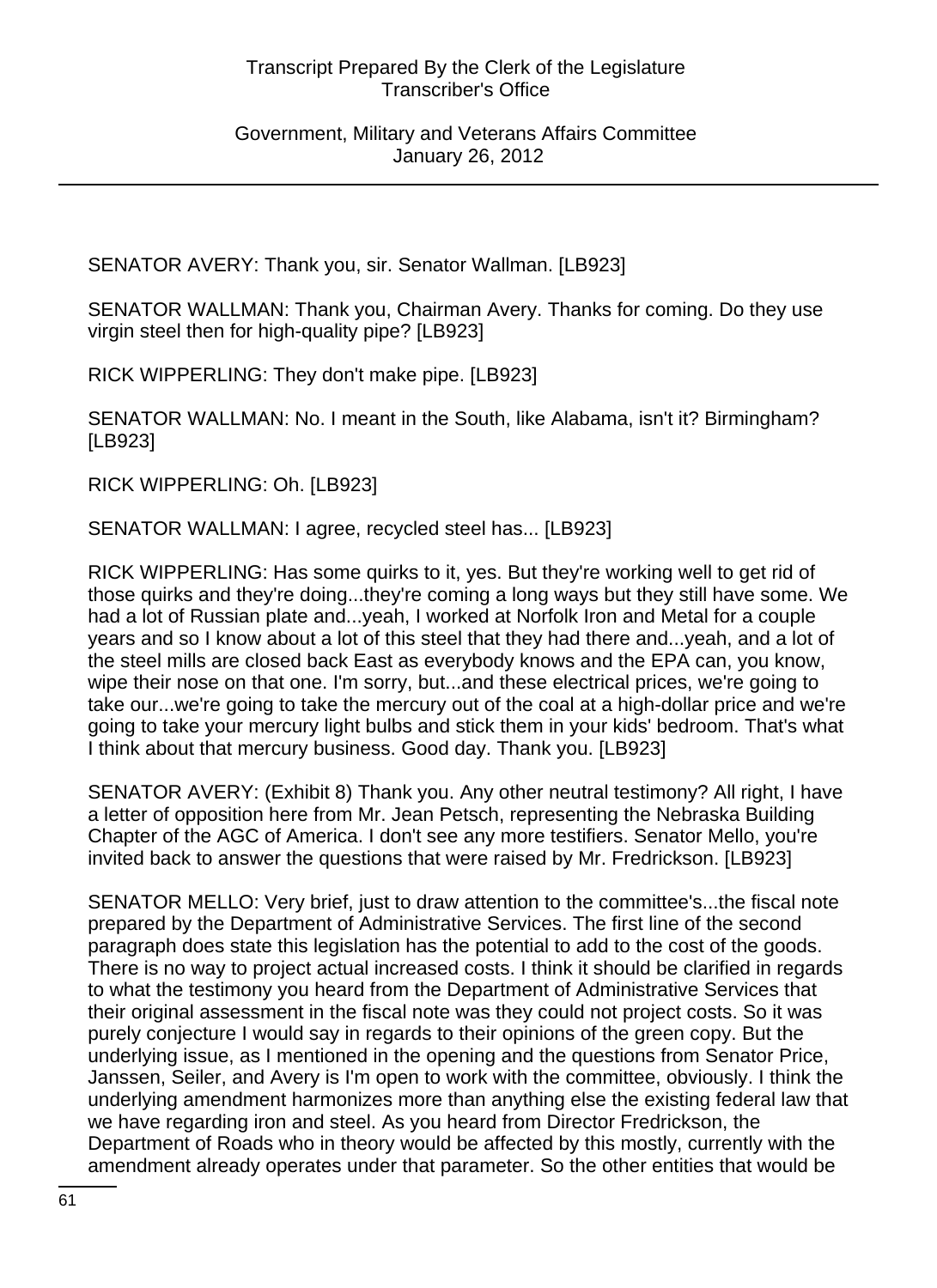Government, Military and Veterans Affairs Committee January 26, 2012

affected mainly by it would be the state colleges, the university, and the Department of Administrative Services if they are engaging in buying or purchasing iron or steel. So with that, I'll answer any further questions you have. Otherwise, I'd be willing to work with the committee on an amendment. [LB923]

SENATOR AVERY: I don't know if this is a fair question or not, because there were a lot of issues raised by the director of the Roads Department. And he often said, well, we don't know if the amendment addresses this. Can you shed some light on what your amendment actually does and how it might go...how far it might go toward answering some of the questions raised? [LB923]

SENATOR MELLO: Those who raised the opposition from the Department of Roads, the Department of Administrative Services, and the AGC, both Nebraska Chapter and the Building Chapter in opposition, mainly focused on the manufactured goods components that are in the green copy of the bill. Senator Janssen asked questions seeking clarification on that. The amendment removes the manufactured goods concept out of the entire bill, so the underlying bill focuses on iron and steel exclusively, which to answer essentially what Director Fredrickson, Mr. Hotovy, and others raised, that is where their fiscal note is coming...and impact mostly is on how to determine what manufactured goods are and ultimately to what Senator Janssen's question was: What's the level of, quote, unquote, manufactured goods? Are you talking a hammer, are you talking nuts and bolts, or are you talking rebar, whatever it may be? By removing that out of the underlying bill we're exclusively talking iron and steel. Where it could be, I guess, further clarification, Director Fredrickson said iron or steel that is implanted or permanently implanted or permanently ingrained within the structure. We could possibly clarify that language further, kind of mirroring the federal language in regards to what that iron and steel would be used for in public work projects. But the underlying opposition is mainly the manufactured goods component which under the amendment is removed. [LB923]

SENATOR AVERY: You are aware of the philosophical argument that if I make widgets and I can make them cheaper than you can and a higher quality and you make gadgets better than I can at a better price, that you ought to buy my widgets and I ought to buy your gadgets. That's the theory of comparative advantage; you know about it. Don't you think that Buy America really violates that basic fundamental economic principle? [LB923]

SENATOR MELLO: Senator Avery, I... [LB923]

SENATOR AVERY: Everybody is better when I buy from you and you buy from me. [LB923]

SENATOR MELLO: I think one can make an argument that the fundamental economic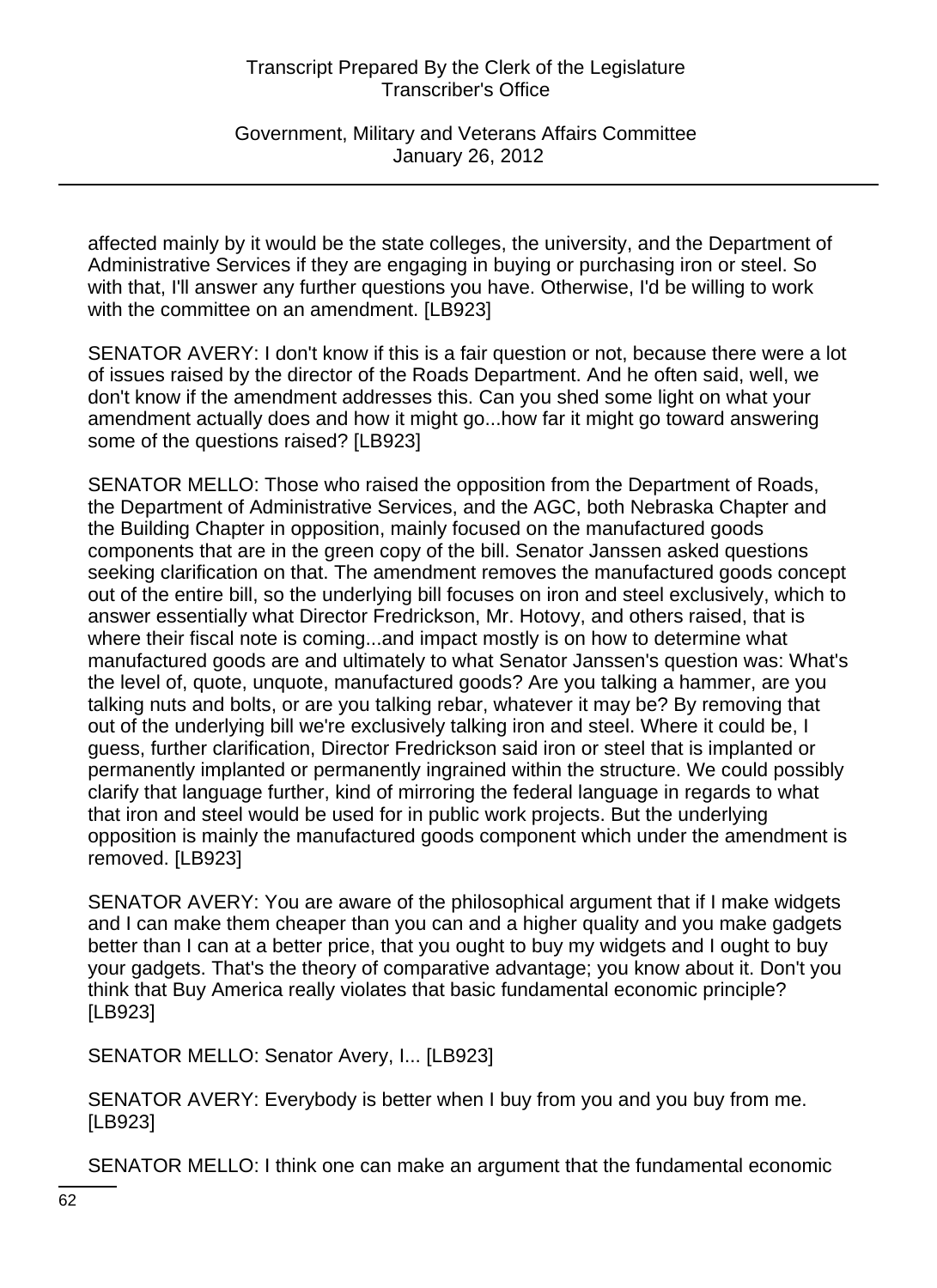Government, Military and Veterans Affairs Committee January 26, 2012

arguments or economic foundations in a globalized economy due to globalization already picks winners and losers based on existing developed or underdeveloped countries. I think the countries that I mentioned, China, India, Brazil, and Russia, have an unfair trade advantage in comparison to the Untied States in regards to some manufacturing of products. I think iron and steel is one product that by giving a reasonable, I think, commonsense preference, it's not guaranteeing that we're going to always purchase American-made iron and steel, but giving a preference first, understanding that these countries also have preferences to buy more of their own domestic products--I think it tried to level the playing field to some extent with our, I think, emerging and growing trade deficit. One could probably argue the complete opposite of what my interpretation is in regards to that international globalized economic theory, but that is why we have a democracy and that is why we are part of that democracy as a legislative branch. [LB923]

SENATOR AVERY: Okay. That's a good answer, but...(laughter). If...technically, we are in violation of the General Agreement on Tariffs and Trade with our Buy America policies at the federal level right now and we're in dispute with the GATT on that, so just for the record. Any other questions? Senator Seiler. [LB923]

SENATOR SEILER: I just have one. I know you do a lot of research on your bills and I appreciate that. Did you see any protocol on bidding where they gave the state the...that contract was being built in, to the first chance, and then they go up to the United States level after that? [LB923]

SENATOR MELLO: You know what, Senator? That's a good question and it's funny because that, more than anything else, we have gotten feedback from Nebraska companies in regards to looking at this bill of wanting to explore the issue further beyond iron and steel, because there's been issues raised of our current state procurement process that the Nebraska companies have raised concerns with. And if you give me the 30 seconds, the e-mail I received this morning from a company, Priority Data, based out of Omaha, Nebraska, they wrote, "I'm writing to you, as our company would like to express our interest and support in the concept behind your bill, LB923. Our company, Priority Data, is an outsource vendor based here in Omaha. All work is done in Omaha by local employees. We provide data entry and other clerical support functions. We bid on government work from around the country. We regularly find that many states either require work to be done in their state or offer a local state bidder preference of 5-20 percent. We believe in the true free market so we are not looking for Nebraska to consider limited work to only Nebraska but instead to consider instituting a bidder's preference when the work is being completed in this state. As an example, we lost a bid this past year by less than \$20 with the Nebraska Game and Parks Commission. That work was sent out of state. While it appears on paper that the state is better off financially because of the reality, on a larger scale that is not true. To save \$20 we give up thousands of dollars of local Nebraska employees' payroll leading to